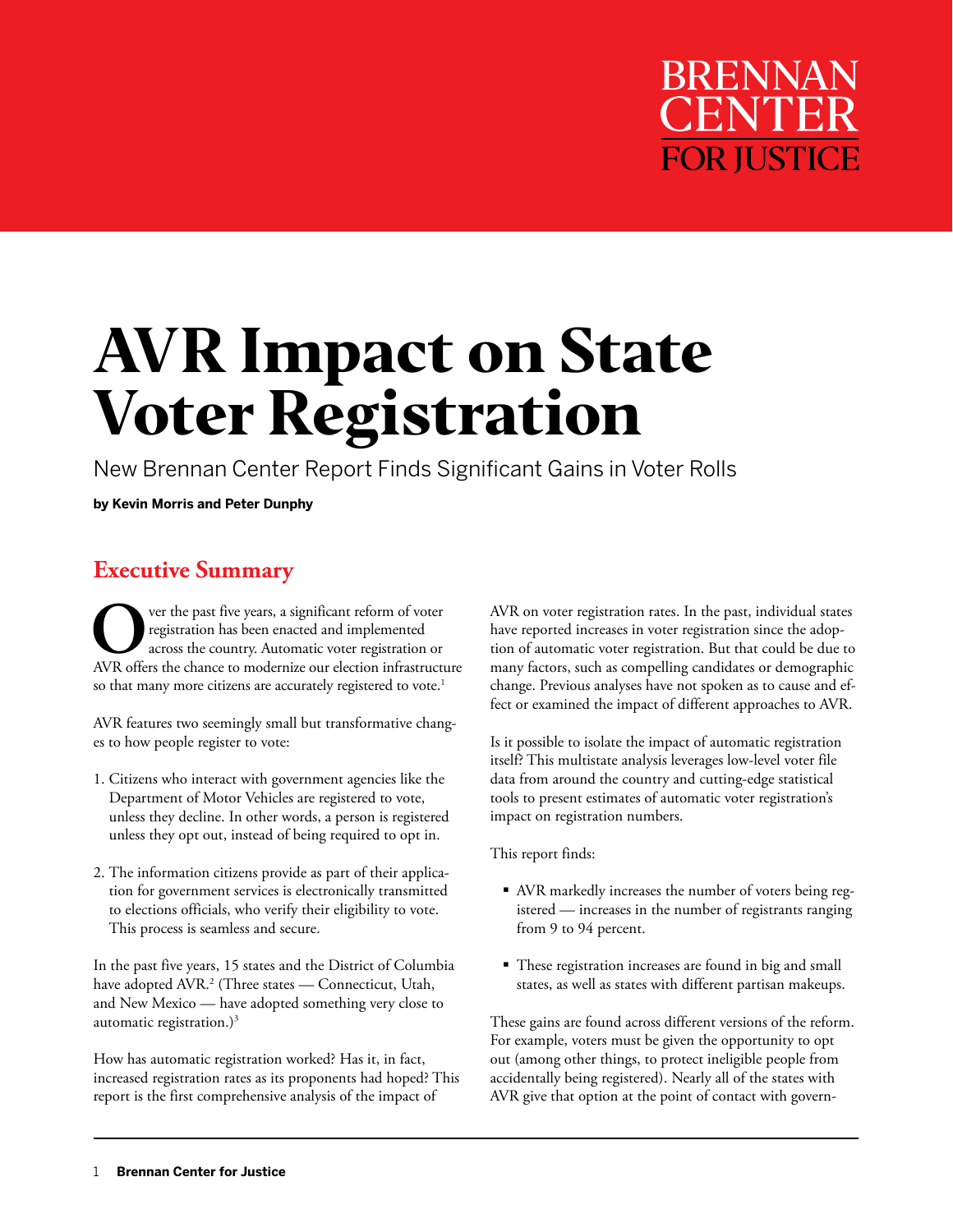ment agencies; two ask for opt-outs later in the process. The increase in registration rates is similarly high whichever version of the policy is adopted.

How did we do this study? We were able to isolate the effect of AVR using a common political science method known as "matching." We ran an algorithm to match areas that implemented AVR with demographically similar jurisdictions that did not. Matching similar jurisdictions allowed us to build a baseline figure of what a state's registration rate would have looked like had it not implemented AVR. By aggregating and comparing baseline jurisdictions to AVR jurisdictions, we demonstrated that AVR significantly boosted the number of people being registered everywhere it was implemented.

Our nation is stronger when more people participate in the political process. This report shows that AVR is a highly effective way to bring more people into our democracy.

| Jurisdiction*  | % Increase in<br><b>Registrations</b> |
|----------------|---------------------------------------|
| Oregon         | 15.9%                                 |
| Georgia        | 93.7%                                 |
| Vermont        | 60.2%                                 |
| Colorado       | 16.0%                                 |
| Alaska         | 33.7%                                 |
| California     | 26.8%                                 |
| Rhode Island   | 47.4%                                 |
| Washington, DC | 9.4%                                  |

\*In order of implementation date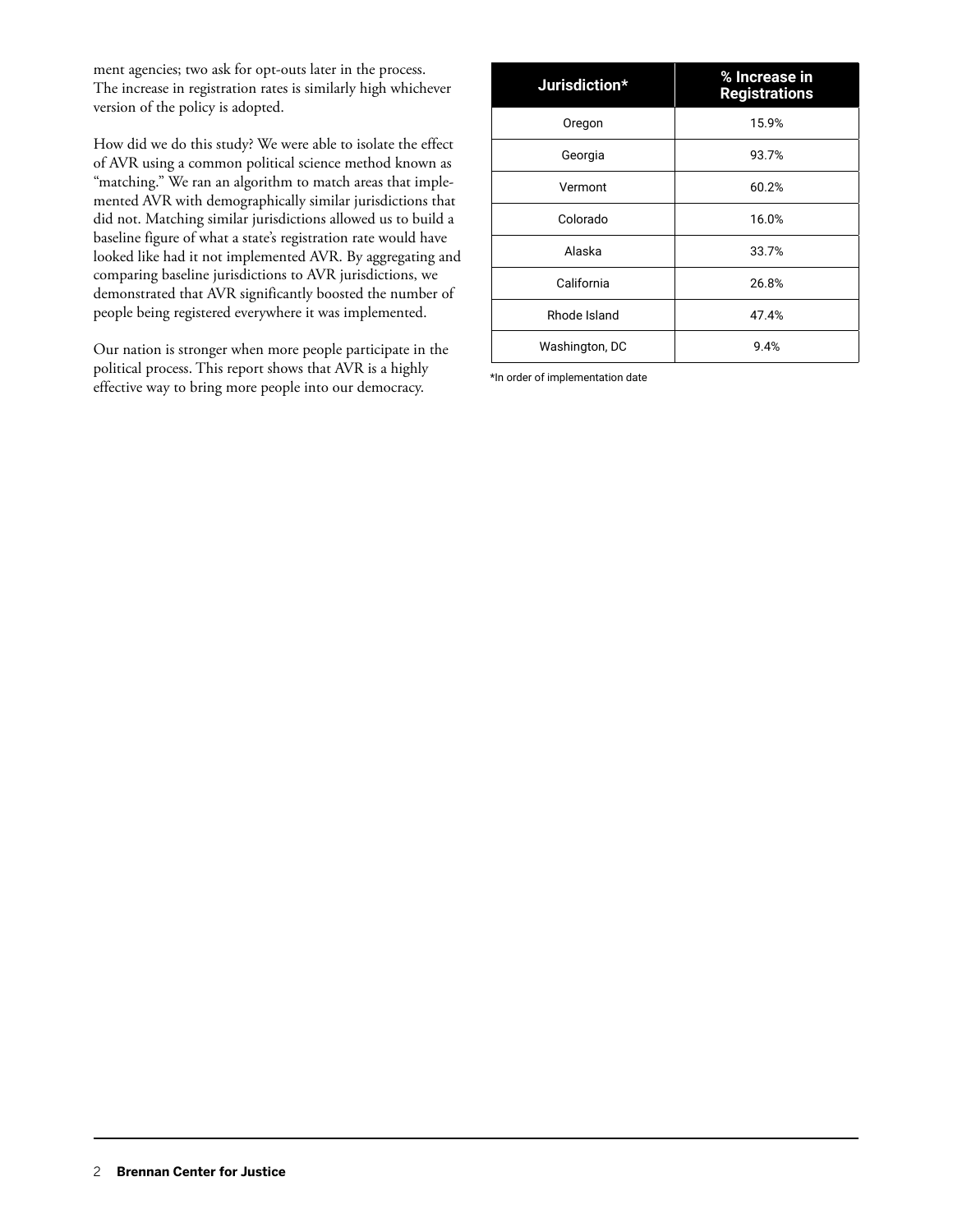# **Introduction**

**Automatic voter registration (AVR) is an innovative policy that streamlines the way Americans register to vote through two simple tweaks to the traditional method of registering voters:**

- 1. Eligible citizens are automatically registered to vote when they interact with designated government agencies, unless those individuals affirmatively decline. This switch to an "opt-out" system is a subtle but impactful change from the status quo "opt-in" method, which requires eligible citizens to take an affirmative step to register to vote.
- 2. These government agencies will electronically transfer voter registration information to election officials, avoiding paper registration forms. This saves paper costs and ensures that voter rolls are kept up-to-date.

As of March 2019, 15 states and the District of Columbia have enacted AVR. This is remarkable given that the first state to adopt AVR, Oregon, passed the reform just four years ago, in March 2015.4

Previous research has found that states that implemented AVR have seen registration rates rise. However, this research has often failed to establish a causal relationship — that AVR, absent other factors, was responsible for the rise in registrations.5

This new report by the Brennan Center for Justice seeks to prove just that. This study examines the seven AVR states (and Washington, DC) that have been operating the program long enough for meaningful results to be available. By using a common political science method known as "matching," we can quantify both the impact and statistical significance of the implementation of AVR in a state. The report concludes that in every jurisdiction that implemented AVR, the policy boosted the number of registrations by a statistically significant degree.

In the following pages, we explain some of the key variations of state AVR policies, detail state factors that could affect the size of the impact of AVR on registrations, lay out our methodology, then provide a state-by-state profile that quantifies and visualizes that impact of AVR. The technical appendix that follows provides a more detailed explanation of the methodology and econometric results.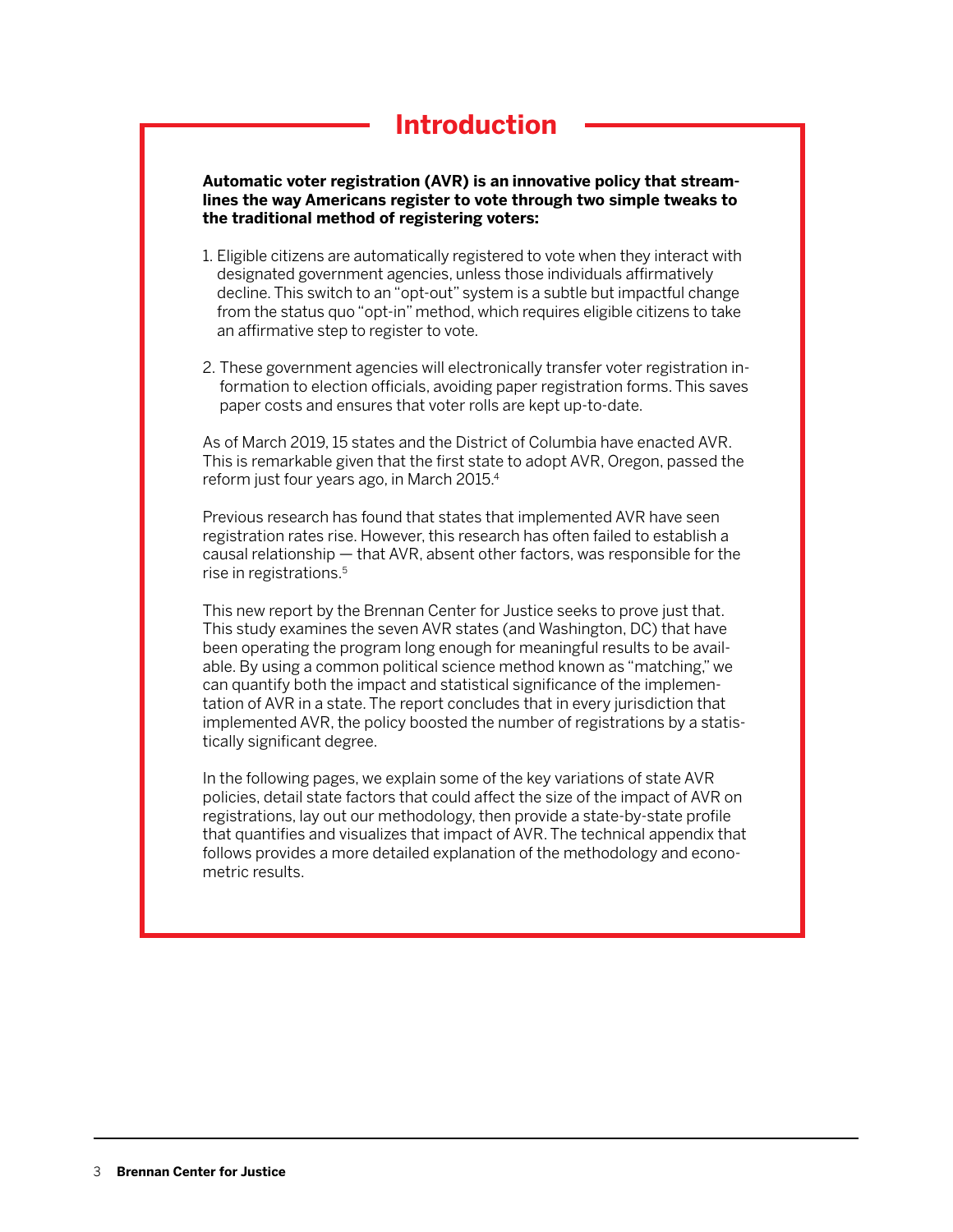# **Variations in AVR**

**No two AVR systems are exactly the same.** Factors including a state's primary system, criminal disem franchisement law, and technological environment are relevant to the state's AVR design. including a state's primary system, criminal disenfranchisement law, and technological environment are relevant to the state's AVR design.

**For instance: Sixteen states have either closed or partially closed primaries, which makes party registration an important part of the voter registration process.6 In AVR systems that register voters unless they decline via a mailer (also known as a "back-end" opt-out), voters must return a postcard to indicate the party with which they wish to register. This extra step is often not taken by voters. In Oregon, for example, only 14.5 percent of people registered through AVR in 2018 returned the mailer to select a party. As a result, close to 85 percent of new voters registered through AVR were automatically marked as nonaffiliated, an outcome that would matter greatly in some states and hardly at all in others.7**

As observable from the chart below, AVR *usually*: is adopted legislatively, is implemented only at the state Department of Motor Vehicles (DMV), and places the opportunity to opt out during the transaction (sometimes called a "point-ofservice" or "front-end" opt-out). However, variation exists. For example, Alaska links AVR to the annual check that gets mailed to more than 90 percent of residents who register for the state's Permanent Fund Dividend derived from oil revenues.8 Georgia and Colorado adopted AVR administratively, meaning it was done without implementing legislation.<sup>9</sup> Oregon provides the opt-out opportunity through the mail — anyone who doesn't respond to a mailing within 21 days gets registered (sometimes called a "back-end" opt-out).<sup>10</sup> Six of the states that have passed AVR either extend automatic registration beyond the DMV or give secretaries of state the power to do so if they believe another agency has the resource capabilities to implement AVR.<sup>11</sup>

There are a few factors that influence the extent to which the introduction of AVR affects the rate of voter registration:

**1. Pre-AVR Rate of Registration.** AVR will likely have a greater impact when introduced in a state in which a smaller proportion of eligible citizens are already registered to vote, as compared with a state in which a higher proportion are already registered. Even in states with high registration rates, AVR is still a valuable reform because

| <b>AVR Policy by Jurisdiction</b> |                                                                  |                                                                                          |                                                                                                                                                              |                                       |
|-----------------------------------|------------------------------------------------------------------|------------------------------------------------------------------------------------------|--------------------------------------------------------------------------------------------------------------------------------------------------------------|---------------------------------------|
| <b>State</b>                      | <b>Approval Date</b>                                             | <b>Implementation Status</b>                                                             | <b>Covered Agencies</b>                                                                                                                                      | <b>Declination Type</b>               |
| Alaska                            | November 2016: Ballot<br>Measure 1 approved by<br>voters         | Implemented March 1,<br>2017                                                             | Permanent Fund Dividend<br>Division                                                                                                                          | Back-end (post-transaction<br>mailer) |
| California                        | October 2015: AB 1461<br>signed into law                         | Implemented April 23,<br>2018                                                            | <b>DMV</b>                                                                                                                                                   | Front-end (point-of-service)          |
| Colorado                          | 2017: Approved adminis-<br>tratively                             | Tested at certain locations<br>February 2017, subse-<br>quently implemented<br>statewide | <b>DMV</b>                                                                                                                                                   | Front-end (point-of-service)          |
| DC                                | December 2016: B21-<br>0194 signed into law                      | Implemented June 26,<br>2018                                                             | <b>DMV</b>                                                                                                                                                   | Front-end (point-of-service)          |
| Georgia                           | 2016: AVR approved<br>administratively                           | Implemented September<br>1.2016                                                          | <b>DMV</b>                                                                                                                                                   | Front-end (point-of-service)          |
| Illinois                          | August 2017: SB 1933<br>signed into law                          | Statutory implementation<br>deadline of July 2018                                        | DMV, plus social service<br>agencies that the State<br>Board of Elections de-<br>termines to have reliable<br>personal information for<br>voter registration | Front-end (point-of-service)          |
| Maryland                          | April 2018: SB 1048 en-<br>acted without governor's<br>signature | Statutory implementation<br>deadline of July 2019                                        | DMV, Maryland Health<br>Benefit Exchange, local<br>departments of social<br>services, and the Mobility<br><b>Certification Office</b>                        | Front-end (point-of-service)          |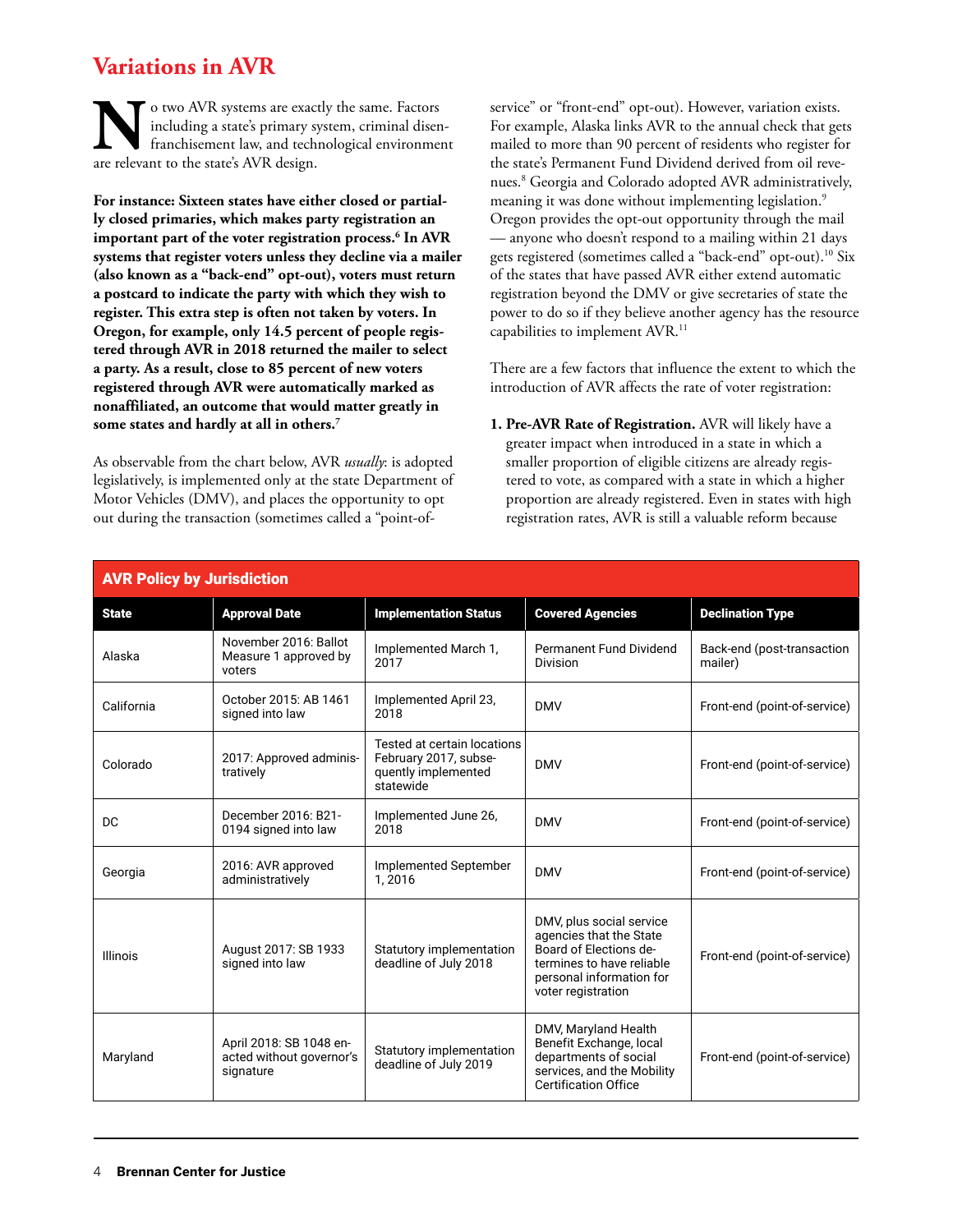| State (cont'd) | <b>Approval Date</b>                                      | <b>Implementation Status</b>                         | <b>Covered Agencies</b>                                                                                                                                                                        | <b>Declination Type</b>                             |
|----------------|-----------------------------------------------------------|------------------------------------------------------|------------------------------------------------------------------------------------------------------------------------------------------------------------------------------------------------|-----------------------------------------------------|
| Massachusetts  | August 2018: H 4671<br>signed into law                    | Statutory implementation<br>deadline of January 2020 | DMV and MassHealth, plus<br>social service agencies<br>verified by the secretary of<br>state to collect the informa-<br>tion necessary to determine<br>eligibility for voter regis-<br>tration | Back-end (post-transaction<br>mailer)               |
| Michigan       | November 2018: Propos-<br>al 3 approved by voters         | Implementing legislation<br>has not yet been passed  | Implementing legislation<br>has not yet been passed                                                                                                                                            | Implementing legislation<br>has not yet been passed |
| Nevada         | November 2018: Ballot<br>Question 5 approved by<br>voters | No specific statutory<br>deadline set                | <b>DMV</b>                                                                                                                                                                                     | Front-end (point-of-service)                        |
| New Jersey     | April 2018: AB 2014<br>signed into law                    | Implemented November<br>2018                         | DMV, plus social service<br>agencies verified by the<br>secretary of state to collect<br>the information necessary<br>to determine eligibility for<br>voter registration                       | Front-end (point-of-service)                        |
| Oregon         | March 2015: HB 2177<br>signed into law                    | Implemented January 1,<br>2016                       | <b>DMV</b>                                                                                                                                                                                     | Back-end (post-transaction<br>mailer)               |
| Rhode Island   | July 2017: HB 5702<br>signed into law                     | Implemented June 11,<br>2018                         | DMV, plus social service<br>agencies verified by the<br>secretary of state to collect<br>the information necessary<br>to determine eligibility for<br>voter registration                       | Front-end (point-of-service)                        |
| Vermont        | April 2016: HB 458<br>signed into law                     | Implemented January 1,<br>2017                       | <b>DMV</b>                                                                                                                                                                                     | Front-end (point-of-service)                        |
| Washington     | March 2018: HB 2595<br>signed into law                    | Statutory implementation<br>deadline of July 2019    | DMV, plus social service<br>agencies verified by the<br>secretary of state to collect<br>the information necessary<br>to determine eligibility for<br>voter registration                       | Front-end (point-of-service)                        |
| West Virginia  | April 2016: HB 4013<br>signed into law                    | Statutory implementation<br>deadline of July 2019    | <b>DMV</b>                                                                                                                                                                                     | Front-end (point-of-service)                        |

it makes election administration more effective and helps capture much of the remaining unregistered population.<sup>12</sup>

- **2. Rate of Registration at Implementing Agency Prior to AVR.** A state where most eligible persons visiting the AVR agency have already opted in to registration will see fewer additional people registered via AVR than a state with more "slippage," i.e., persons who are eligible to register but leave the agency without having registered. In the same vein, a state that exempts some portion of its agency transactions from AVR is expected to yield fewer registrants than a state that utilizes AVR in most transactions.
- **3. Percentage of State Driver's License Holders***.* Except for Alaska, all the states included in this study have implemented AVR at the DMV.<sup>13</sup> In the future, some states plan to extend AVR to other public agencies beyond the motor vehicle agency.<sup>14</sup> States with low car ownership rates, and

consequently fewer driver's license holders, should expect to register fewer individuals with AVR if solely implemented at the DMV. Said states have strong incentives, therefore, to implement AVR at agencies beyond the DMV to expand the potential impact of the program.

**4. Noncitizen Population.** Every state in the country allows noncitizens to get driver's licenses.15 Twelve states and the District of Columbia even grant legal permission to persons who are in the country without documentation to obtain driver's licenses,<sup>16</sup> but only citizens can lawfully participate in federal elections. Noncitizens who register to vote, even if they are lawfully present in the United States and even if they do so accidentally, can face serious legal consequences. As such, we want noncitizens to opt out. Accordingly, states with higher rates of noncitizens obtaining driver's licenses may expect a higher opt-out rate than states with few noncitizens. Each state should design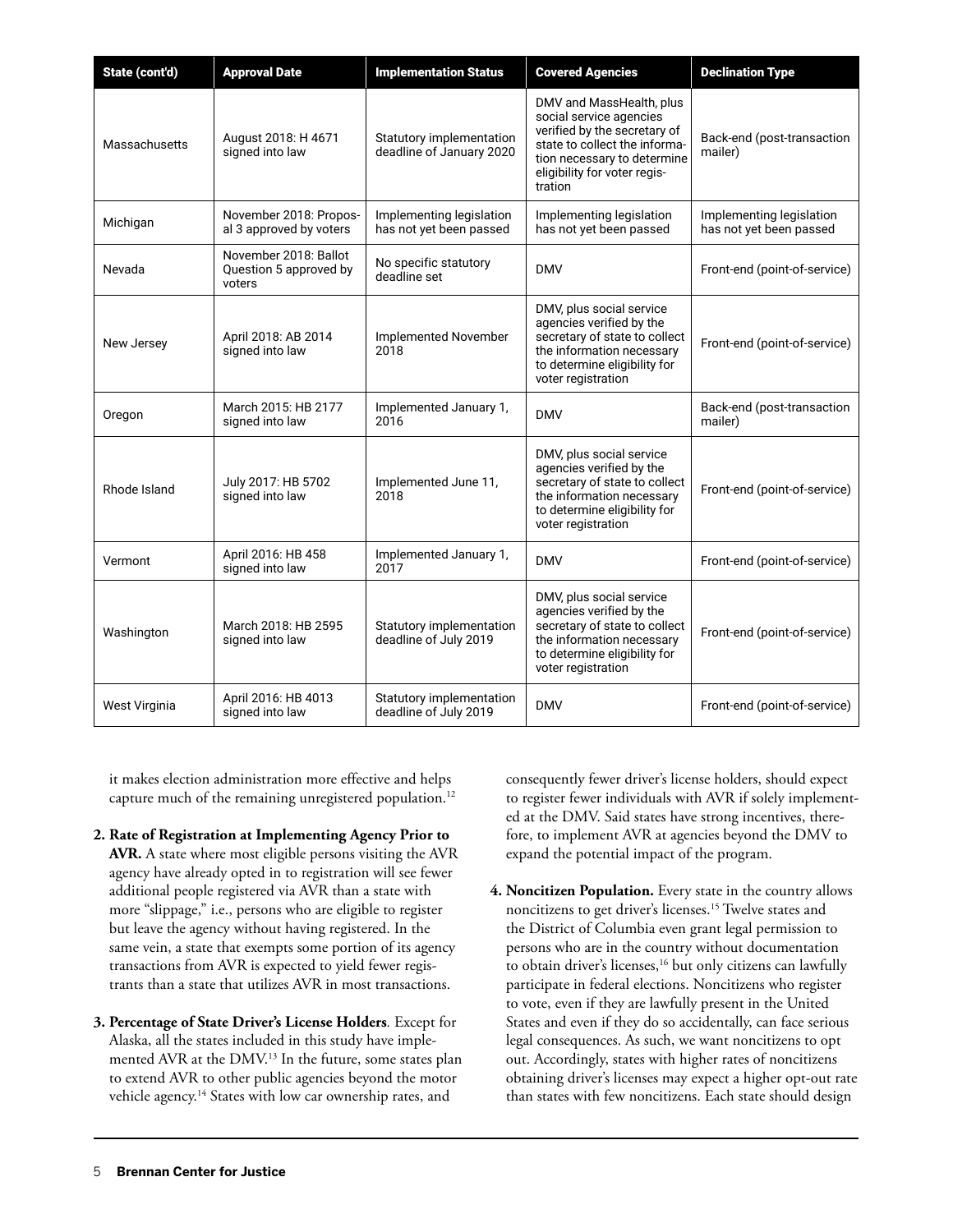its AVR process to minimize the risk that noncitizens inadvertently register to vote.

There are other factors that influence the number of people who will be registered through AVR. For instance, 34 states disenfranchise citizens living in the community with felony convictions.17 Although these disenfranchised individuals can get driver's licenses, they are prohibited from registering to vote and therefore should opt out of AVR. Similarly, domestic violence survivors often opt out of registering to vote because voter rolls are publicly available throughout the country.18 Note, however, that although the presence of disenfranchised citizens and citizens with concerns about their information being publicly available will influence the number of people opting out of registrations, these populations are likely too small to have a statistically meaningful impact on estimates of AVR's effect.

# **Statewide Results and Methodology**

In the following pages, we assess the impact of automatic voter registration on a state-by-state basis. The information for each state includes a profile of the demographic makeup of the state, a brief discussion of the methodology and any data limitations, and the reported results.

The analysis in this report rests on matching census tracts in states that implemented AVR to tracts in those that did not. We then compare the difference in registration counts between these two groups to estimate the impact of AVR. This is commonly referred to in statistics as a "matched difference-in-differences" model. Here's how these two processes work:

### **Matching**

Myriad factors affect the rise and fall of registration rates in states over time. The purpose of this report is to isolate a single factor in this mix: the implementation of AVR. The abundance of factors impacting registration rates poses significant methodological challenges because we cannot know exactly what would have happened in the states that implemented AVR had they not done so. Accordingly, we must devise a statistical model to estimate how many individuals would have been registered in a state if the state had not implemented AVR. We compare how many voters were actually registered with this estimation of what would have happened without AVR to determine the impact of the policy.

Here's a basic rundown of how our matching works. We started by calculating the number of weekly registrations in every census tract in each state whose voter file we had access to. This includes every state that implemented AVR prior to the 2018 midterms as well as nine others.<sup>19</sup> For each of these census tracts, we also find various demographic information that is related to the number of people registering to vote.<sup>20</sup> Some of these criteria include: voting-age population; growth rate of voting-age population; education; nonwhite and noncitizen population; median income and unemployment; and number of registrations in 2013.<sup>21</sup>

Every "treated" census tract (census tracts in states where AVR was implemented) was then matched to the three<sup>22</sup> census tracts most similar to it among our pool of "untreated" census tracts (tracts in states where AVR has not yet been implemented). To determine which census tracts were most similar to one another, we used the genetic match developed by political scientist Jasjeet Sekhon.<sup>23</sup> Sekhon's matching algorithm is a common and widely accepted methodology for assessing policy impact. In the past decade, many studies in peer-reviewed academic journals have based their methodology on this matching technique.<sup>24</sup>

We then compared the growth in registrations in AVR census tracts and the control census tracts to determine whether the number of voters being registered increased more in places where AVR was introduced.

## **Modeling**

To determine whether registration rates in treated tracts exceeded rates in control tracts, we run a simple difference-in-differences model. The periods of analysis are state-specific and based on when a state implemented AVR. In every case, we compare the growth in registrations from the pre-period (before each state's AVR implementation date) to the post-period (after the implementation date) in the control tracts with the growth in the treated tracts. If the average number of weekly registrations grew by five in the control tracts and by seven in the treated tracts, for instance, we would attribute the difference — two registrations per week — to automatic voter registration.

For the five states that implemented AVR in 2016 and 2017, we generally limit our analysis to the first 35 weeks of 2013 and 2017. In other words, we compare the growth in registrations in treated tracts from the first 35 weeks of 2013 and the first 35 weeks of 2017 with the growth in the same period in the control tracts. We compare 2013 (our pre-period) to 2017 (our post-period) because they are at the same position within the four-year presidential election cycle. We choose the odd years to decrease the interference from election-year registration spikes that could bias our results. Although we do not include 2015 in our econometric estimates, we show the control and treated tracts in 2015 in the charts in the pages that follow. We include these to demonstrate that the growth rate in registrations in treated and untreated census tracts was roughly the same from 2013 to 2015 (just as we would expect, because AVR had not yet gone into effect) and that AVR census tracts began to grow more quickly only after AVR was implemented.

We limit our period of analysis to the first 35 weeks of each year because some of the control tracts had local elections in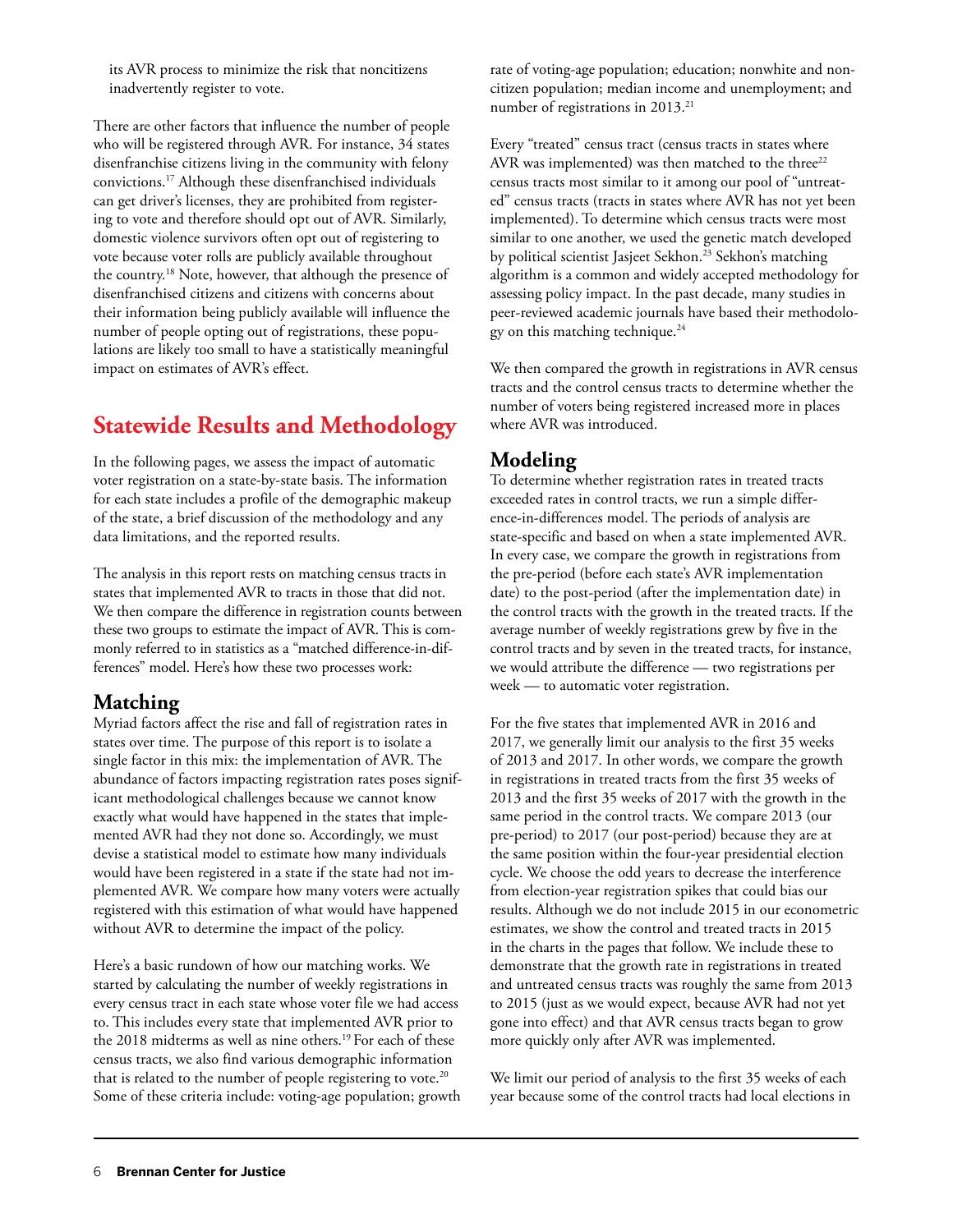the fall of 2017. As these elections approached, get-out-thevote drives may have registered many people. Registration surges from these drives have nothing to do with AVR. Therefore, we did not include periods in which registration drives were likely to impact registration rates in either treated or control tracts.

Similarly, registration surges prior to the 2018 midterm elections have the potential to distort our results in states that implemented AVR in 2018. To avoid this potential problem,

we end our 2018 analyses in August 2018. In each of these models, we use nine months of data (December 2017 to August 2018), and compare the pre-implementation portion of the period with the post-implementation portion of the period in the control and treated census tracts.

For a more in-depth discussion of our matching and econometric results, please see the Technical Appendix.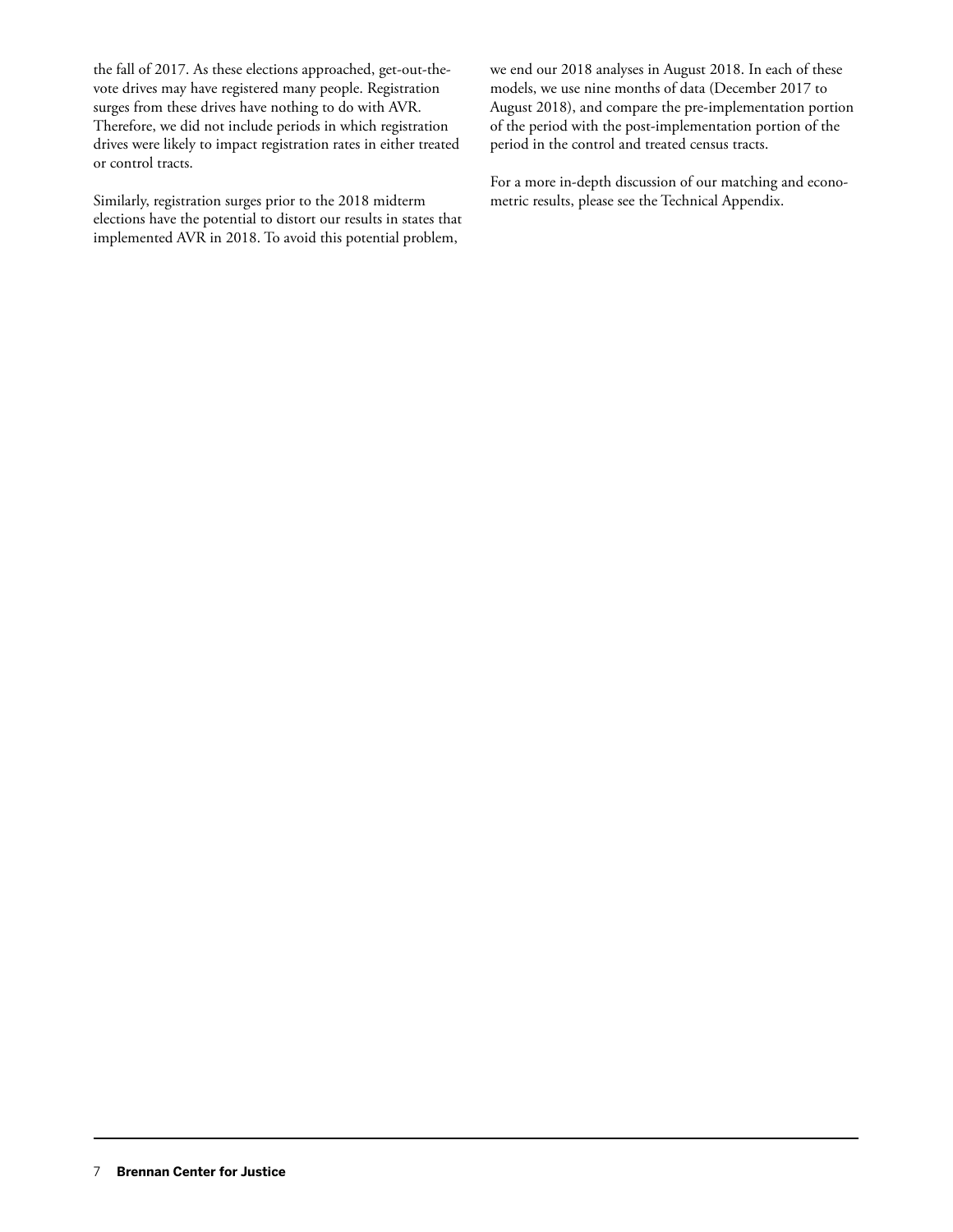## **Oregon**

#### Growth in registration rates due to AVR: 15.9%

Oregon became the first state to pass AVR (in March 2015) and to implement it (in January 2016).<sup>25</sup> To analyze its impact, we used the state's voter file and, with the help of the secretary of state's office, added the original date of registration to the file of each voter in the state.

There were two parts to Oregon's AVR program: the registration of citizens who went into the DMV during the studied period, and the "look-back." By look-back, we mean that when Oregon implemented AVR, the DMV had reliable information on the citizenship status of individuals who had visited the DMV in 2014 and 2015.<sup>26</sup> Using this information, the DMV automatically registered (and sent mailers to) the eligible Oregonians who had visited it over that period. This was tremendously successful and resulted in over 122,000 Oregonians being registered.<sup>27</sup> However, because the look-back did not impact the number of new people being registered at the DMV each day following implementation, we have excluded the impact of the look-back from our analysis of the state.

Our model suggests that the implementation of automatic voter registration increased the statewide rate of new registrations by 15.9 percent (again, this is of people who went to the DMV after implementation). As noted, Oregon is unique among the states for a number of reasons, including that it has placed the opt-out opportunity at the back end. Perhaps surprising to some, Oregon's use of a back-end opt-out system does not produce higher registration rates than states that chose a front-end opt-out model. The results from Oregon indicate that the decision to switch from an opt-in system to an opt-out system (and, of course, the ability to implement the "look-back") was far more important than the decision about where to place the opportunity to decline registration.

- **Passage type: legislative**
- **Implementation date: January 1, 2016**
- Method of opt-out: back-end (post-transaction mailer)
- **Registration rate pre-AVR: 76.83%**
- % noncitizen population: 6.3%
- Car ownership rate: 92.4%

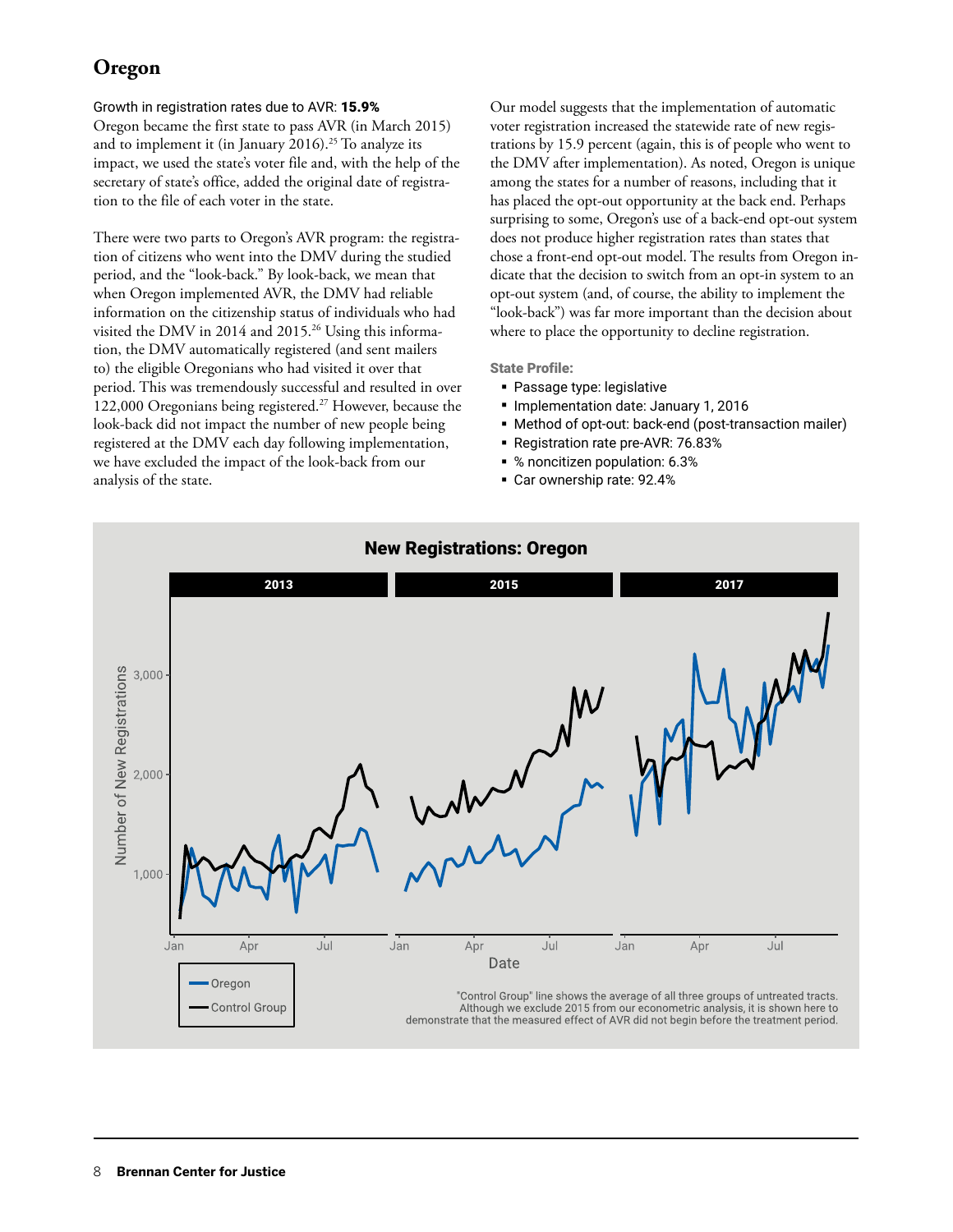## **Georgia**

#### Growth in registration rates due to AVR: **93.7%**

We used the Georgia voter file to compare new or materially updated registrations over time. The control tracts estimate that, without AVR, Georgia would have registered just over 6,279 voters each week in this period in 2017. Georgia actually registered an average of just over 12,160 each week — a 93.7 percent increase. This is, of course, a very large increase. The precise reasons for the increase are outside the scope of this report, but may be attributable to Georgia's voter list maintenance practices. Georgia officials reported instead that the increase could be attributed to the active role that Georgia DDS employees take in encouraging drivers' license applicants to register, among other things.<sup>2829</sup>

- Passage type: administrative
- **Implementation date: September 1, 2016**
- Method of opt-out: front-end (point-of-service)
- Registration rate pre-AVR: 74.94%
- % noncitizen population: 7.2%
- Car ownership rate: 93.3%

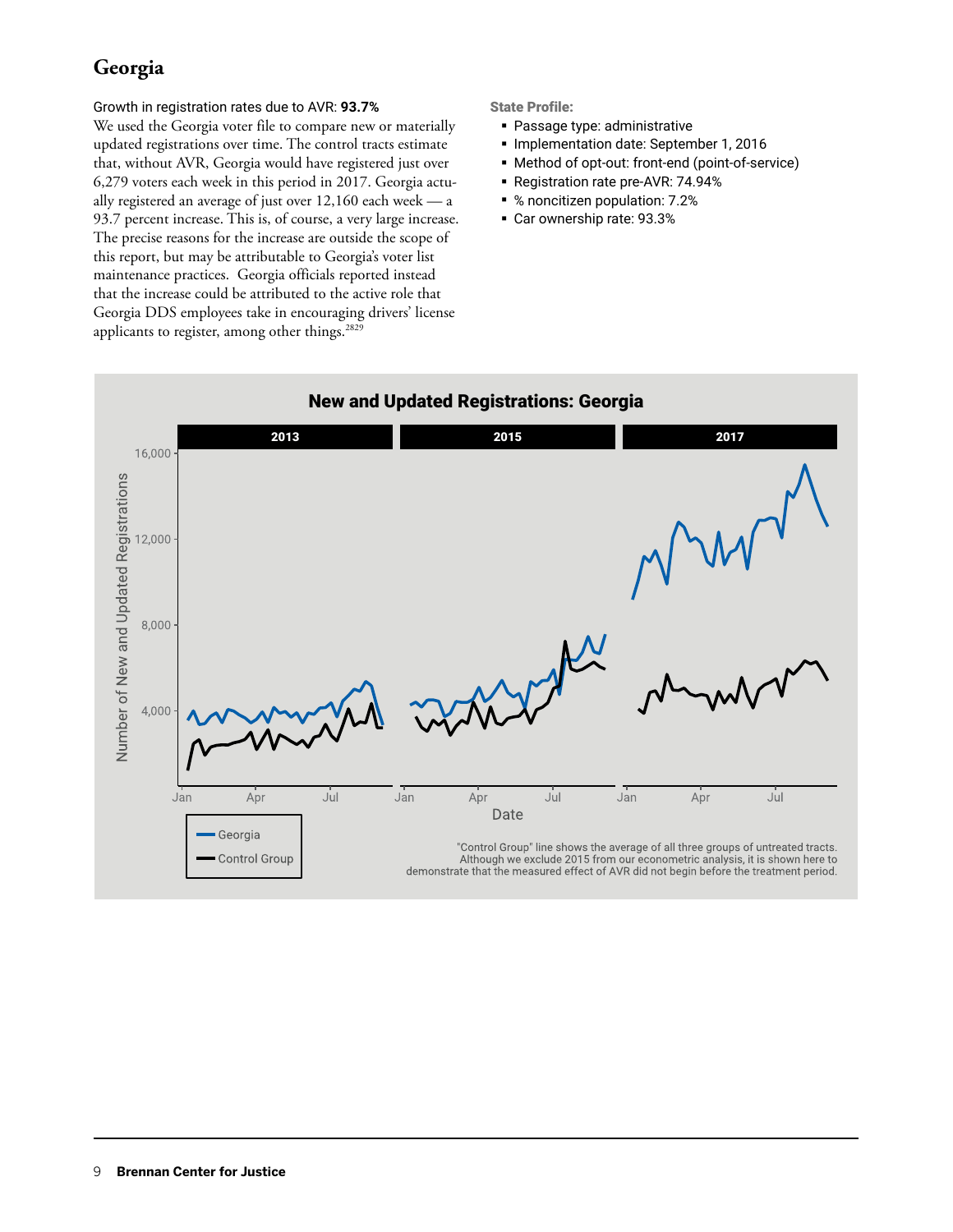## **Vermont**

#### Growth in registration rates due to AVR: **60.2%**

In early 2016, Vermont implemented a new policy that required a state tax filer to include a driver's license number or state ID number.<sup>30</sup> The data suggest that this policy encouraged many to go to the DMV to renew their licenses. This surge of DMV visitors led to many new registrations — a surge that had nothing to do with AVR but was nonetheless a positive outcome. This new policy meant that registrations in the first 20 weeks of 2017 were far higher than the first 20 weeks of 2013. Because it is impossible to know what proportion of this increase was due to the new tax-filing policy and what proportion was due to AVR, we exclude these first 20 weeks from our analysis.

Our model estimates that, without AVR, Vermont would have registered 266 voters each week in 2017. Vermont actually registered an average of 427 voters each week — a 60.2 percent increase.

State Profile:

- Passage type: legislative
- **Implementation date: January 1, 2017**
- Method of opt-out: front-end (point-of-service)
- **Registration rate pre-AVR: 89.22%**
- % noncitizen population: 2.2%
- Car ownership rate: 93.2%



#### New and Updated Registrations: Vermont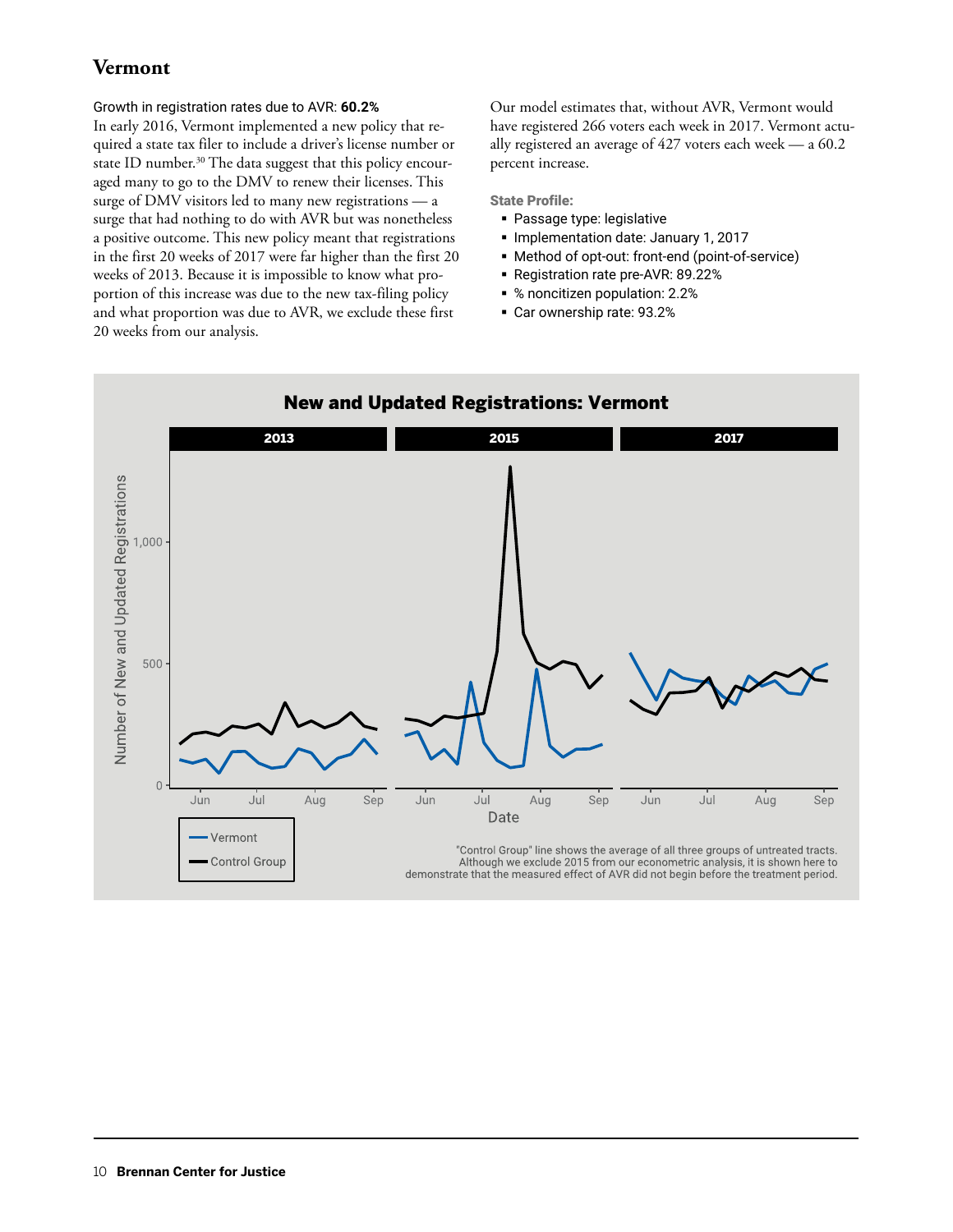## **Colorado**

#### Growth in registration rates due to AVR: **16.0%**

At the end of 2016, Colorado changed the way its voter file data are reported.<sup>31</sup> For this reason, we cannot compare weekly registration numbers in the state from 2013 to 2017 as we do in others. While we can still match Colorado with other states, we must measure the number of *monthly* registrations per tract to account for this data limitation. Because Colorado did not implement AVR until February 2017, we run our model from February through August 2017. These may be somewhat conservative estimates, because Colorado did not immediately implement AVR statewide.<sup>32</sup>

Our model estimates that, without AVR, Colorado would have registered an average of 13,258 voters each month. But Colorado actually registered an average of 15,374 voters per month — a 16.0 percent increase.

- Passage type: administrative
- **Implementation date: tested at certain locations Febru**ary 2017, subsequently implemented statewide
- Method of opt-out: front-end (point-of-service)
- Registration rate pre-AVR: 87.25%
- % noncitizen population: 7.0%
- Car ownership rate: 94.56%

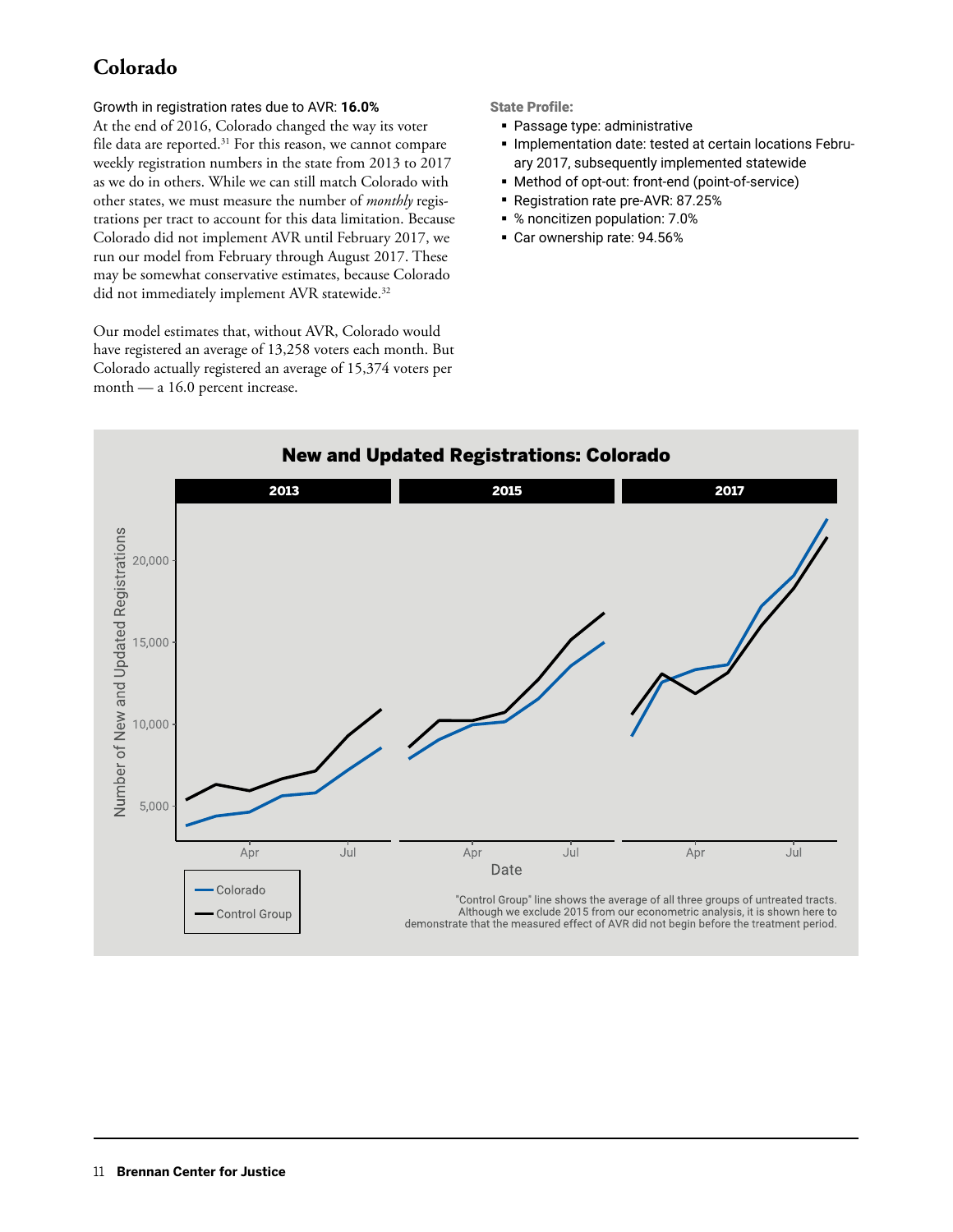## **Alaska**

Growth in registration rates due to AVR: **33.7%** Alaska implemented AVR as of March 1, 2017, but rather than operating primarily through the DMV, Alaska registers citizens through its Permanent Fund Dividend (PFD).<sup>33</sup> The PFD annually distributes money from the profit of the state's oil production to all Alaskans who sign up for the program.<sup>34</sup> Since Alaska sends out PFD mailers only once a year,<sup>35</sup> our model must use data at the *yearly* level.

Our model estimates that, without AVR, Alaska would have registered just over 18,750 voters in 2017. But Alaska actually registered 25,077 — a 33.7 percent increase.

State Profile:

- Passage type: legislative
- **Implementation date: March 1, 2017**
- Method of opt-out: back-end (post-transaction mailer)
- Registration rate pre-AVR: 100.16%<sup>36</sup>
- % noncitizen population: 4.1%
- Car ownership rate: 90.5%



Although we exclude 2015 from our econometric analysis, it is shown here to demonstrate that the measured effect of AVR did not begin before the treatment period.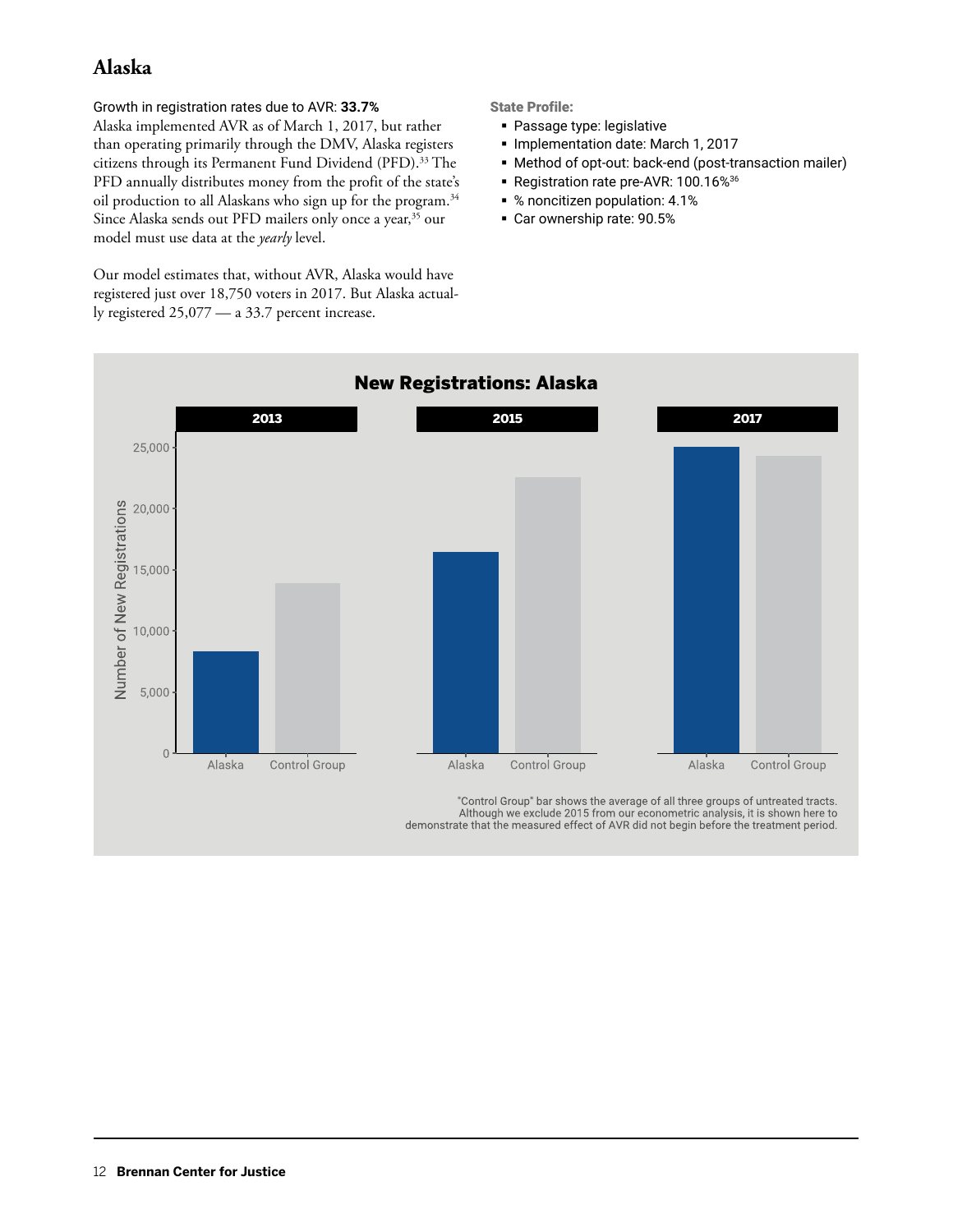## **California**

#### Growth in registration rates due to AVR: **26.8%**

The state of California places certain restrictions on what users of their voter file data may publish or disclose. To comply with these restrictions, we did not geocode voters to their home census tracts, but instead used zip codes for both treatment and control groups.

For California, we created a model that compared registrations in California and control zip codes in the period immediately before and following the implementation of AVR. In California, we compare the 20 weeks before implementation in April 2018 with the 18 weeks following implementation. To avoid overestimating the impact of AVR, the weeks leading up to the registration deadline for California's primary and the week of the state's primary election day have been excluded.

Our model estimates that, without AVR, California would have registered 21,876 voters each week after implementation (excluding the weeks impacted by the primaries). But California actually registered an average of almost 28,000 voters per week during this period — a 26.8 percent increase.

- **Passage type: legislative**
- **Implementation date: April 23, 2018**
- Method of opt-out: front-end (point-of-service)
- **Registration rate pre-AVR: 79.06%**
- % noncitizen population: 16.4%
- Car ownership rate: 93.6%

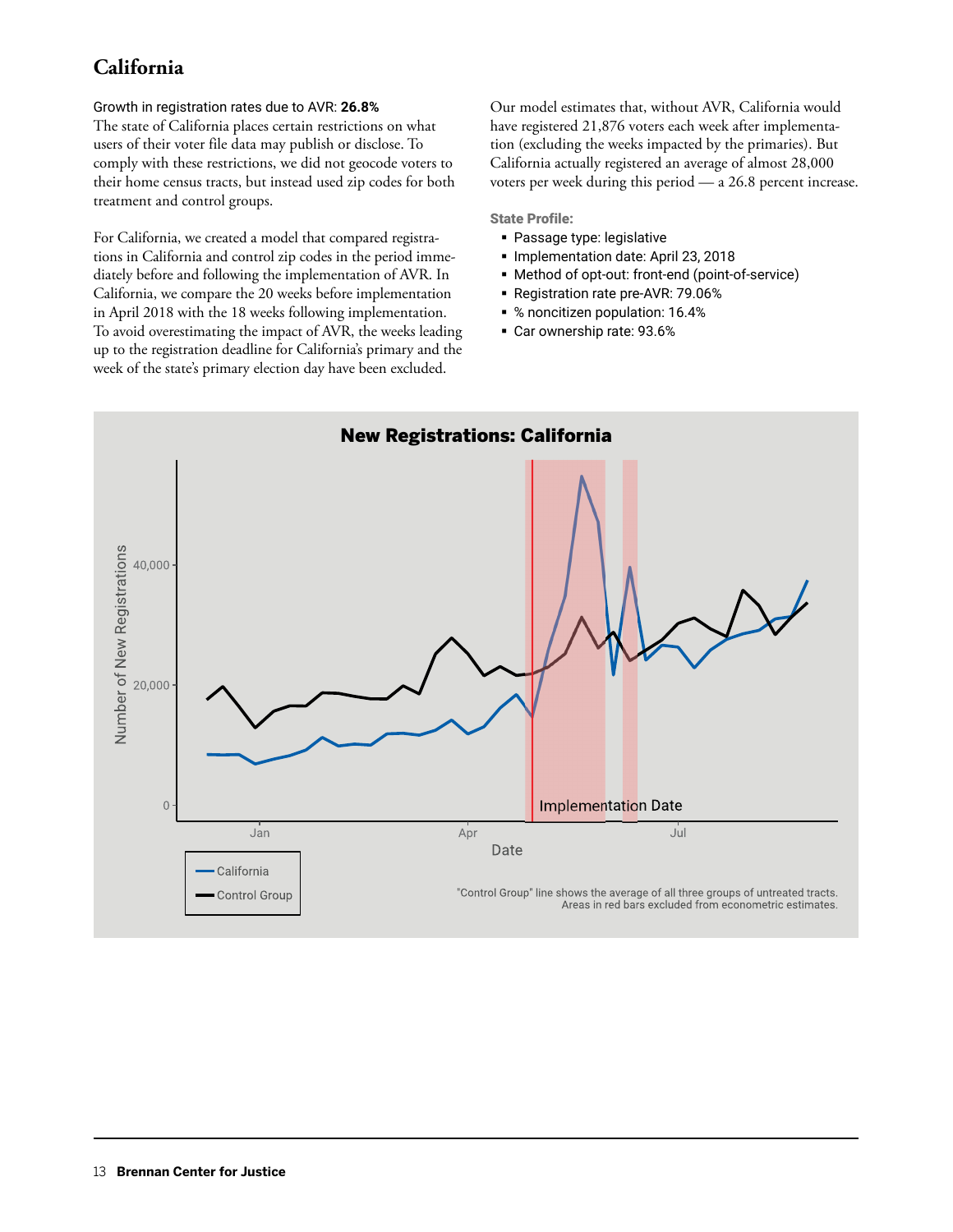## **Rhode Island**

#### Growth in registration rates due to AVR: **47.4%**

For Rhode Island, we created a model that compared registrations in Rhode Island and control tracts in the period immediately before and following the implementation of AVR. In Rhode Island, we compare the 27 weeks before implementation in June 2018 with the 11 weeks following implementation. We exclude the week of Rhode Island's primary to avoid overestimating the impact of AVR. Our model estimates that, without AVR, Rhode Island would have registered 1,071 voters each week after implementation (with the exception of the primary week). But Rhode Island actually registered an average of 1,578 voters per week during this period — a 47.4 percent increase.

- Passage type: legislative
- **Implementation date: June 11, 2018**
- Method of opt-out: front-end (point-of-service)
- Registration rate pre-AVR: 87.25%
- % noncitizen population: 7.1%
- Car ownership rate: 90.3%

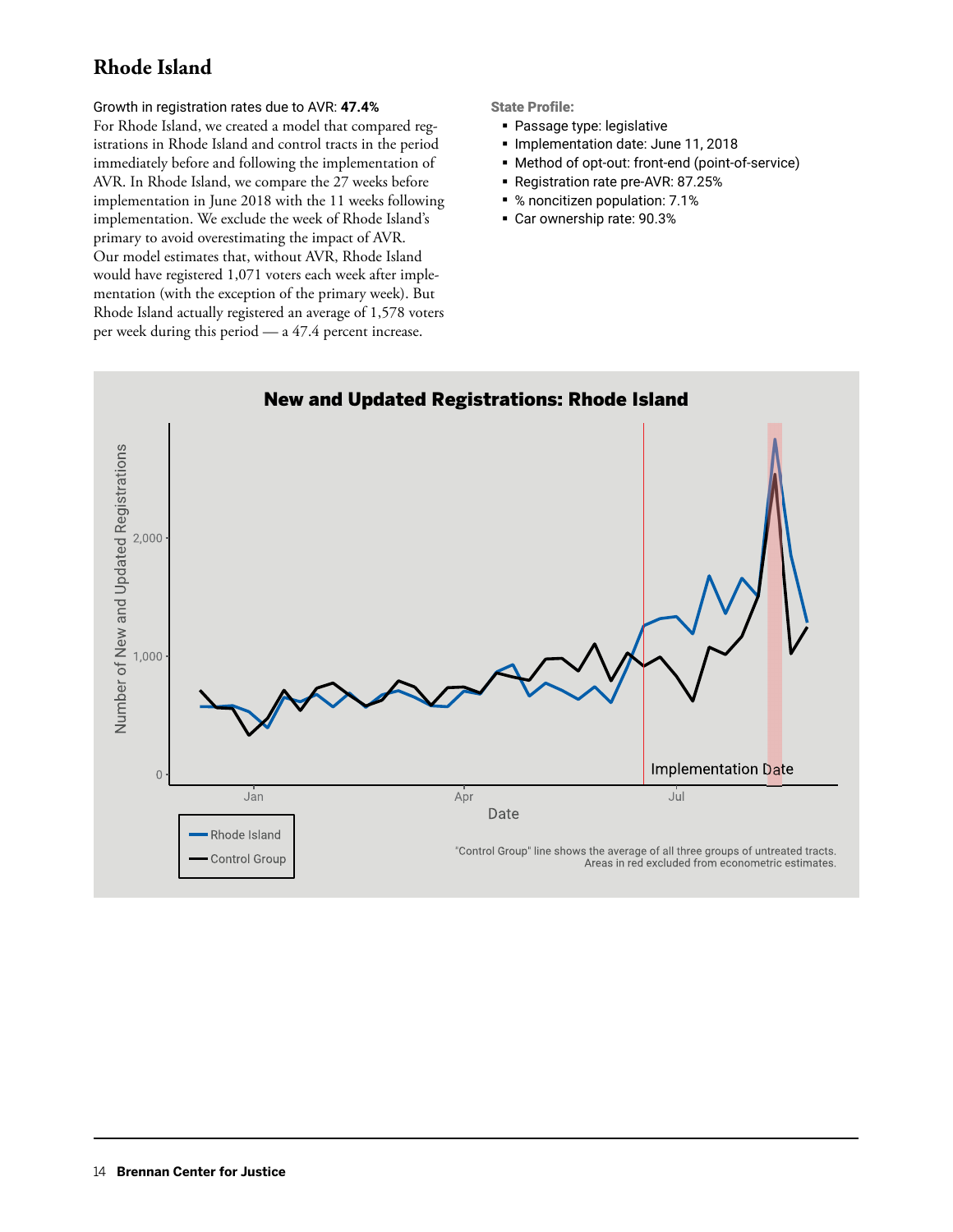## **Washington, DC**

#### Growth in registration rates due to AVR: **9.4%**

For DC, we created a model that compared registrations in DC and control tracts in the period immediately before and following the implementation of AVR. In DC, we compare the 29 weeks before implementation in June 2018 with the 9 weeks following implementation. To avoid skewing the analysis, week 25 was excluded since it featured the District's primary election. Week 27 was also excluded, as many DC tracts match to Washington State tracts, where the primary election in week 27 distorts the analysis.

Our model estimates that without AVR, Washington, DC, would have registered 763 voters each week after implementation (with the exception of the excluded week). But Washington, DC, actually registered an average of 834 voters per week in each tract during this period — a 9.4 percent increase.

- Passage type: legislative
- **Implementation date: June 26, 2018**
- Method of opt-out: front-end (point-of-service)
- **Registration rate pre-AVR: 99.84%**
- % noncitizen population: 8.4%
- Car ownership rate: 64.3%

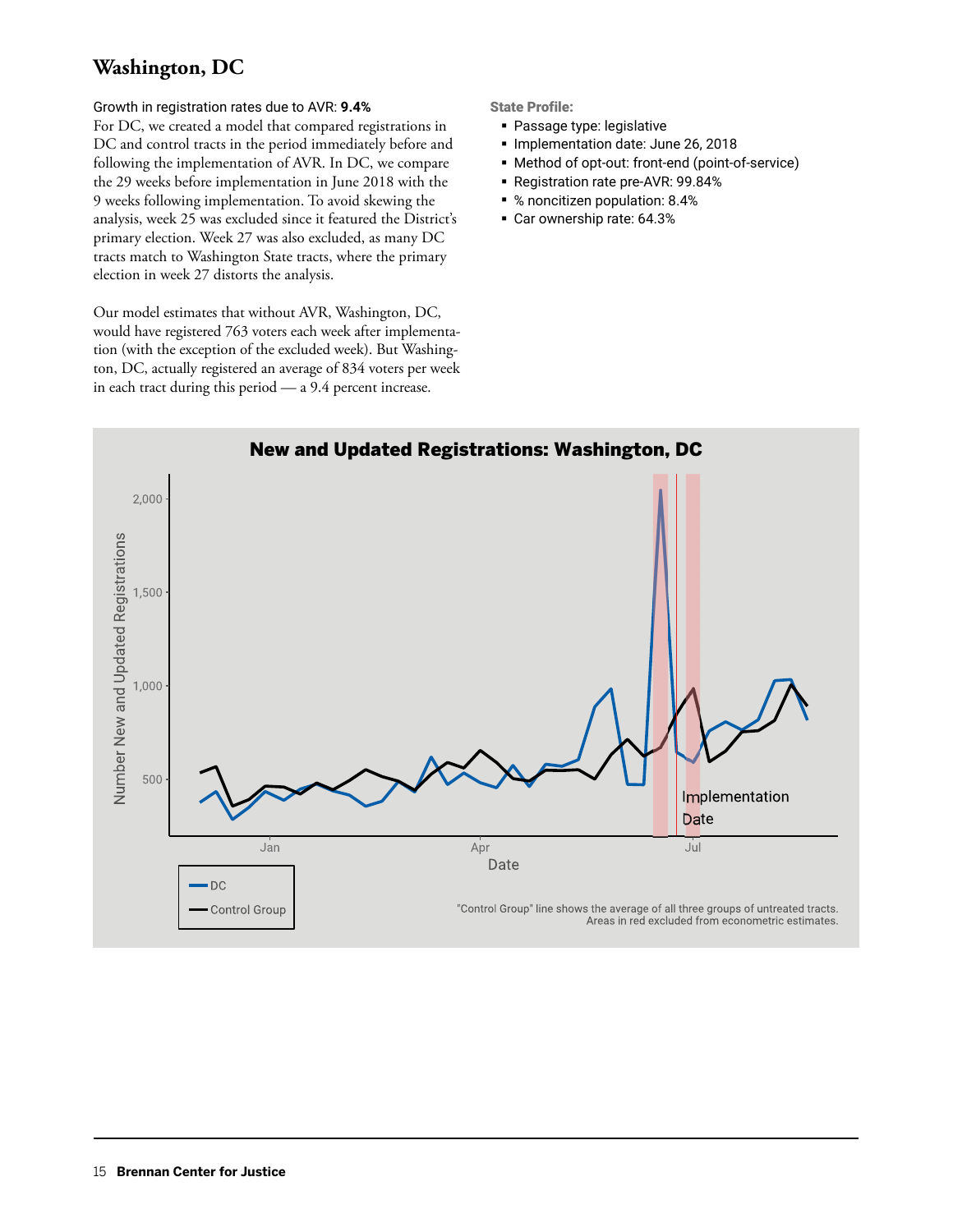# **Moving Forward: The AVR of Tomorrow**

The data from this report make clear that certain factors matter more than others in the success of an AVR system in a state. These key takeaways include:

**There is little evidence that one particular version of AVR works uniformly better than others.** We did not find that certain distinctions between AVR systems (such as method of opt-out) were particularly meaningful. For instance, states with back-end opt-out like Oregon and Alaska did not achieve categorically higher levels of registration increases compared with states with a front-end opt-out.

**Automatic voter registrations can be a successful policy no matter the jurisdiction.** We do not find that AVR is more effective in states that lean left (like Oregon) or right (like Georgia). Nor has AVR been more effective in large California than in small Rhode Island. The most striking result of this study is how well automatic voter registration works across the country, boosting registration rates in a wide variety of states.

**States should choose implementing agencies likely to reach many residents.** Washington, DC, a city where just 64.3 percent of households own vehicles, has only implemented AVR at the DMV. This means that fewer residents are exposed to AVR, likely explaining why the impact of AVR in DC was small compared with other states in our study, all of which have car ownership rates that exceed 90 percent. This may be illuminating for other states considering AVR. In New York State, for instance, just 71 percent of households own cars, and this percentage is far lower in New York City. The state would do well to consider adding agencies beyond the DMV to ensure that AVR reaches a larger pool of potential voters. The addition of agencies beyond the DMV would be especially useful in ensuring a diverse electorate, as low-income residents are the least likely to own cars and interact with the DMV.37

**There is also evidence that the frequency with which individuals visit a designated AVR agency can impact the effect of AVR.** California, Rhode Island, and Vermont, for instance, all require their drivers to renew their licenses at least once every five years (most states require drivers to renew only every eight or more years). These states all saw impressive gains from AVR, indicating that individuals who visit AVR agencies more frequently (in this case, DMVs) may be more likely to accept the default option presented to them.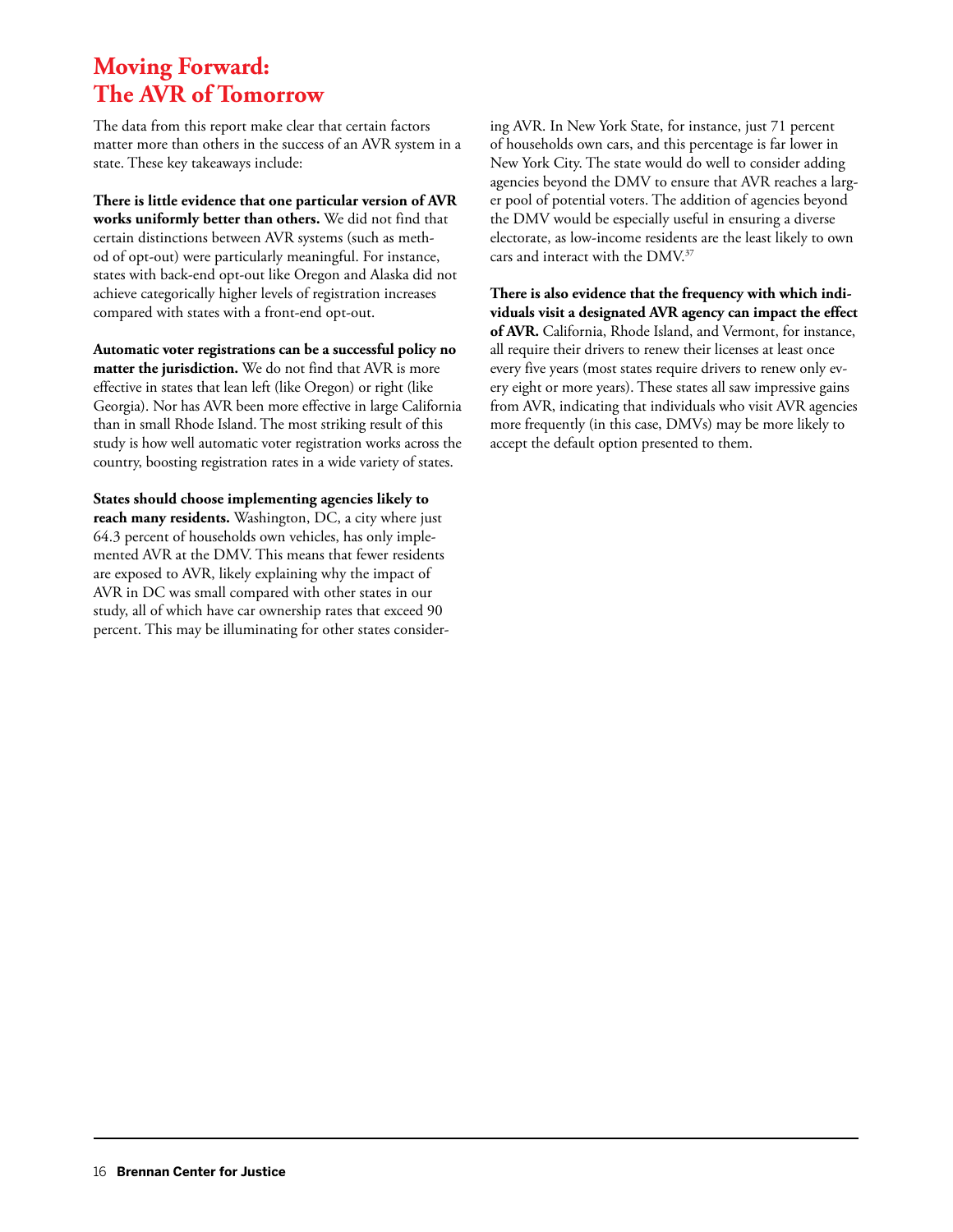# **Technical Appendix**

In an ideal world, we would know exactly how many registered and unregistered citizens visited each AVR agency each day. We would know what share of these eligible individuals registered to vote before AVR went into effect and how many were registered afterward. Most election administrators, however, do not track the data at this level. As such, we use the statewide voter file to build a model to assess the impact of AVR. For each of the AVR states included in this study, we geocoded voters to the census tracts in which they reside.<sup>38</sup> We then calculated how many voters were registered in each week in each census tract in the states that implemented AVR (at AVR and non-AVR agencies). These numbers form the bases for each analysis.

To account for election-cycle impacts and seasonality in the data, we do not always compare the period immediately before AVR was implemented with the period immediately after. Some states, for instance, implemented AVR in early 2017. Comparing the number of registrations in each census tract in 2017 with the same number from 2016 would underestimate the number of new registrations because far more individuals register to vote in federal election years. In the case of states that implemented in 2016 or 2017, we compare weekly registration counts in 2017 with weekly registration counts in 2013 — the same spot in the previous four-year election cycle.

Of course, we cannot simply attribute any growth in the number of weekly registrations from the period before implementation to the period after to AVR; it is likely that there are other influences causing the overall number of weekly registrations to increase or decrease. These influences would exist irrespective of whether AVR was implemented or not, and therefore need to be controlled for.

We do this through using a statistical technique called "matching."<sup>39</sup> The idea is simple: for every census tract where AVR was implemented, we look at other census tracts around the country to find census tracts where AVR was *not* implemented but which are otherwise similar. Because we do not have voter-file data from every state in the country, not every non-AVR tract is available for matching.<sup>40</sup> We match these census tracts based on multiple criteria that influence

registration rates:<sup>41</sup> the growth in voting-age population between 2013 and 2017, racial and ethnic demographics, education levels, and others.<sup>42</sup> We match each treated census tract to the three<sup>43</sup> most similar untreated tracts.<sup>44</sup> These control tracts can come from any control state: a census tract in Georgia, for instance, might match to one tract in Florida, one in North Carolina, and one in New York. No state is singularly similar to Georgia; in aggregate, however, these matched census tracts create a group of control tracts that do look much like Georgia. We allow the same control tract to match with multiple treatment tracts (called "matching with replacement"), and our regressions weight observations based on the number of times they match.

After matching "treated" census tracts (tracts in states that have implemented AVR) to "untreated" census tracts (tracts in states that have not implemented AVR), we are able to build a strong control set (hereafter referred to as "control tracts"). Any growth in weekly registrations in treated tracts *above and beyond* the growth in registrations in the control tracts can be attributed to automatic voter registration. To determine this impact, we run a simple difference-in-differences model.45

Below, we present the demographics of each state, <sup>46</sup> the demographics of the control tracts to which the treated tracts were matched, and the difference-in-differences model. After presenting the results from these models, we discuss the potential of using time series analyses rather than matched difference-in-differences.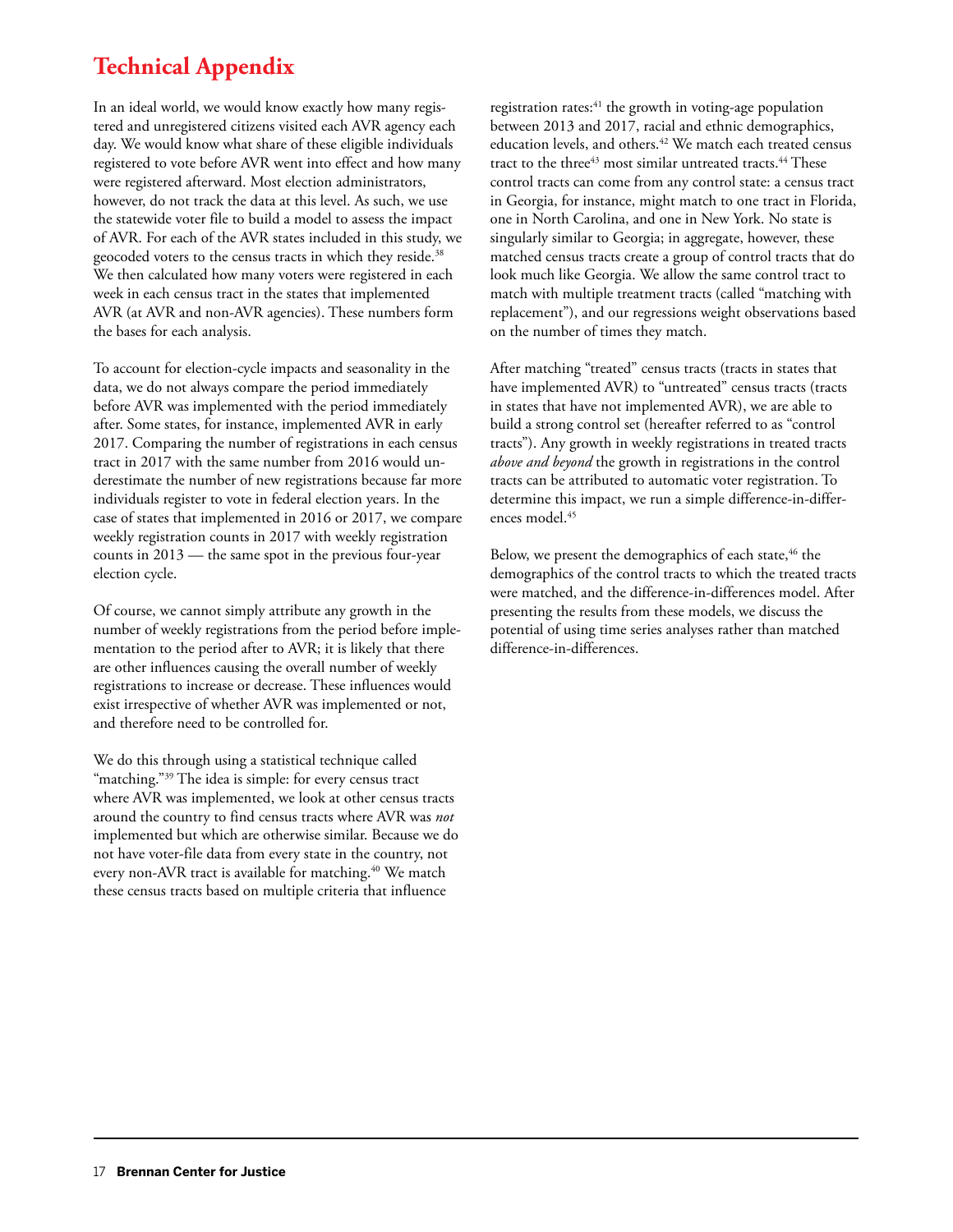#### **Overview for Oregon, Georgia, Vermont, Colorado, and Alaska**

Each of these states implemented in either 2016 or at the beginning of 2017; therefore, the model for these five states is essentially the same.<sup>47</sup> To avoid state-specific impacts from the 2016 election that cannot be accounted for in the matching process, we exclude 2016 from the analysis. Because some of the untreated census tracts had local elections in the fall of 2018, we limit our differencein-differences models to the first 35 weeks (roughly eight months) in 2013 and 2017.

The table below presents the results of matching on this set of states:

|                                                       | <b>Means: Unmatched</b><br><b>Data</b> |                | <b>Means: Matched</b><br><b>Data</b> |                |                            | <b>Percent Improvement</b> |                    |          |
|-------------------------------------------------------|----------------------------------------|----------------|--------------------------------------|----------------|----------------------------|----------------------------|--------------------|----------|
| <b>Tract-Level Variables</b>                          | <b>Treated</b>                         | <b>Control</b> | <b>Treated</b>                       | <b>Control</b> | <b>Mean</b><br><b>Diff</b> | eQQ Med                    | eQQ<br><b>Mean</b> | eQQ Max  |
| Citizen Voting-Age Popu-<br>lation                    | 3.440.40                               | 3.098.44       | 3.440.40                             | 3.444.17       | 98.90                      | 76.83                      | 72.65              | 57.05    |
| Citizen Voting-Age Popula-<br>tion Change (2013-2017) | 0.06                                   | 0.05           | 0.06                                 | 0.05           | 65.10                      | 67.31                      | 62.75              | 53.19    |
| Number of Registrations<br>in 2013                    | 83.26                                  | 74.73          | 83.26                                | 78.27          | 41.44                      | 17.77                      | 34.77              | 39.54    |
| % Latino                                              | 0.12                                   | 0.14           | 0.12                                 | 0.12           | 64.01                      | 47.51                      | 44.02              | 23.68    |
| % Non-Hispanic Black                                  | 0.16                                   | 0.15           | 0.16                                 | 0.15           | 18.19                      | 41.65                      | 48.45              | 48.44    |
| % Non-Hispanic White                                  | 0.65                                   | 0.63           | 0.65                                 | 0.65           | 88.62                      | 90.09                      | 87.41              | 80.85    |
| % Noncitizens                                         | 0.05                                   | 0.07           | 0.05                                 | 0.05           | 96.49                      | 63.82                      | 60.91              | 56.75    |
| % Without a Car                                       | 0.07                                   | 0.13           | 0.07                                 | 0.07           | 95.73                      | 88.42                      | 86.16              | 74.19    |
| % Moved in Past 12 Months                             | 0.17                                   | 0.14           | 0.17                                 | 0.16           | 73.55                      | 90.20                      | 86.52              | 77.86    |
| % With Some College<br>Education                      | 0.74                                   | 0.73           | 0.74                                 | 0.74           | 98.52                      | 68.01                      | 58.02              | 33.61    |
| Median Income                                         | 60.768.82                              | 62.189.42      | 60.768.82                            | 60.519.29      | 82.43                      | 56.93                      | 44.69              | 24.49    |
| % Unemployed                                          | 0.07                                   | 0.08           | 0.07                                 | 0.07           | 98.81                      | 53.91                      | 40.61              | $-19.63$ |
| Median Age                                            | 38.67                                  | 40.64          | 38.67                                | 38.98          | 84.47                      | 67.43                      | 67.06              | 68.32    |
| <b>County-Level Variables</b>                         |                                        |                |                                      |                |                            |                            |                    |          |
| % Registered in 2014                                  | 0.77                                   | 0.82           | 0.77                                 | 0.81           | 29.89                      | 31.59                      | 23.67              | 23.27    |
| Presidential Republican<br>Voteshare (2016)           | 0.46                                   | 0.43           | 0.46                                 | 0.46           | 94.52                      | 59.07                      | 54.54              | 15.98    |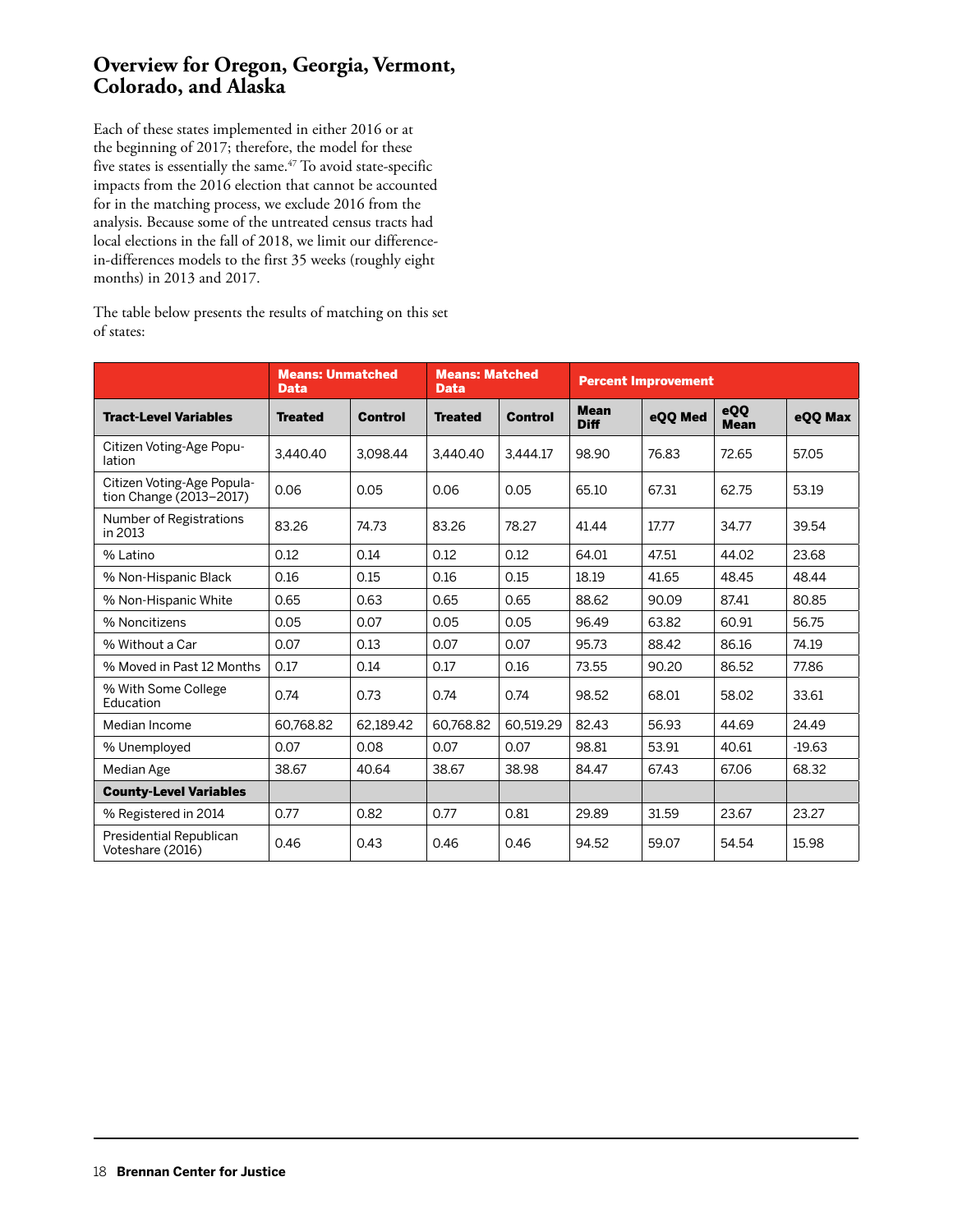### **Oregon**

| <b>Variable</b>                                     | <b>Treatment</b><br><b>Group</b> | <b>Control</b><br>Group |
|-----------------------------------------------------|----------------------------------|-------------------------|
| <b>Tract-Level Variables</b>                        |                                  |                         |
| Citizen Voting-Age Population                       | 2.948.750                        | 2,936,343               |
| Citizen Voting-Age Population<br>Change (2013-2017) | 6.3%                             | 6.2%                    |
| Number of Registrations in 2013                     | 55,184                           | 74.981                  |
| % Latino                                            | 12.7%                            | 11.4%                   |
| % Non-Hispanic Black                                | 1.8%                             | 2.5%                    |
| % Non-Hispanic White                                | 76.5%                            | 74.8%                   |
| % Noncitizens                                       | 5.7%                             | 5.5%                    |
| % Without a Car                                     | 7.3%                             | 6.0%                    |
| % Moved in Past 12 Months                           | 18.0%                            | 17.0%                   |
| % With Some College Education                       | 77.2%                            | 77.7%                   |
| Median Income                                       | \$60.265                         | \$66.595                |
| % Unemployed                                        | 7.0%                             | 6.6%                    |
| Median Age                                          | 40                               | 40                      |
| <b>County-Level Variables</b>                       |                                  |                         |
| % Registered in 2014                                | 76.9%                            | 80.2%                   |
| Presidential Republican Voteshare<br>(2016)         | 39.3%                            | 40.4%                   |

#### Regression output:

| <b>Dependent Variable: Registrations</b> |                                                              |  |
|------------------------------------------|--------------------------------------------------------------|--|
|                                          | $0.422***$                                                   |  |
| Oregon in 2017                           | (0.052)                                                      |  |
| Oregon                                   | $-0.334***$                                                  |  |
|                                          | (0.037)                                                      |  |
| 2017                                     | $1.400***$                                                   |  |
|                                          | (0.039)                                                      |  |
| Constant                                 | $1.587***$                                                   |  |
|                                          | (0.028)                                                      |  |
| Observations                             | 129,096                                                      |  |
| $R^2$                                    | 0.132                                                        |  |
| Adjusted $R^2$                           | 0.132                                                        |  |
| Residual Std. Error                      | $3.413$ (df = 129092)                                        |  |
| <b>F</b> Statistic                       | 6,539.172*** (df = 3; 129092)                                |  |
| Note:                                    | *p<0.1; **p<0.05; ***p<0.01                                  |  |
|                                          | Robust standard errors clus-<br>tered at census tract level. |  |
|                                          | Data from first 35 weeks in<br>2013 and 2017.                |  |

As discussed above, we limit the analysis to the first 35 weeks of 2013 and 2017 to avoid the impact that local elections in the fall of 2013 and 2017 might have on our estimates. These local elections might have increased the number of individuals registering to vote — an increase unrelated to AVR.

The table at left shows that the average control tract had 1.40 more weekly registrations in 2017 than in 2013. This represents the expected increase in registrations in Oregon census tracts had the state not implemented AVR. However, the real Oregon census tracts increased by this amount *plus* an additional 0.42, for a total increase of 1.8 new registrations per week per tract.

The additional 0.42 registrations is the estimated impact of AVR in Oregon — an increase of 15.9 percent. This percentage is calculated by comparing the number of registrations our model predicts would have occurred in the absence of AVR with how many actually happened.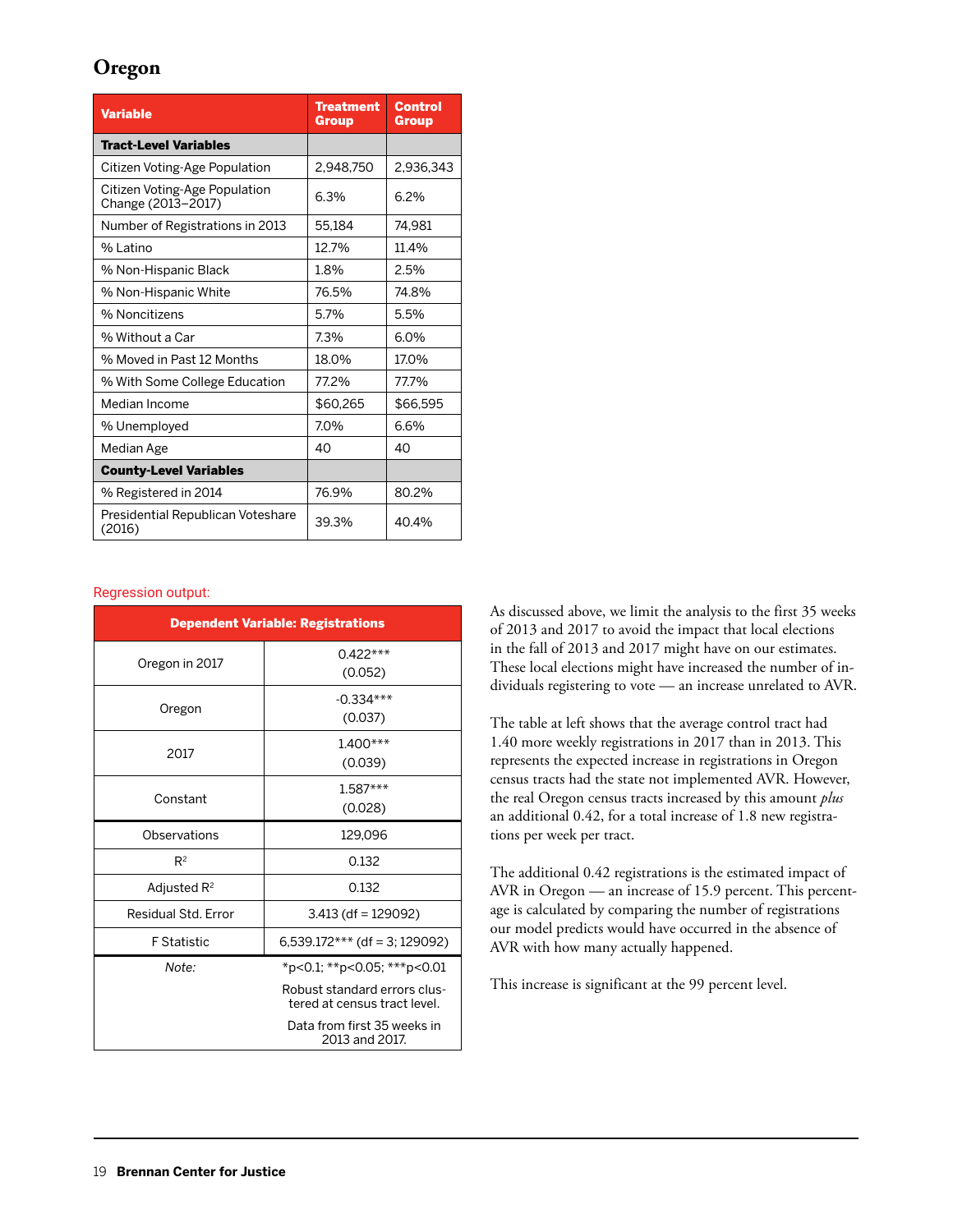### **Georgia**

| <b>Variable</b>                                     | <b>Treatment</b><br><b>Group</b> | <b>Control</b><br>Group |
|-----------------------------------------------------|----------------------------------|-------------------------|
| <b>Tract-Level Variables</b>                        |                                  |                         |
| Citizen Voting-Age Population                       | 7.148.450                        | 7.099.101               |
| Citizen Voting-Age Population<br>Change (2013-2017) | 6.9%                             | 6.5%                    |
| Number of Registrations in 2013                     | 210.173                          | 147.051                 |
| % Latino                                            | 9.3%                             | 10.5%                   |
| % Non-Hispanic Black                                | 30.9%                            | 28.2%                   |
| % Non-Hispanic White                                | 53.6%                            | 55.3%                   |
| % Noncitizens                                       | 5.9%                             | 5.5%                    |
| % Without a Car                                     | 6.6%                             | 7.1%                    |
| % Moved in Past 12 Months                           | 15.7%                            | 15.8%                   |
| % With Some College Education                       | 71.5%                            | 71.6%                   |
| Median Income                                       | \$58.442                         | \$55,009                |
| % Unemployed                                        | 7.7%                             | 7.6%                    |
| Median Age                                          | 37.1                             | 37.5                    |
| <b>County-Level Variables</b>                       |                                  |                         |
| % Registered in 2014                                | 75.4%                            | 83.0%                   |
| Presidential Republican Voteshare<br>(2016)         | 50.8%                            | 50.6%                   |

#### Regression output:

| <b>Dependent Variable: Registrations</b> |                                                              |  |
|------------------------------------------|--------------------------------------------------------------|--|
| Georgia in 2017                          | $3.014***$                                                   |  |
|                                          | (0.079)                                                      |  |
| Georgia                                  | $0.624***$                                                   |  |
|                                          | (0.040)                                                      |  |
| 2017                                     | $1.172***$                                                   |  |
|                                          | (0.030)                                                      |  |
| Constant                                 | $1.423***$                                                   |  |
|                                          | (0.026)                                                      |  |
| Observations                             | 337.498                                                      |  |
| $R^2$                                    | 0.246                                                        |  |
| Adjusted $R^2$                           | 0.246                                                        |  |
| Residual Std. Error                      | $5.102$ (df = 337494)                                        |  |
| <b>F</b> Statistic                       | $36,677.550***$ (df = 3; 337494)                             |  |
| Note:                                    | *p<0.1; **p<0.05; ***p<0.01                                  |  |
|                                          | Robust standard errors clus-<br>tered at census tract level. |  |
|                                          | Data from first 35 weeks in<br>2013 and 2017.                |  |

As discussed above, we limit the analysis to the first 35 weeks of 2013 and 2017 to avoid the impact that local elections in the fall of 2013 and 2017 might have on our estimates. These local elections might have increased the number of individuals registering to vote — an increase unrelated to AVR.

The table at left shows that the average control tract had 1.17 more weekly registrations in 2017 than in 2013. This represents the expected increase in registrations in Georgia census tracts had the state not implemented AVR. However, the real Georgia census tracts increased by this amount *plus* an additional 3.01, for a total increase of 4.19 new registrations per week per tract.

The additional 3.01 registrations is the estimated impact of AVR in Georgia — an increase of 93.7 percent. This percentage is calculated by comparing the number of registrations our model predicts would have occurred in the absence of AVR with how many actually happened.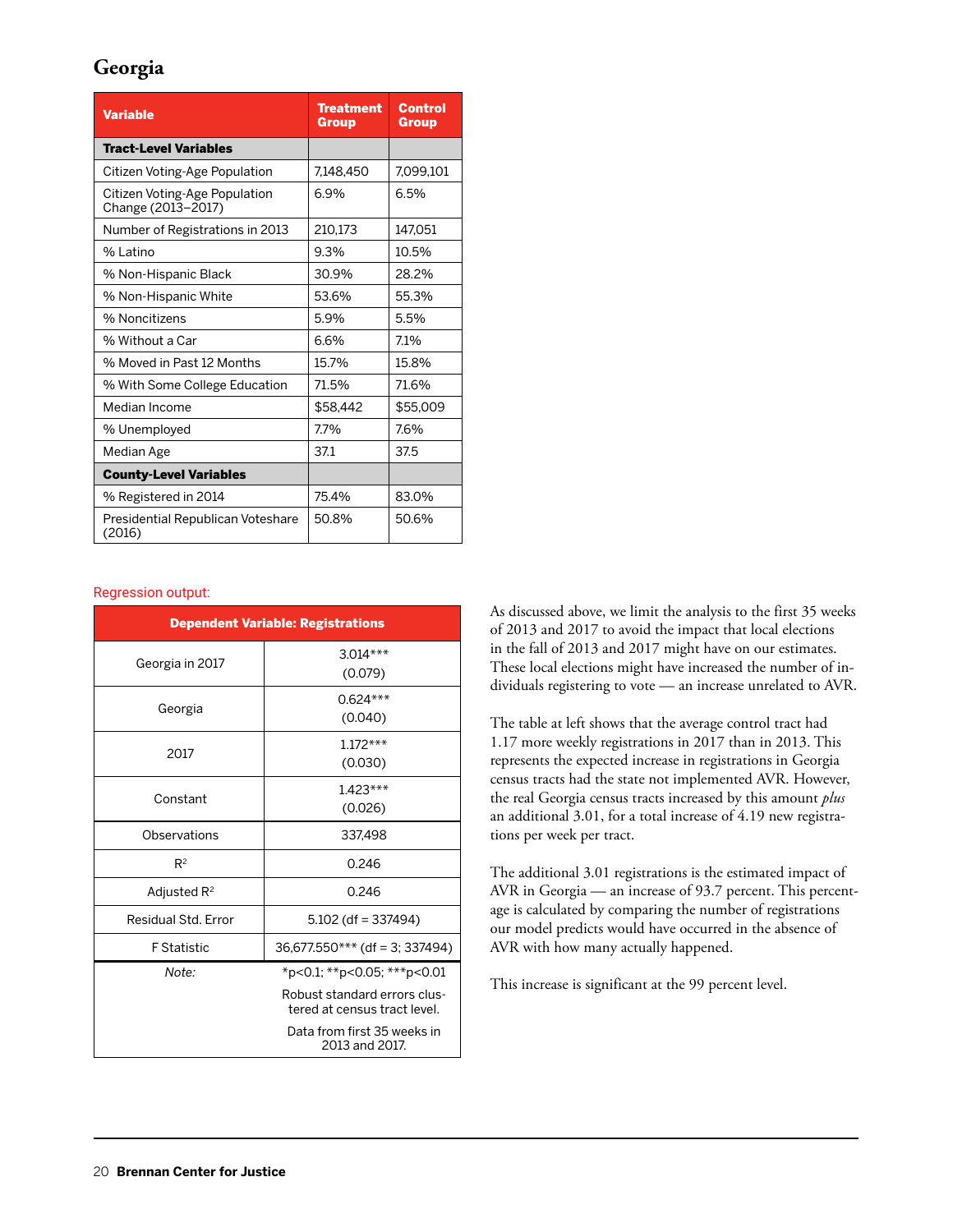#### **Vermont**

| <b>Variable</b>                                     | <b>Treatment</b><br>Group | <b>Control</b><br>Group |
|-----------------------------------------------------|---------------------------|-------------------------|
| <b>Tract-Level Variables</b>                        |                           |                         |
| Citizen Voting-Age Population                       | 493.455                   | 495.973                 |
| Citizen Voting-Age Population<br>Change (2013-2017) | 1.1%                      | 1.6%                    |
| Number of Registrations in 2013                     | 8.000                     | 11,422                  |
| $%$ atino                                           | 1.8%                      | 3.3%                    |
| % Non-Hispanic Black                                | 1.2%                      | 2.1%                    |
| % Non-Hispanic White                                | 93.2%                     | 90.6%                   |
| % Noncitizens                                       | 2.0%                      | 2.1%                    |
| % Without a Car                                     | 6.6%                      | 5.8%                    |
| % Moved in Past 12 Months                           | 13.3%                     | 11.3%                   |
| % With Some College Education                       | 75.4%                     | 76.3%                   |
| Median Income                                       | \$59.764                  | \$67,389                |
| % Unemployed                                        | 4.4%                      | 4.6%                    |
| Median Age                                          | 42.8                      | 43.0                    |
| <b>County-Level Variables</b>                       |                           |                         |
| % Registered in 2014                                | 84.0%                     | 81.9%                   |
| Presidential Republican Voteshare<br>(2016)         | 30.6%                     | 34.4%                   |

#### Regression output:

| <b>Dependent Variable: Registrations</b> |                                                              |  |
|------------------------------------------|--------------------------------------------------------------|--|
| Vermont in 2017                          | $0.876***$                                                   |  |
|                                          | (0.102)                                                      |  |
| Vermont                                  | $-0.710***$                                                  |  |
|                                          | (0.061)                                                      |  |
| 2017                                     | $0.846***$                                                   |  |
|                                          | (0.054)                                                      |  |
| Constant                                 | $1.319***$                                                   |  |
|                                          | (0.047)                                                      |  |
| Observations                             | 17,056                                                       |  |
| $R^2$                                    | 0.085                                                        |  |
| Adjusted $R^2$                           | 0.084                                                        |  |
| Residual Std. Error                      | $3.267$ (df = 17052)                                         |  |
| <b>F</b> Statistic                       | $525.291***$ (df = 3; 17052)                                 |  |
| Note:                                    | *p<0.1; **p<0.05; ***p<0.01                                  |  |
|                                          | Robust standard errors clus-<br>tered at census tract level. |  |
|                                          | Data from weeks 20-35 in<br>2013 and 2017.                   |  |

In early 2016, Vermont implemented a new policy under which state tax filers were required to include their driver's license number or state ID number. It appears that this policy encouraged residents to go to the DMV to renew their driver's licenses and, subsequently, get registered to vote. This can be seen in the data: the increase from March 2013 to March 2017 is much higher than the increase in other months.

This policy, of course, has nothing to do with automatic voter registration. In order to isolate the impact of the new tax-filing policy from the impact of AVR, we exclude the first 20 weeks of the period. As discussed above, we exclude the period after week 35 in 2013 and 2017 to avoid the impact that local elections in the fall of 2013 and 2017 might have on our estimates. These local elections might have increased the number of individuals registering to vote — an increase unrelated to AVR.

We look, therefore, at the number of registrations in the 20th-35th weeks of 2013 and 2017 in Vermont and the matched untreated census tracts.

The table at left shows that the average control tract had 0.85 more weekly registrations in 2017 than in 2013. This represents the expected increase in registrations in Vermont census tracts had the state not implemented AVR. However, the real Vermont census tracts increased by this amount *plus* an additional 0.88, for a total increase of 1.72 new registrations per week per tract.

The additional 0.88 registrations is the estimated impact of AVR in Vermont — an increase of 60.2 percent. This percentage is calculated by comparing the number of registrations our model predicts would have occurred in the absence of AVR with how many actually happened.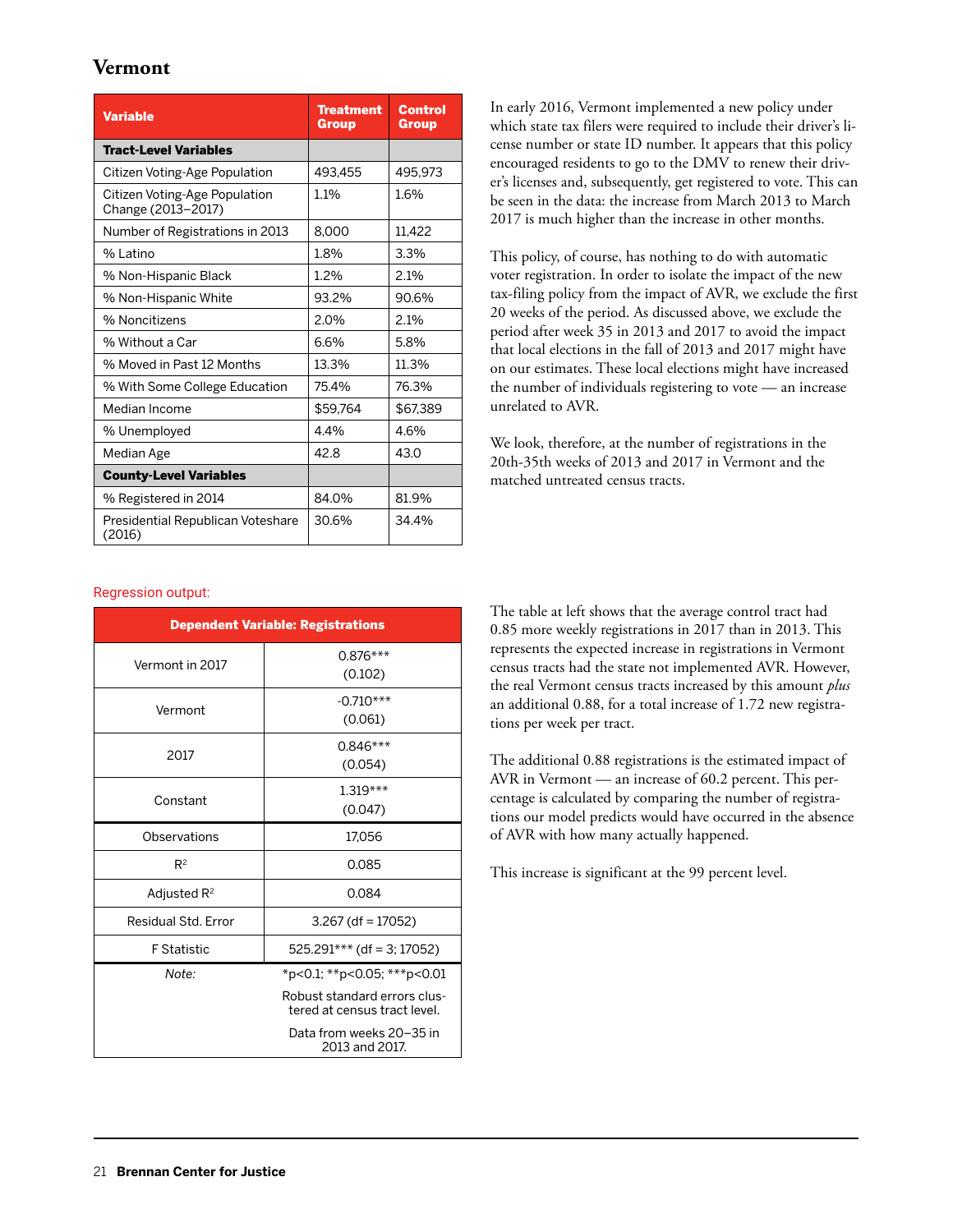## **Colorado**

| <b>Variable</b>                                     | <b>Treatment</b><br>Group | Control<br>Group |
|-----------------------------------------------------|---------------------------|------------------|
| <b>Tract-Level Variables</b>                        |                           |                  |
| Citizen Voting-Age Population                       | 3.874.810                 | 3.946.978        |
| Citizen Voting-Age Population<br>Change (2013-2017) | 9.3%                      | 8.3%             |
| Number of Registrations in 2013                     | 81.146                    | 93.737           |
| % Latino                                            | 21.3%                     | 17.8%            |
| % Non-Hispanic Black                                | 3.8%                      | 3.9%             |
| % Non-Hispanic White                                | 68.7%                     | 68.1%            |
| % Noncitizens                                       | 5.9%                      | 6.5%             |
| % Without a Car                                     | 5.0%                      | 5.1%             |
| % Moved in Past 12 Months                           | 18.6%                     | 17.2%            |
| % With Some College Education                       | 78.9%                     | 77.9%            |
| Median Income                                       | \$71.926                  | \$70.672         |
| % Unemployed                                        | 5.4%                      | 5.6%             |
| Median Age                                          | 37.7                      | 38.2             |
| <b>County-Level Variables</b>                       |                           |                  |
| % Registered in 2014                                | 78.5%                     | 78.3%            |
| Presidential Republican Voteshare<br>(2016)         | 43.3%                     | 43.4%            |

#### Regression output:

| <b>Dependent Variable: Registrations</b> |                                                              |  |
|------------------------------------------|--------------------------------------------------------------|--|
| Colorado in 2017                         | $1.715***$                                                   |  |
|                                          | (0.264)                                                      |  |
| Colorado                                 | $-1.345***$                                                  |  |
|                                          | (0.151)                                                      |  |
| 2017                                     | $6.112***$                                                   |  |
|                                          | (0.211)                                                      |  |
| Constant                                 | $5.978***$                                                   |  |
|                                          | (0.120)                                                      |  |
| Observations                             | 38,164                                                       |  |
| $R^2$                                    | 0.185                                                        |  |
| Adjusted $R^2$                           | 0.185                                                        |  |
| Residual Std. Error                      | $12.174$ (df = 38160)                                        |  |
| <b>F</b> Statistic                       | $2,887.712***$ (df = 3; 38160)                               |  |
| Note:                                    | *p<0.1; **p<0.05; ***p<0.01                                  |  |
|                                          | Robust standard errors clus-<br>tered at census tract level. |  |
|                                          | Data from February to August<br>of 2013 and 2017.            |  |

According to the Colorado Department of State, Colorado switched its National Change of Address (NCOA) list provider at the end of 2016. The NCOA is the list that is created when people tell the post office to send their mail to a different address. This switch changed the way in which updated registrations were indicated in the voter file. Prior to late 2016, NCOA updates were processed throughout the month, with a new registration date indicating the date on which the change was made. Beginning in late 2016, however, all NCOA address updates in any month were given the same new registration date.<sup>48</sup> Because of this change, we cannot compare weekly registration numbers in Colorado from 2013 with 2017.

Although the matching procedure is the same for Colorado as for other states, our dependent variable in Colorado measures the number of *monthly* registrations in each census tract in 2013 and 2017. We began the analysis in February in each year (the month in 2017 in which Colorado implemented AVR) and ran it through August to avoid the interference of fall elections in untreated census tracts. Because Colorado did not initially implement the program statewide, these may be somewhat conservative estimates.

The table at left shows that the average control tract had 6.11 more monthly registrations in 2017 than in 2013. This represents the expected increase in registrations in Colorado census tracts had the state not implemented AVR. However, the real Colorado census tracts increased by this amount *plus* an additional 1.72, for a total increase of 7.83 new registrations per month per tract.

The additional 1.72 registrations is the estimated impact of AVR in Colorado — an increase of 16.0 percent. This percentage is calculated by comparing the number of registrations our model predicts would have occurred in the absence of AVR with how many actually happened.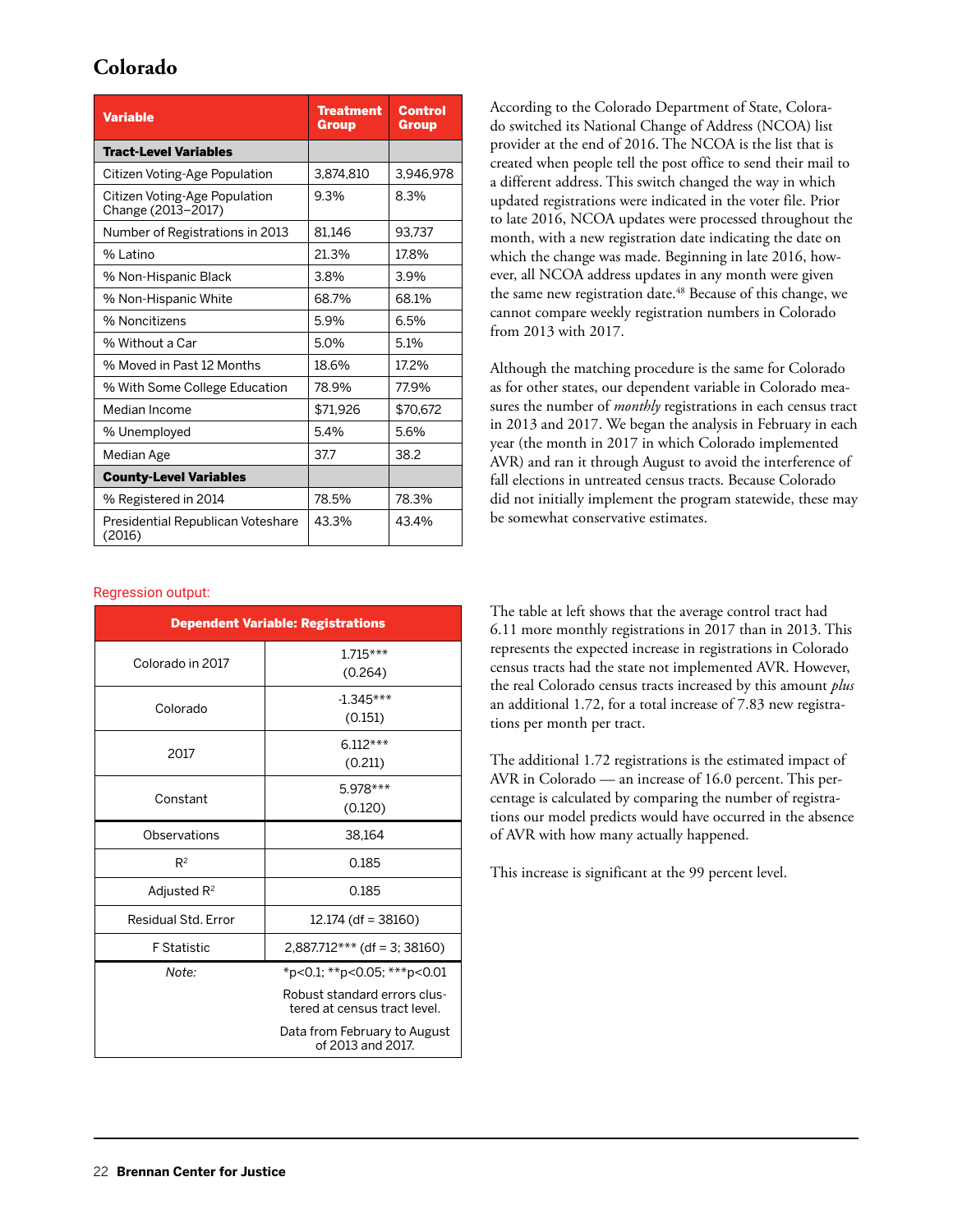## **Alaska**

| <b>Variable</b>                                     | Treatment<br><b>Group</b> | <b>Control</b><br>Group |
|-----------------------------------------------------|---------------------------|-------------------------|
| <b>Tract-Level Variables</b>                        |                           |                         |
| Citizen Voting-Age Population                       | 527.810                   | 531.303                 |
| Citizen Voting-Age Population<br>Change (2013-2017) | 4.6%                      | 6.6%                    |
| Number of Registrations in 2013                     | 8,362                     | 13,896                  |
| $%$ atino                                           | 6.8%                      | 10.2%                   |
| % Non-Hispanic Black                                | 3.1%                      | 5.2%                    |
| % Non-Hispanic White                                | 61.5%                     | 69.4%                   |
| % Noncitizens                                       | 3.3%                      | 3.9%                    |
| % Without a Car                                     | 10.6%                     | 7.2%                    |
| % Moved in Past 12 Months                           | 18.9%                     | 17.9%                   |
| % With Some College Education                       | 75.6%                     | 76.6%                   |
| Median Income                                       | \$78.706                  | \$62.980                |
| % Unemployed                                        | 8.2%                      | 7.6%                    |
| Median Age                                          | 34.7                      | 36.0                    |
| <b>State-Level Variables</b>                        |                           |                         |
| % Registered in 2014                                | 98.1%                     | 78.6%                   |
| Presidential Republican Voteshare<br>(2016)         | 51.4%                     | 45.8%                   |

Automatic voter registration works differently in Alaska than it does in the other states included in this study. In each of the other states we examine, AVR is implemented at the DMV, which means its effect can be examined on a daily or weekly basis. However, in Alaska, AVR is implemented through its Permanent Fund Dividend. The PFD automatically registers voters only once each year. This means that any effect from AVR must be calculated at the annual level.

Although the matching procedure is the same for Alaska as for the other states, our dependent variable in Alaska measures the number of *annual* registrations in each census tract in 2013 and 2017.

#### Regression output:

| <b>Dependent Variable: Registrations</b> |                                                              |  |  |  |  |
|------------------------------------------|--------------------------------------------------------------|--|--|--|--|
| Alaska in 2017                           | 38.309***<br>(7.393)                                         |  |  |  |  |
| Alaska                                   | $-33.539***$<br>(4.734)                                      |  |  |  |  |
| 2017                                     | 62.994***<br>(4.150)                                         |  |  |  |  |
| Constant                                 | 84.218***<br>(4.097)                                         |  |  |  |  |
| Observations                             | 854                                                          |  |  |  |  |
| $R^2$                                    | 0.257                                                        |  |  |  |  |
| Adjusted R <sup>2</sup>                  | 0.254                                                        |  |  |  |  |
| Residual Std. Error                      | $111.003$ (df = 850)                                         |  |  |  |  |
| <b>F</b> Statistic                       | $98.052***$ (df = 3; 850)                                    |  |  |  |  |
| Note:                                    | *p<0.1; **p<0.05; ***p<0.01                                  |  |  |  |  |
|                                          | Robust standard errors clus-<br>tered at census tract level. |  |  |  |  |
|                                          | Data from 2013 and 2017.                                     |  |  |  |  |

The table at left shows that the average control tract had 63.0 more registrations in 2017 than in 2013. This represents the expected increase in registrations in Alaska census tracts had the state not implemented AVR. However, the real Alaska census tracts increased by this amount *plus* an additional 38.31, for a total increase of 101.31 new registrations per tract.

The additional 38.3 registrations is the estimated impact of AVR in Alaska — an increase of 33.7 percent. This percentage is calculated by comparing the number of registrations our model predicts would have occurred in the absence of AVR with how many actually happened.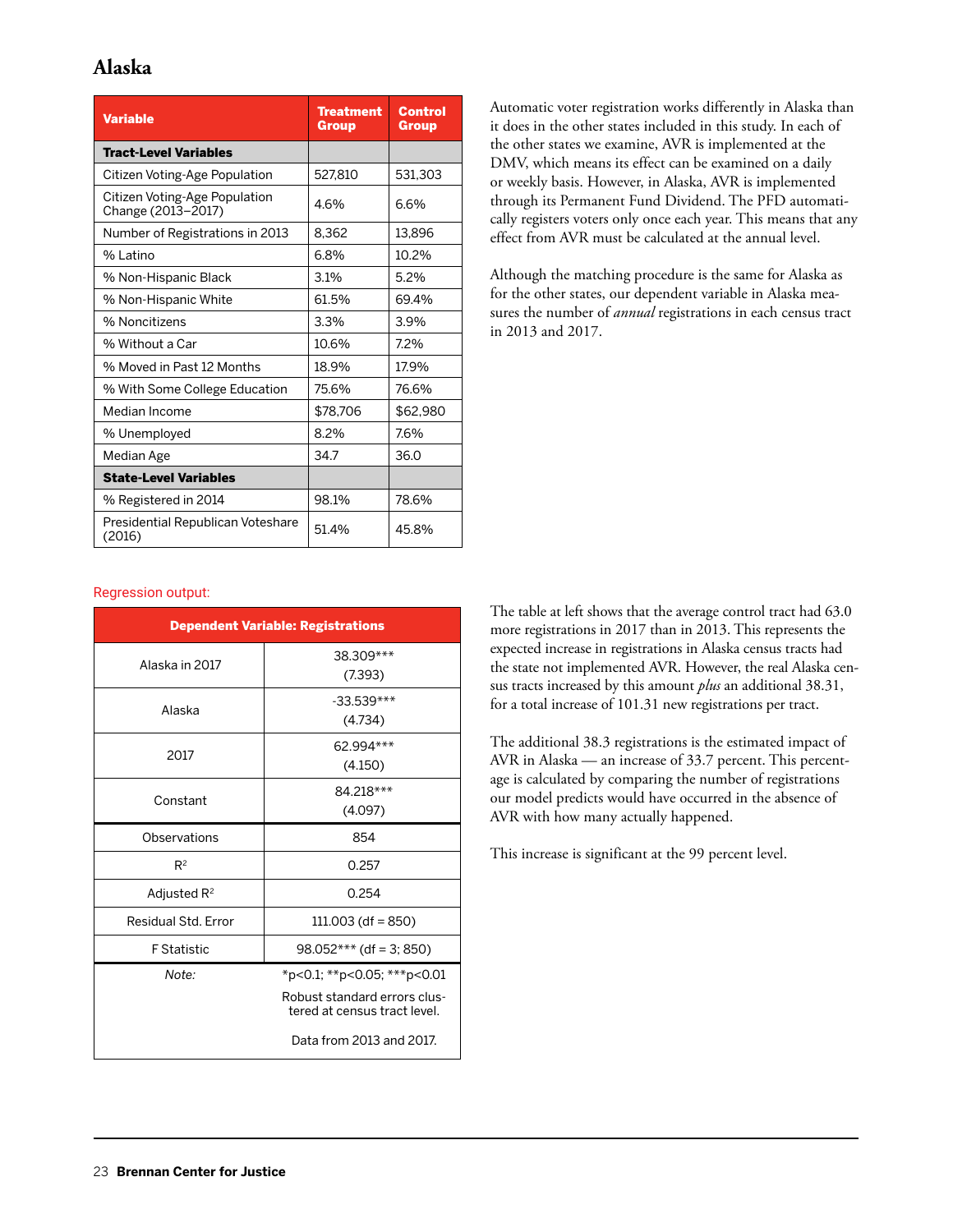## **California**

|                                                | <b>Means: Unmatched</b><br><b>Data</b> |                | <b>Means: Matched</b><br><b>Data</b> |                | <b>Percent Improvement</b> |           |                    |           |
|------------------------------------------------|----------------------------------------|----------------|--------------------------------------|----------------|----------------------------|-----------|--------------------|-----------|
| <b>Zip Code-Level Variables</b>                | <b>Treated</b>                         | <b>Control</b> | <b>Treated</b>                       | <b>Control</b> | <b>Mean</b><br><b>Diff</b> | eQQ Med   | eQQ<br><b>Mean</b> | eOO Max   |
| Voting-Age Population                          | 18.404.90                              | 10.582.12      | 18,404.90                            | 17.530.88      | 88.83                      | 84.21     | 79.62              | 72.55     |
| Number of New Registra-<br>tions in Pre-Period | 136.33                                 | 167.88         | 136.33                               | 240.54         | $-230.36$                  | $-239.04$ | $-240.23$          | $-206.31$ |
| % Latino                                       | 0.31                                   | 0.09           | 0.31                                 | 0.26           | 77.00                      | 75.84     | 76.06              | 71.72     |
| % Non-Hispanic Black                           | 0.04                                   | 0.09           | 0.04                                 | 0.10           | $-38.83$                   | $-257.71$ | $-208.28$          | $-140.65$ |
| % Non-Hispanic White                           | 0.51                                   | 0.77           | 0.51                                 | 0.54           | 89.02                      | 91.08     | 89.40              | 85.85     |
| % Noncitizens                                  | 0.11                                   | 0.04           | 0.11                                 | 0.10           | 95.33                      | 92.02     | 91.85              | 89.70     |
| % Without a Car                                | 0.06                                   | 0.08           | 0.06                                 | 0.07           | 79.21                      | $-34.87$  | $-19.72$           | $-38.71$  |
| % Moved in Past 12 Months                      | 0.14                                   | 0.12           | 0.14                                 | 0.13           | 79.49                      | 74.91     | 73.85              | 67.91     |
| % With Some College<br>Education               | 0.72                                   | 0.71           | 0.72                                 | 0.71           | $-85.03$                   | 74.74     | 68.40              | 59.20     |
| Median Income                                  | 68.767.16                              | 60.204.83      | 68.767.16                            | 67.102.30      | 80.56                      | 71.37     | 69.68              | 68.10     |
| % Unemployed                                   | 0.08                                   | 0.07           | 0.08                                 | 0.08           | 74.64                      | 81.46     | 79.23              | 70.01     |
| Median Age                                     | 40.66                                  | 42.78          | 40.66                                | 40.63          | 98.51                      | 58.59     | 76.12              | 78.64     |
| <b>County-Level Variables</b>                  |                                        |                |                                      |                |                            |           |                    |           |
| % Registered in 2016                           | 0.66                                   | 0.83           | 0.66                                 | 0.73           | 59.43                      | 53.78     | 47.01              | 37.08     |
| Presidential Republican<br>Voteshare (2016)    | 0.36                                   | 0.52           | 0.36                                 | 0.44           | 49.55                      | 65.63     | 55.62              | 33.77     |

In California, we do not have a full year of post-implementation data. Therefore, we construct a difference-in-differences model within the implementation year. Because of restrictions on geocoding addresses in the California voter file, we ran the same analyses but at the zip code level instead.<sup>49</sup> We look to see whether zip codes in California increased their registrations more after California implemented AVR than the control zip codes.

We continue to match on the number of registrations in the pre-period, which has changed from 2013 to the 20 weeks immediately before implementation (from December 4, 2017 to April 22, 2018).<sup>50</sup> We also match on the share of citizen voting-age population registered as of the 2016 election instead of the 2014 election.<sup>51</sup>

In California, we compare the 20 weeks before implementation in 2018 with the 18 weeks after implementation. We begin our pre-period in December 2017 to avoid any impact from local elections the month before. To avoid overestimating the impact of AVR, the weeks leading up to the registration deadline for California's primary and the week including the state's primary election day have been excluded.

#### Regression output:

| <b>Dependent Variable: Registrations</b> |                                                          |  |  |  |  |
|------------------------------------------|----------------------------------------------------------|--|--|--|--|
| California                               | $3.618***$                                               |  |  |  |  |
| Post-Implementation                      | (0.601)                                                  |  |  |  |  |
| California                               | $-5.211***$                                              |  |  |  |  |
|                                          | (0.503)                                                  |  |  |  |  |
| Post-Implementation                      | $6.685***$                                               |  |  |  |  |
|                                          | (0.490)                                                  |  |  |  |  |
| Constant                                 | $12.020***$                                              |  |  |  |  |
|                                          | (0.472)                                                  |  |  |  |  |
| Observations                             | 107.328                                                  |  |  |  |  |
| $R^2$                                    | 0.080                                                    |  |  |  |  |
| Adjusted $R^2$                           | 0.080                                                    |  |  |  |  |
| Residual Std. Error                      | 26.697 (df = 107324)                                     |  |  |  |  |
| <b>F</b> Statistic                       | $3,112.430***$ (df = 3; 107324)                          |  |  |  |  |
| Note:                                    | *p<0.1; **p<0.05; ***p<0.01                              |  |  |  |  |
|                                          | Robust standard errors clus-<br>tered at zip code level. |  |  |  |  |
|                                          | Data from 12/4/2017 to<br>8/26/2018                      |  |  |  |  |
|                                          | Weeks 17-21 and 23 of 2018<br>excluded.                  |  |  |  |  |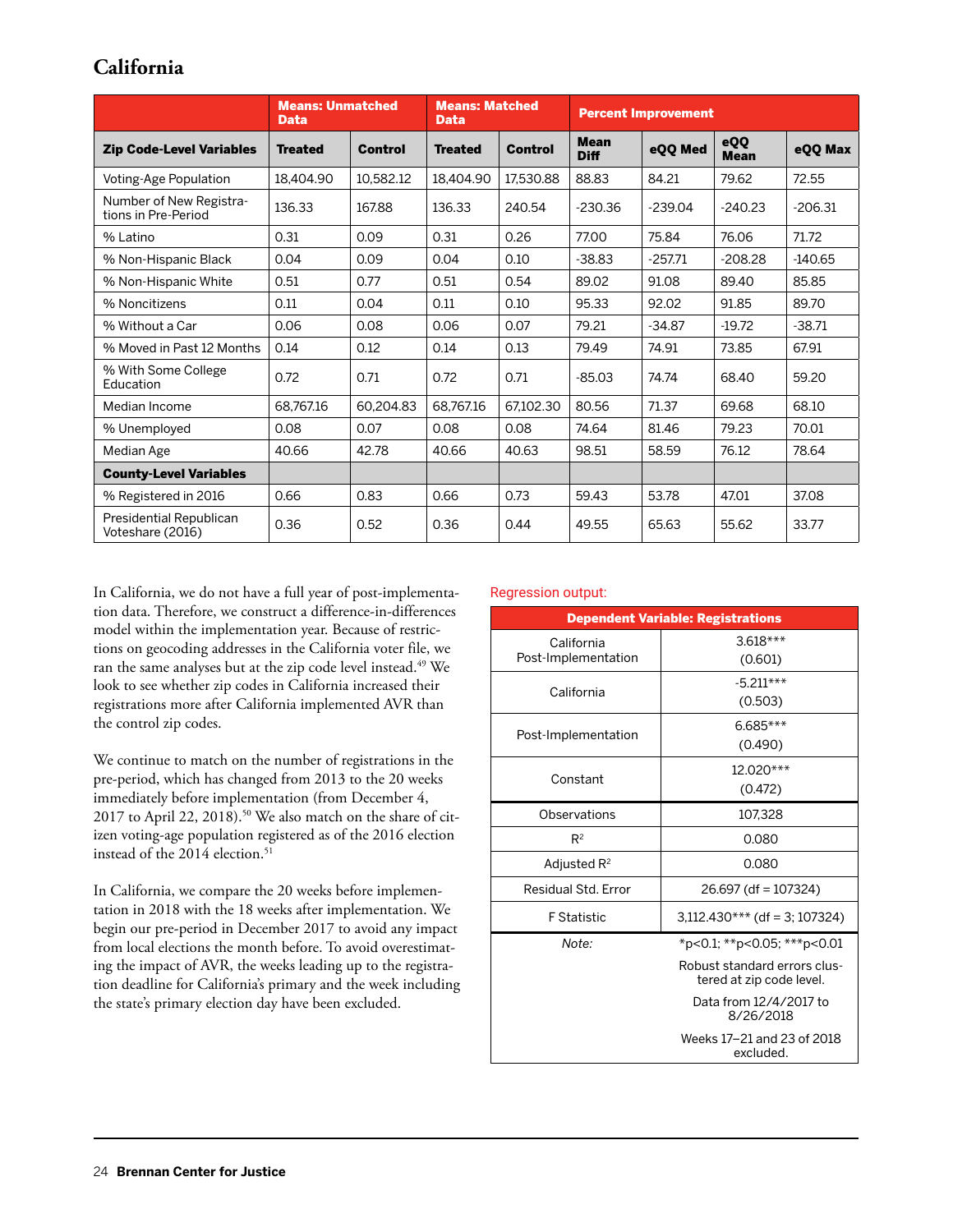The second table on the previous page shows that the average control zip code had 6.69 more weekly registrations in the period after April 23 than in the period immediately preceding it. This represents the expected increase in registrations in California zip codes had the state not implemented AVR. However, the real California zip codes increased by this amount *plus* an additional 3.62, for a total increase of 10.3 new registrations per week per zip code.

The additional 3.62 registrations is the estimated impact of AVR in California — an increase of 26.8 percent. This percentage is calculated by comparing the number of registrations our model predicts would have occurred in the absence of AVR with how many actually happened.

This increase is significant at the 99 percent level.

|                                                | <b>Means: Unmatched</b><br><b>Data</b> |                | <b>Means: Matched</b><br><b>Data</b> |                | <b>Percent Improvement</b> |           |                    |           |
|------------------------------------------------|----------------------------------------|----------------|--------------------------------------|----------------|----------------------------|-----------|--------------------|-----------|
| <b>Tract-Level Variables</b>                   | <b>Treated</b>                         | <b>Control</b> | <b>Treated</b>                       | <b>Control</b> | <b>Mean</b><br><b>Diff</b> | eQQ Med   | eQQ<br><b>Mean</b> | eQQ Max   |
| Citizen Voting-Age Popu-<br>lation             | 3.268.75                               | 3.098.80       | 3.268.75                             | 3,229.05       | 76.64                      | 32.95     | 55.56              | 50.26     |
| Number of New Registra-<br>tions in Pre-Period | 74.42                                  | 76.60          | 74.42                                | 82.57          | $-273.66$                  | $-141.39$ | $-38.10$           | 26.16     |
| % Latino                                       | 0.14                                   | 0.14           | 0.14                                 | 0.15           | $-506.26$                  | $-159.19$ | $-105.85$          | $-94.73$  |
| % Non-Hispanic Black                           | 0.06                                   | 0.15           | 0.06                                 | 0.08           | 79.18                      | 54.46     | 51.02              | 47.70     |
| % Non-Hispanic White                           | 0.73                                   | 0.63           | 0.73                                 | 0.71           | 79.71                      | 76.45     | 61.07              | 34.38     |
| % Noncitizens                                  | 0.06                                   | 0.07           | 0.06                                 | 0.06           | 40.43                      | $-101.82$ | $-26.30$           | 13.14     |
| % Without a Car                                | 0.10                                   | 0.13           | 0.10                                 | 0.11           | 75.46                      | 42.10     | 39.34              | 21.64     |
| % Moved in Past 12 Months                      | 0.14                                   | 0.14           | 0.14                                 | 0.13           | $-53.01$                   | 10.03     | 18.54              | 7.00      |
| % With Some College<br>Education               | 0.72                                   | 0.73           | 0.72                                 | 0.73           | 33.58                      | 44.29     | 42.19              | 34.41     |
| Median Income                                  | 63.071.82                              | 62.010.49      | 63.071.82                            | 65,391.58      | $-118.57$                  | 33.97     | 39.21              | 37.59     |
| % Unemployed                                   | 0.07                                   | 0.08           | 0.07                                 | 0.07           | 18.48                      | $-162.98$ | $-166.67$          | $-114.86$ |
| Median Age                                     | 40.66                                  | 40.68          | 40.66                                | 40.89          | $-923.64$                  | $-16.23$  | 17.67              | 48.85     |
| <b>County-Level Variables</b>                  |                                        |                |                                      |                |                            |           |                    |           |
| % Registered                                   | 0.92                                   | 0.96           | 0.92                                 | 0.81           | $-258.15$                  | $-241.73$ | $-129.99$          | $-74.28$  |
| Presidential Republican<br>Voteshare (2016)    | 0.39                                   | 0.44           | 0.39                                 | 0.40           | 80.51                      | 51.38     | 34.96              | 14.56     |

## **Rhode Island**

In Rhode Island, we do not have a full year of post-implementation data. Therefore, we construct a difference-in-differences model within the implementation year. We look to see whether census tracts in Rhode Island increased their registrations more in the weeks immediately after Rhode Island implemented AVR than the control census tracts.

We continue to match on the number of registrations in the pre-period, which has changed from 2013 to the 27-week period immediately before implementation (from December 4, 2017, to June 10, 2018).<sup>52</sup> We also match on the share of citizen voting-age population registered as of the 2016 election instead of the 2014 election.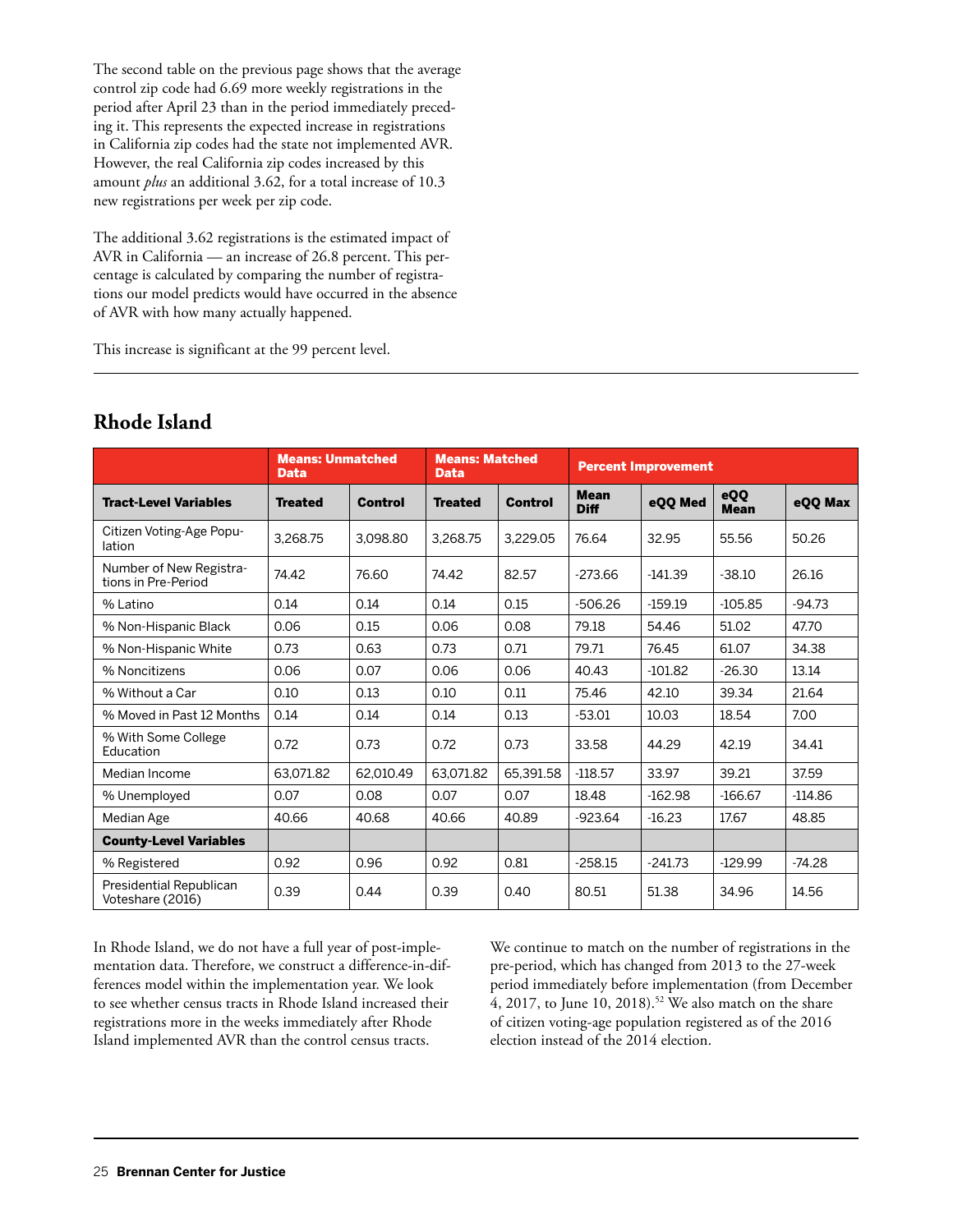#### Regression output:

| <b>Dependent Variable: Registrations</b> |                                                                        |  |  |  |  |
|------------------------------------------|------------------------------------------------------------------------|--|--|--|--|
| Rhode Island                             | $2.112***$                                                             |  |  |  |  |
| Post-Implementation                      | (0.162)                                                                |  |  |  |  |
| Rhode Island                             | $-0.301***$                                                            |  |  |  |  |
|                                          | (0.100)                                                                |  |  |  |  |
| Post-Implementation                      | $1.705***$                                                             |  |  |  |  |
|                                          | (0.097)                                                                |  |  |  |  |
| Constant                                 | $3.058***$                                                             |  |  |  |  |
|                                          | (0.074)                                                                |  |  |  |  |
| Observations                             | 22,274                                                                 |  |  |  |  |
| $R^2$                                    | 0.150                                                                  |  |  |  |  |
| Adjusted $R^2$                           | 0.150                                                                  |  |  |  |  |
| Residual Std. Error                      | $4.850$ (df = 22270)                                                   |  |  |  |  |
| <b>F</b> Statistic                       | $1,314.778***$ (df = 3; 22270)                                         |  |  |  |  |
| Note:                                    | *p<0.1; **p<0.05; ***p<0.01                                            |  |  |  |  |
|                                          | Robust standard errors clus-<br>tered at census tract level.           |  |  |  |  |
|                                          | Data from 12/4/2017 to<br>8/26/2018.                                   |  |  |  |  |
|                                          | Week 31 in 2018 excluded<br>because of primary election<br>distortion. |  |  |  |  |

In Rhode Island, we compare the 27 weeks before implementation in 2018 with the 11 weeks after implementation. We begin our pre-period in December 2017 to avoid any impact from local elections in November 2017. To avoid overestimating the impact of AVR, the week of the deadline for registering for Rhode Island's primary election has been excluded.

The table at left shows that the average control tract had 1.71 more weekly registrations in the period after June 11 than in the period immediately preceding it. This represents the expected increase in registrations in Rhode Island census tracts had the state not implemented AVR. However, the real Rhode Island census tracts increased by this amount *plus* an additional 2.11, for a total increase of 3.82 new registrations per week per tract.

The additional 2.11 registrations is the estimated impact of AVR in Rhode Island — an increase of 47.4 percent. This percentage is calculated by comparing the number of registrations our model predicts would have occurred in the absence of AVR with how many actually happened.

This increase is significant at the 99 percent level.

### **Washington, DC**

|                                                | <b>Means: Unmatched</b><br><b>Data</b> |                | <b>Means: Matched</b><br><b>Data</b> |                | <b>Percent Improvement</b> |           |                    |          |
|------------------------------------------------|----------------------------------------|----------------|--------------------------------------|----------------|----------------------------|-----------|--------------------|----------|
| <b>Tract-Level Variables</b>                   | <b>Treated</b>                         | <b>Control</b> | <b>Treated</b>                       | <b>Control</b> | <b>Mean</b><br><b>Diff</b> | eQQ Med   | eQQ<br><b>Mean</b> | eOO Max  |
| Citizen Voting-Age Popu-<br>lation             | 2,823.81                               | 3.098.80       | 2.823.81                             | 2.799.90       | 91.30                      | 37.70     | 20.03              | 0.86     |
| Number of New Registra-<br>tions in Pre-Period | 89.97                                  | 83.67          | 89.97                                | 86.59          | 46.33                      | $-135.60$ | $-6.10$            | 41.70    |
| % Latino                                       | 0.10                                   | 0.14           | 0.10                                 | 0.10           | 98.64                      | 75.90     | 72.82              | 59.54    |
| % Non-Hispanic Black                           | 0.50                                   | 0.15           | 0.50                                 | 0.44           | 82.01                      | 77.89     | 74.79              | 60.60    |
| % Non-Hispanic White                           | 0.34                                   | 0.63           | 0.34                                 | 0.36           | 93.45                      | 87.22     | 85.22              | 78.20    |
| % Noncitizens                                  | 0.07                                   | 0.07           | 0.07                                 | 0.08           | $-47.12$                   | 60.83     | 23.75              | $-27.05$ |
| % Without a Car                                | 0.35                                   | 0.13           | 0.35                                 | 0.30           | 78.04                      | 75.74     | 75.65              | 71.21    |
| % Moved in Past 12 Months                      | 0.19                                   | 0.14           | 0.19                                 | 0.18           | 87.98                      | 92.77     | 88.26              | 72.59    |
| % With Some College<br>Education               | 0.78                                   | 0.73           | 0.78                                 | 0.78           | 91.17                      | 87.07     | 81.76              | 61.16    |
| Median Income                                  | 82.936.30                              | 62.010.49      | 82.936.30                            | 68,515.49      | 31.09                      | 27.13     | 26.39              | 37.72    |
| % Unemployed                                   | 0.10                                   | 0.08           | 0.10                                 | 0.10           | 93.99                      | 66.22     | 67.25              | 46.60    |
| Median Age                                     | 34.94                                  | 40.68          | 34.94                                | 35.34          | 92.98                      | 33.86     | 68.64              | 70.70    |
| <b>District-Level Variables</b>                |                                        |                |                                      |                |                            |           |                    |          |
| % Registered                                   | 1.00                                   | 0.96           | 1.00                                 | 1.01           | 78.73                      | $-206.26$ | $-53.19$           | 3.47     |
| Presidential Republican<br>Voteshare (2016)    | 0.04                                   | 0.44           | 0.04                                 | 0.21           | 57.72                      | 40.40     | $-30.60$           | 0.00     |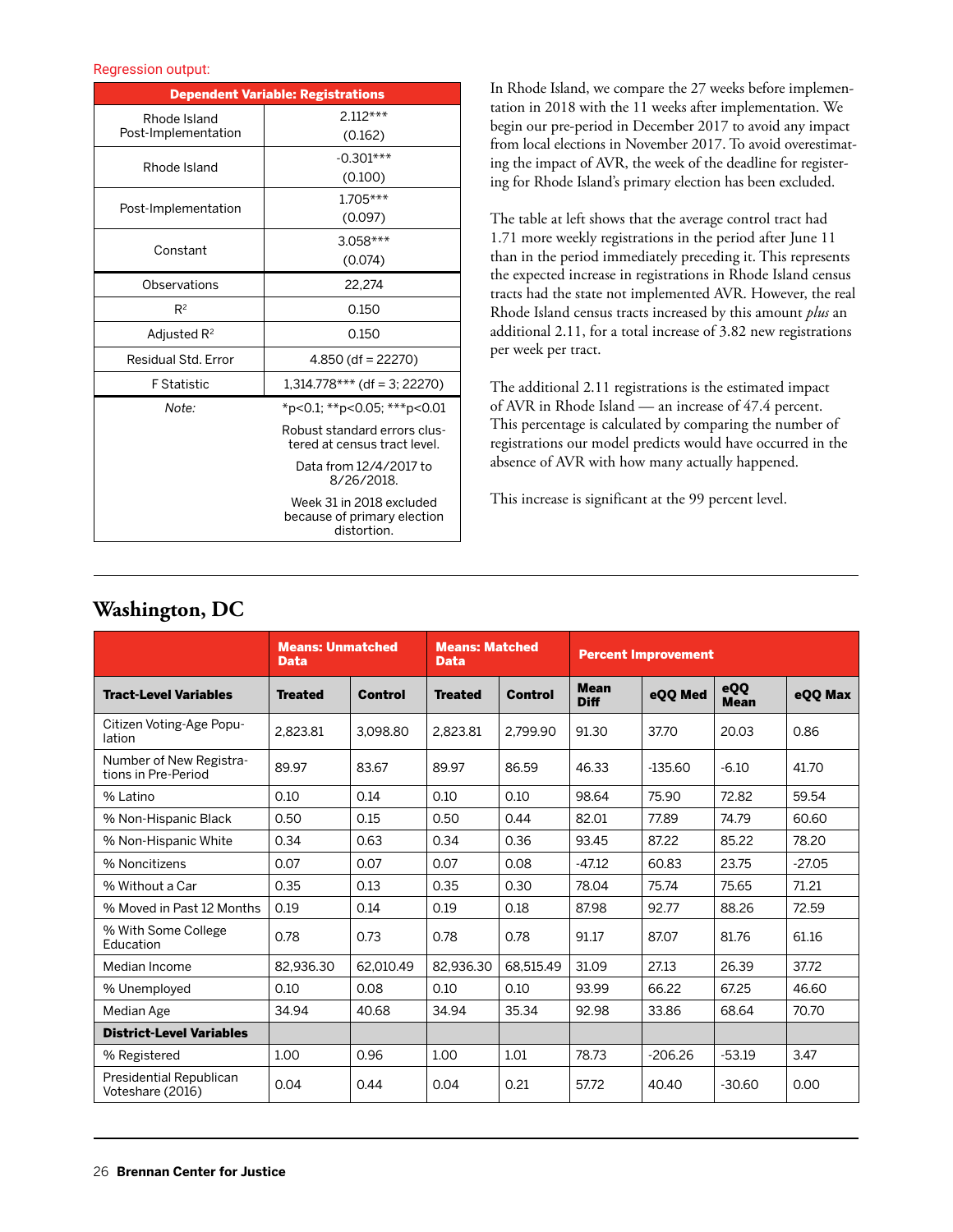In Washington, DC, we do not have a full year of post-implementation data. Therefore, we construct a difference-in-differences model within the implementation year. We look to see whether census tracts in the District increased registrations more after they implemented AVR than the control census tracts.

We continue to match on the number of registrations in the pre-period, which has changed from 2013 to the 29 weeks immediately before implementation (from December 5, 2017,to June 26, 2018).<sup>53</sup>

#### Regression output:

| <b>Dependent Variable: Registrations</b> |                                                                                |  |  |  |  |  |
|------------------------------------------|--------------------------------------------------------------------------------|--|--|--|--|--|
| DC Post-Implementation                   | $0.404**$                                                                      |  |  |  |  |  |
|                                          | (0.182)                                                                        |  |  |  |  |  |
| DC                                       | $-0.156$                                                                       |  |  |  |  |  |
|                                          | (0.198)                                                                        |  |  |  |  |  |
|                                          | $1.508***$                                                                     |  |  |  |  |  |
| Post-Implementation                      | (0.139)                                                                        |  |  |  |  |  |
|                                          | $2.956***$                                                                     |  |  |  |  |  |
| Constant                                 | (0.142)                                                                        |  |  |  |  |  |
| Observations                             | 16,200                                                                         |  |  |  |  |  |
| $R^2$                                    | 0.048                                                                          |  |  |  |  |  |
| Adjusted $R^2$                           | 0.048                                                                          |  |  |  |  |  |
| Residual Std. Error                      | 4.912 (df = 16196)                                                             |  |  |  |  |  |
| <b>F</b> Statistic                       | $271.307***$ (df = 3; 16196)                                                   |  |  |  |  |  |
| Note:                                    | *p<0.1; **p<0.05; ***p<0.01                                                    |  |  |  |  |  |
|                                          | Robust standard errors clus-<br>tered at census tract level.                   |  |  |  |  |  |
|                                          | Data from 12/5/2017 to<br>8/27/2018.                                           |  |  |  |  |  |
|                                          | Weeks 25 and 27 in 2018<br>excluded because of primary<br>election distortion. |  |  |  |  |  |

In Washington, DC, we compare the 29 weeks before implementation in 2018 with the 9 weeks after implementation. We begin our pre-period in December 2017 to avoid any impact from local elections a month earlier. We exclude week 25 in 2018, the week of the primary election in Washington, DC, because of the distorting effect of Election Day registration. Similarly, we exclude week 27 in 2018 because many DC tracts match to Washington State tracts, where the registrations for the primary election in week 27 distort the analysis.

The table at left shows that the average control tract had 1.51 more weekly registrations in the period after June 26 than in the period immediately preceding it. This represents the expected increase in registrations in its census tracts had the District not implemented AVR. However, the real Washington, DC, census tracts increased by this amount *plus* an additional 0.40, for a total increase of 1.91 new registrations per week per tract.

The additional 0.40 registrations is the estimated impact of AVR in Washington, DC — an increase of 9.4 percent. This percentage is calculated by comparing the number of registrations our model predicts would have occurred in the absence of AVR with how many actually happened.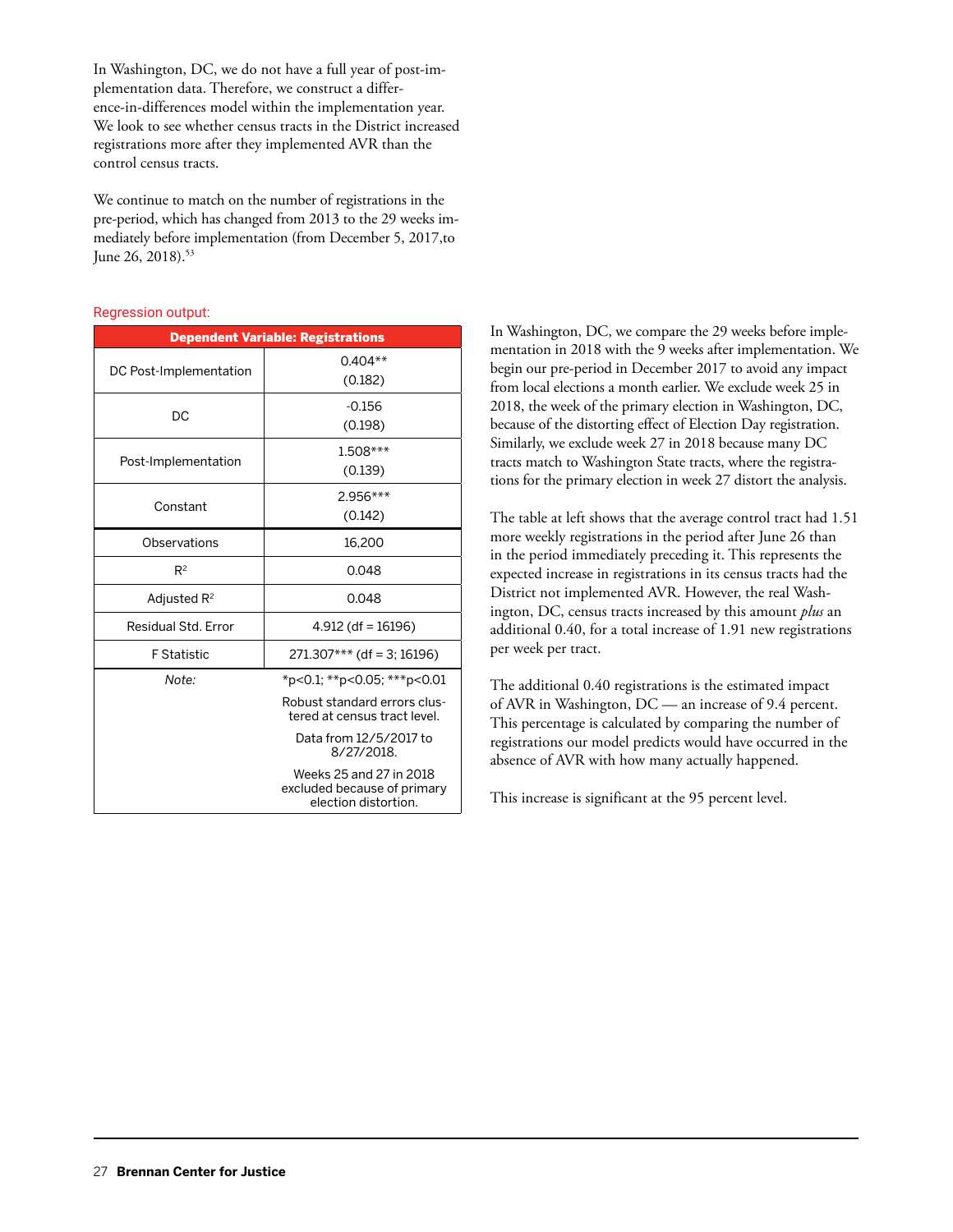## **Findings Hold Even Using a Different Methodology**

Statistical estimates of policy impacts are never perfect. While we, and our peer reviewers, believe that the afore-mentioned methodology provides the best estimate of AVR's impact, we built another model to test our hypothesis that AVR is generally helpful in increasing registration rates, and that the states with opt-out placements in one location will not outperform the states with an opt-out in another location. This second model was a time series analysis for the states that implemented AVR in 2016 or 2017.<sup>54</sup>

The two models in this report could be compared to estimating the effect of a drug in a clinical trial. A researcher might find two very similar individuals and could give one of the individuals a drug and the other a placebo. Comparing what happened with each of these two individuals would reveal the impact of the drug. This is similar to our matching method.

A medical researcher could also instead decide to use a patient's own history to investigate the impact of the drug. If a patient has woken up with a headache every day for the past year but takes a pill and tomorrow wakes up *without* a headache, one could surmise that the lack of headache is due to the pill. This would be more similar to a time series analysis.

To do the time series model, we use historical data from each of the states to estimate what would have happened in that state if it had not implemented AVR. This is compared with what actually happened. If the number of actual registrations significantly exceeds the number that the historical data forecast would have occurred without AVR, we attribute that difference to AVR.

As is typical for time series models, we include variables to account for seasonality and election-cycle patterns. We also account for underlying trends to control for natural population growth. In each model, we use statewide daily registration data from January 1, 2010, through December 31, 2017. Because our dependent variable measures daily registration counts, we fit them using a Poisson regression. We conservatively use robust standard errors to ensure the validity of our results.

## **Time Series Models in Non-AVR States**

The first building block for this analysis requires that we run the time series model on non-AVR states. This is for comparison purposes: if AVR had an impact on the number of individuals being registered, we would expect to find a statistically significant effect in states that implemented AVR and insignificant results in states that did not implement.

As noted earlier, we used voter files from 17 states. We present two models for each state: one with a dummy variable that begins on January 1, 2016, and runs through the end of 2017, mirroring the period during which Oregon had AVR. In the second model for each state, we include a dummy for only 2017, roughly corresponding to the period in which AVR began in Georgia and Vermont. These variables measure whether the number of voters being registered in 2016 and 2017 in non-AVR states was higher than each state's history would lead us to expect.

Among our nine comparison states, three are significantly elevated over the entire 2016 and 2017 period. This indicates that, in the case of Oregon, time series analysis may be inappropriate: these states indicate that registration rates were elevated at this time even where AVR was not implemented. When we limit our dummy variable to just 2017, however, Washington State is no longer significantly elevated. The increase in Connecticut is substantially smaller. The effect in New Jersey becomes smaller as well.<sup>55</sup>

(see table page 29)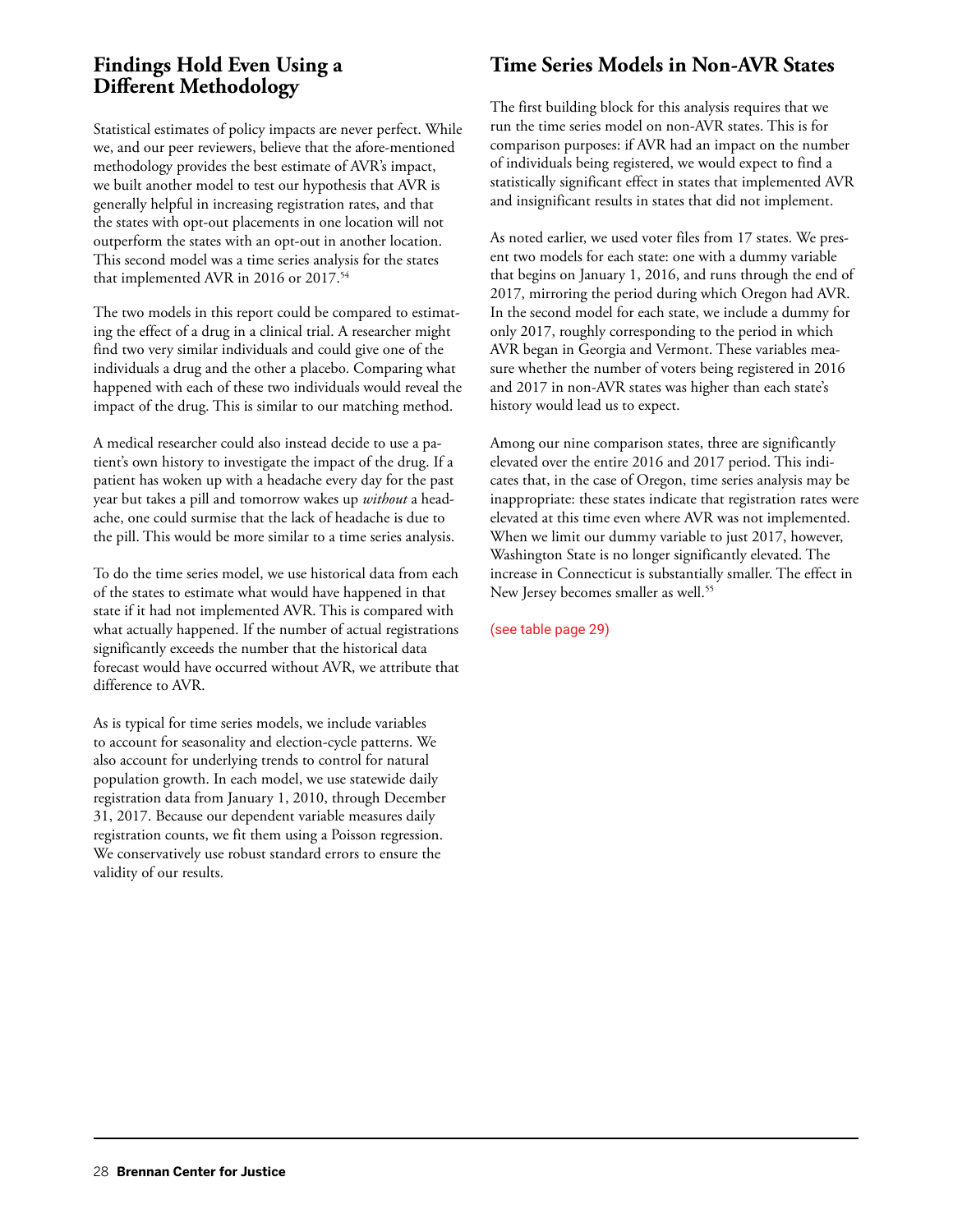| <b>Time Series Regressions in Non-AVR States</b> |                                        |                               |                                     |              |             |             |              |              |               |                |
|--------------------------------------------------|----------------------------------------|-------------------------------|-------------------------------------|--------------|-------------|-------------|--------------|--------------|---------------|----------------|
|                                                  | CT(1)                                  | CT(2)                         | FL(3)                               | <b>FL(4)</b> | MI (5)      | MI (6)      | <b>NV(7)</b> | <b>NV(8)</b> | <b>NJ</b> (9) | <b>NJ</b> (10) |
| 2016-2017                                        | $0.430***$                             |                               | $-0.204***$                         |              | 0.037       |             | 0.027        |              | $0.281**$     |                |
|                                                  | (0.103)                                |                               | (0.051)                             |              | (0.037)     |             | (0.075)      |              | (0.086)       |                |
| 2017                                             |                                        | $0.177*$                      |                                     | $-0.239***$  |             | 0.015       |              | 0.123        |               | $0.216*$       |
|                                                  |                                        | (0.086)                       |                                     | (0.047)      |             | (0.037)     |              | (0.073)      |               | (0.084)        |
| Trend                                            | $0.0004***$                            | $0.001***$                    | $0.0003***$                         | $0.0002***$  | $0.0004***$ | $0.0004***$ | $0.0005***$  | $0.0004***$  | $0.0002***$   | $0.0003***$    |
|                                                  | (0.0001)                               | (0.0001)                      | (0.00002)                           | (0.00003)    | (0.00001)   | (0.00002)   | (0.00003)    | (0.0001)     | (0.00003)     | (0.0001)       |
| Presidential                                     | $0.583***$                             | $0.789***$                    | $0.610***$                          | $0.486***$   | $0.256***$  | $0.272***$  | $1.094***$   | $1.150***$   | $0.367***$    | $0.522***$     |
| <b>Election Year</b>                             | (0.113)                                | (0.116)                       | (0.065)                             | (0.064)      | (0.053)     | (0.053)     | (0.067)      | (0.070)      | (0.068)       | (0.067)        |
| Midterm Elec-                                    | $-0.135$                               | $-0.082$                      | $-0.054$                            | $-0.094$     | $-0.036$    | $-0.034$    | $0.271**$    | $0.301***$   | $-0.397***$   | $-0.346***$    |
| tion Year                                        | (0.134)                                | (0.134)                       | (0.070)                             | (0.069)      | (0.057)     | (0.058)     | (0.086)      | (0.081)      | (0.091)       | (0.085)        |
| Saturday or                                      | $-3.010***$                            | $-3.008***$                   | $-2.830***$                         | $-2.830***$  | $-2.469***$ | $-2.469***$ | $-1.257***$  | $-1.257***$  | $-1.586***$   | $-1.585***$    |
| Sunday                                           | (0.151)                                | (0.151)                       | (0.074)                             | (0.074)      | (0.031)     | (0.031)     | (0.146)      | (0.146)      | (0.051)       | (0.051)        |
|                                                  | 4.200***                               | $3.954***$                    | $6.887***$                          | $6.969***$   | $6.320***$  | $6.305***$  | 3.999***     | $3.977***$   | 5.799***      | 5.668***       |
| Constant                                         | (0.099)                                | (0.102)                       | (0.044)                             | (0.050)      | (0.041)     | (0.047)     | (0.062)      | (0.071)      | (0.061)       | (0.081)        |
| McFadden's<br>Pseudo $R^2$                       | 0.717                                  | 0.714                         | 0.734                               | 0.735        | 0.773       | 0.773       | 0.655        | 0.655        | 0.593         | 0.592          |
| Observations                                     | 2,922                                  | 2,922                         | 2,922                               | 2,922        | 2,922       | 2,922       | 2,922        | 2,922        | 2,922         | 2,922          |
|                                                  |                                        | *p<0.05; **p<0.01; ***p<0.001 |                                     |              |             |             |              |              |               |                |
|                                                  | Data from 1/1/2010 to 12/31/2017.      |                               |                                     |              |             |             |              |              |               |                |
| Note:                                            |                                        |                               | Month dummies (which are interacted |              |             |             |              |              |               |                |
|                                                  | with election year dummies) not shown. |                               |                                     |              |             |             |              |              |               |                |

Robust standard errors in parentheses.

| <b>Time Series Regressions in Non-AVR States (cont'd)</b> |                |                                        |             |                |             |             |                |                |
|-----------------------------------------------------------|----------------|----------------------------------------|-------------|----------------|-------------|-------------|----------------|----------------|
|                                                           | <b>NY (11)</b> | NY (12)                                | NC(13)      | <b>NC (14)</b> | OH (15)     | OH (16)     | <b>WA (17)</b> | <b>WA (18)</b> |
| 2016-2017                                                 | 0.062          |                                        | 0.015       |                | $-0.204$    |             | $0.107*$       |                |
|                                                           | (0.085)        |                                        | (0.076)     |                | (0.111)     |             | (0.053)        |                |
| 2017                                                      |                | $-0.209*$                              |             | 0.019          |             | $-0.485***$ |                | $-0.004$       |
|                                                           |                | (0.083)                                |             | (0.067)        |             | (0.108)     |                | (0.051)        |
| Trend                                                     | $0.0002***$    | $0.0003***$                            | $0.0005***$ | 0.0005***      | $0.001***$  | $0.001***$  | $0.0003***$    | $0.0003***$    |
|                                                           | (0.00003)      | (0.0001)                               | (0.00004)   | (0.00005)      | (0.0001)    | (0.0001)    | (0.00002)      | (0.00003)      |
| Presidential                                              | $0.600***$     | $0.554***$                             | $0.617***$  | $0.628***$     | $0.776***$  | $0.545***$  | $0.497***$     | $0.527***$     |
| <b>Election Year</b>                                      | (0.079)        | (0.079)                                | (0.066)     | (0.067)        | (0.075)     | (0.080)     | (0.052)        | (0.052)        |
| Midterm Elec-                                             | $-0.355***$    | $-0.387***$                            | $-0.204*$   | $-0.199*$      | 0.061       | $-0.024$    | $-0.065$       | $-0.063$       |
| tion Year                                                 | (0.097)        | (0.095)                                | (0.087)     | (0.085)        | (0.093)     | (0.097)     | (0.060)        | (0.060)        |
| Saturday or                                               | $-2.097***$    | $-2.097***$                            | $-2.095***$ | $-2.095***$    | $-1.690***$ | $-1.689***$ | $-0.979***$    | $-0.979***$    |
| Sunday                                                    | (0.113)        | (0.113)                                | (0.145)     | (0.145)        | (0.055)     | (0.055)     | (0.071)        | (0.071)        |
| Constant                                                  | $6.312***$     | $6.282***$                             | $5.567***$  | 5.559***       | $5.439***$  | $5.513***$  | 5.620***       | $5.571***$     |
|                                                           | (0.067)        | (0.083)                                | (0.067)     | (0.071)        | (0.091)     | (0.100)     | (0.048)        | (0.056)        |
| McFadden's<br>Pseudo R <sup>2</sup>                       | 0.626          | 0.628                                  | 0.658       | 0.658          | 0.488       | 0.497       | 0.586          | 0.585          |
| Observations                                              | 2,922          | 2,922                                  | 2,922       | 2,922          | 2,922       | 2,922       | 2,922          | 2,922          |
|                                                           |                | *p<0.05; **p<0.01; ***p<0.001          |             |                |             |             |                |                |
|                                                           |                | Data from 1/1/2010 to 12/31/2017.      |             |                |             |             |                |                |
| Note:                                                     |                | Month dummies (which are interacted    |             |                |             |             |                |                |
|                                                           |                | with election year dummies) not shown. |             |                |             |             |                |                |
|                                                           |                | Robust standard errors in parentheses. |             |                |             |             |                |                |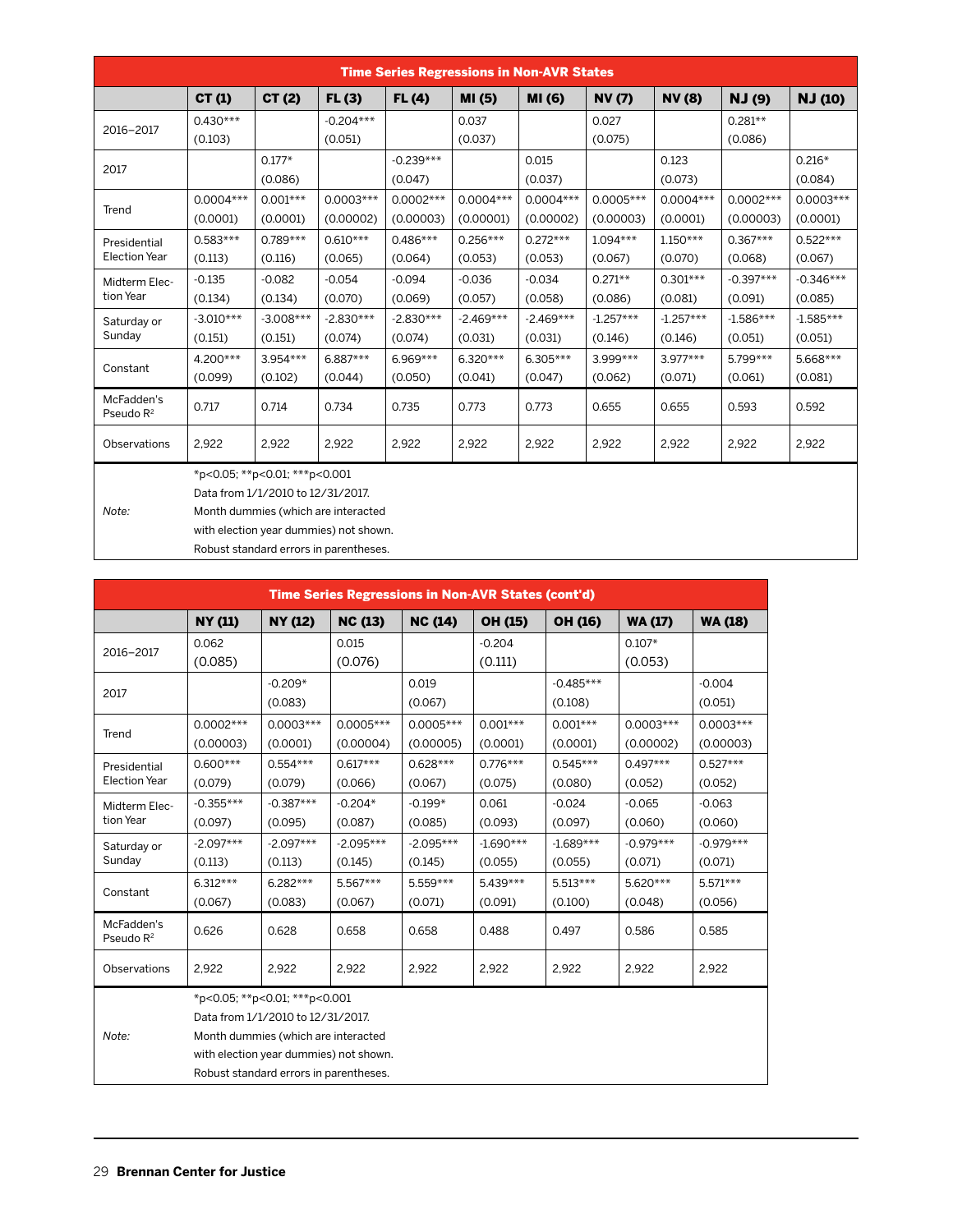## **Time Series Models in AVR States**

The second building block of the time series analysis is to run the time series model on states that did implement AVR in 2016 or 2017 (Oregon, Georgia, and Vermont). Below is the regression output for that model:

| <b>Dependent Variable: Number of Registrations</b> |                                                                                                                                                                                                                                      |                          |                          |  |  |  |  |
|----------------------------------------------------|--------------------------------------------------------------------------------------------------------------------------------------------------------------------------------------------------------------------------------------|--------------------------|--------------------------|--|--|--|--|
|                                                    | Oregon (1)                                                                                                                                                                                                                           | Georgia (2)              | Vermont (3)              |  |  |  |  |
| Post AVR Imple-<br>mentation (OR)                  | $0.351***$<br>(0.074)                                                                                                                                                                                                                |                          |                          |  |  |  |  |
| Post AVR Imple-<br>mentation (GA)                  |                                                                                                                                                                                                                                      | $0.525***$<br>(0.064)    |                          |  |  |  |  |
| Post AVR Imple-<br>mentation (VT)                  |                                                                                                                                                                                                                                      |                          | $0.413***$<br>(0.110)    |  |  |  |  |
| Trend                                              | $0.0001***$<br>(0.00001)                                                                                                                                                                                                             | $0.0001***$<br>(0.00001) | $0.0001***$<br>(0.00002) |  |  |  |  |
| Presidential<br><b>Flection Year</b>               | $0.468***$<br>(0.134)                                                                                                                                                                                                                | $0.579***$<br>(0.087)    | $1.052***$<br>(0.096)    |  |  |  |  |
| Midterm Elec-<br>tion Year                         | 0.168<br>(0.146)                                                                                                                                                                                                                     | 0.051<br>(0.087)         | $0.366***$<br>(0.108)    |  |  |  |  |
| Saturday or<br>Sunday                              | $-1.587***$<br>(0.069)                                                                                                                                                                                                               | $-1.357***$<br>(0.043)   | $-3.346***$<br>(0.115)   |  |  |  |  |
| Constant                                           | 4.796***<br>(0.095)                                                                                                                                                                                                                  | $6.240***$<br>(0.063)    | $3.013***$<br>(0.102)    |  |  |  |  |
| McFadden's<br>Pseudo R <sup>2</sup>                | 0.600                                                                                                                                                                                                                                | 0.595                    | 0.612                    |  |  |  |  |
| Observations                                       | 2,922                                                                                                                                                                                                                                | 2,922                    | 2,922                    |  |  |  |  |
| Note:                                              | *p<0.05; **p<0.01; ***p<0.001<br>Data from 1/1/2010 to 12/31/2017.<br>Month dummies (which are interacted<br>with election year dummies) not shown.<br>Weeks 25 and 27 in 2018 excluded be-<br>cause of primary election distortion. |                          |                          |  |  |  |  |

When we run these models on the states that implemented AVR in 2016 or 2017, the effects are larger than those in the control state and are statistically significant at the 99.9 percent level.

## **Comparing Results of Matched Difference-in-Differences vs. Time Series**

Unremarkably, the estimated impact of AVR differs according to the methodology. The difference-in-differences methodology used data from other states to estimate what would have happened without AVR. The time series methodology created estimates based on a state's own history. Again, we believe the matched differencein-differences methodology produces the better estimate because it incorporates more information relevant to a state's registration rate absent AVR.

To aid in the comparison of these numbers with the increases reported in the matched difference-in-differences section, we here convert these logged coefficients into percent increases and report them together with the results from our matched difference-in-differences models.

Both models show that impact of AVR is statistically significant and that it increased registration rates in exciting and impressive numbers.

The key takeaway here is that even under very different models, we can see that AVR was successful at registering Americans to vote — irrespective of where the opt-out was placed.

| <b>State</b> | <b>Percent Increase</b><br><b>Time Series</b> | <b>Percent Increase</b><br><b>Matched Difference-in-</b><br><b>Differences</b> |
|--------------|-----------------------------------------------|--------------------------------------------------------------------------------|
| Oregon       | 42.0%                                         | 15.9%                                                                          |
| Georgia      | 69.0%                                         | 93.7%                                                                          |
| Vermont      | 51.2%                                         | 60.2%                                                                          |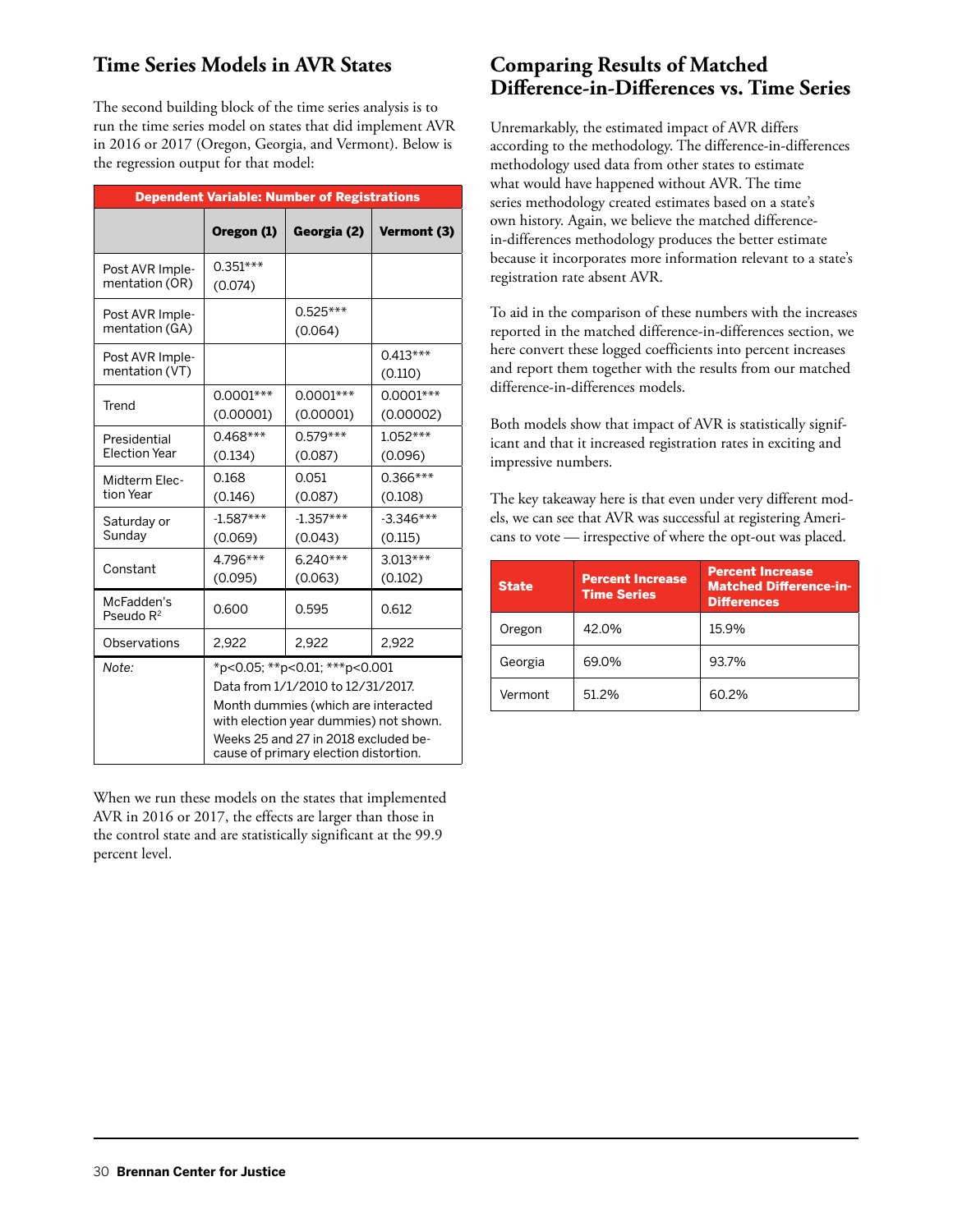# **Endnotes**

- 1 The Brennan Center for Justice first developed automatic registration in 2008. Since then, we have proudly helped push for its adoption around the country. *See:*  Wendy Weiser, Michael Waldman, and Renée Paradis, *Voter Registration Modernization* (New York: Brennan Center for Justice, 2009), [http://www.brennancenter.](http://www.brennancenter.org/sites/default/files/legacy/publications/VRM.Proposal.2008.pdf) [org/sites/default/files/legacy/publications/VRM.Propos](http://www.brennancenter.org/sites/default/files/legacy/publications/VRM.Proposal.2008.pdf)[al.2008.pdf](http://www.brennancenter.org/sites/default/files/legacy/publications/VRM.Proposal.2008.pdf).
- 2 "History of AVR Implementation Dates," Brennan Center for Justice, accessed February 19, 2019, [https://](https://www.brennancenter.org/analysis/history-avr-implementation-dates) [www.brennancenter.org/analysis/history-avr-implemen](https://www.brennancenter.org/analysis/history-avr-implementation-dates)[tation-dates](https://www.brennancenter.org/analysis/history-avr-implementation-dates).
- 3 Ibid.
- 4 Ibid.
- 5 For instance, *see:* Sean McElwee, Brian Schaffner, and Jesse Rhodes, *Oregon Automatic Voter Registration* (New York: Demos, 2017), [https://www.demos.org/](https://www.demos.org/publication/oregon-automatic-voter-registration) [publication/oregon-automatic-voter-registration](https://www.demos.org/publication/oregon-automatic-voter-registration); Rob Griffin, Paul Gronke, Tova Wong, and Liz Kennedy, *Who Votes with Automatic Voting Registration?* (Washington, DC: Center for American Progress, 2017), [https://www.americanprogress.org/issues/democracy/](https://www.americanprogress.org/issues/democracy/reports/2017/06/07/433677/votes-automatic-voter-registration/) [reports/2017/06/07/433677/votes-automatic-voter-reg](https://www.americanprogress.org/issues/democracy/reports/2017/06/07/433677/votes-automatic-voter-registration/)[istration/](https://www.americanprogress.org/issues/democracy/reports/2017/06/07/433677/votes-automatic-voter-registration/).
- 6 "State Primary Election Types," National Conference of State Legislatures, accessed February 5, 2019, [http://](http://www.ncsl.org/research/elections-and-campaigns/primary-types.aspx) [www.ncsl.org/research/elections-and-campaigns/prima](http://www.ncsl.org/research/elections-and-campaigns/primary-types.aspx)[ry-types.aspx.](http://www.ncsl.org/research/elections-and-campaigns/primary-types.aspx)
- 7 "2018 Oregon Motor Voter Registrations by County," Election Division, Oregon Secretary of State, accessed March 8, 2019, [https://sos.oregon.gov/elections/Docu](https://sos.oregon.gov/elections/Documents/OMV/omv-yearlyReports-2018.pdf)[ments/OMV/omv-yearlyReports-2018.pdf](https://sos.oregon.gov/elections/Documents/OMV/omv-yearlyReports-2018.pdf).
- 8 Matthew Berman and Random Reamey, *Permanent Fund Dividends and Poverty in Alaska*, Institute of Social and Economic Research, University of Alaska Anchorage, November 2016, [https://iseralaska.org/static/lega](https://iseralaska.org/static/legacy_publication_links/2016_12-PFDandPoverty.pdf)[cy\\_publication\\_links/2016\\_12-PFDandPoverty.pdf](https://iseralaska.org/static/legacy_publication_links/2016_12-PFDandPoverty.pdf).
- 9 "Automatic Voter Registration," National Conference of State Legislatures, accessed February 6, 2019, [http://](http://www.ncsl.org/research/elections-and-campaigns/automatic-voter-registration.aspx) [www.ncsl.org/research/elections-and-campaigns/auto](http://www.ncsl.org/research/elections-and-campaigns/automatic-voter-registration.aspx)[matic-voter-registration.aspx](http://www.ncsl.org/research/elections-and-campaigns/automatic-voter-registration.aspx).
- 10 Ibid.
- 11 "Policy Differences of Automatic Voter Registration," Brennan Center for Justice, accessed February 19, 2019,

[https://www.brennancenter.org/analysis/policy-differ](https://www.brennancenter.org/analysis/policy-differences-automatic-voter-registration)[ences-automatic-voter-registration.](https://www.brennancenter.org/analysis/policy-differences-automatic-voter-registration)

- 12 For this report, we calculate the pre-AVR rate of registration by dividing the most recent active registration estimates for the state (provided by jurisdictions to the Election Assistance Commission for its biennial *Election Administration and Voting Survey*) by the citizen voting-age population for that year calculated by the U.S. Census Bureau. This allows us to standardize registration rates throughout states, as the format of state voter registration statistics vary from state to state.
- 13 Brennan Center for Justice, "Policy Differences of Automatic Voter Registration."
- 14 In Massachusetts, this other agency is MassHealth, the state welfare agency. Maryland's AVR covers the Maryland Health Benefit Exchange (the state's health insurance exchange established through the Affordable Care Act), local departments of social services, and the Mobile Certification Office. *See*: Brennan Center for Justice, "Policy Differences of Automatic Voter Registration."
- 15 "Foreign Nationals Driving in the U.S.," USA.gov, accessed February 19, 2019, [https://www.usa.gov/visi](https://www.usa.gov/visitors-driving)[tors-driving](https://www.usa.gov/visitors-driving).
- 16 "States Offering Driver's Licenses to Immigrants," National Conference of State Legislatures, accessed February 19, 2019, [http://www.ncsl.org/research/immi](http://www.ncsl.org/research/immigration/states-offering-driver-s-licenses-to-immigrants.aspx/)[gration/states-offering-driver-s-licenses-to-immigrants.](http://www.ncsl.org/research/immigration/states-offering-driver-s-licenses-to-immigrants.aspx/) [aspx/.](http://www.ncsl.org/research/immigration/states-offering-driver-s-licenses-to-immigrants.aspx/)
- 17 "Criminal Disenfranchisement Laws Across the United States," Brennan Center for Justice, accessed February 19, 2019, [https://www.brennancenter.org/criminal-dis](https://www.brennancenter.org/criminal-disenfranchisement-laws-across-united-states)[enfranchisement-laws-across-united-states](https://www.brennancenter.org/criminal-disenfranchisement-laws-across-united-states).
- 18 Danielle Root, *Obstacles to Voting for Survivors of Intimate Partner Violence*, (Washington, DC: Center for American Progress, 2018), [https://www.americanprog](https://www.americanprogress.org/issues/democracy/reports/2018/11/01/460377/obstacles-voting-survivors-intimate-partner-violence/)[ress.org/issues/democracy/reports/2018/11/01/460377/](https://www.americanprogress.org/issues/democracy/reports/2018/11/01/460377/obstacles-voting-survivors-intimate-partner-violence/) [obstacles-voting-survivors-intimate-partner-violence/.](https://www.americanprogress.org/issues/democracy/reports/2018/11/01/460377/obstacles-voting-survivors-intimate-partner-violence/)
- 19 Because we do not have the registered voter file from every state (and therefore cannot calculate the number of voters registered in each census tract), not every non-AVR census tract in the country is available for our control set. The non-AVR states whose census tracts are available for matching in this study include Connecticut, Florida, Michigan, Nevada, New Jersey, New York, North Carolina, Ohio, and Washington State. For states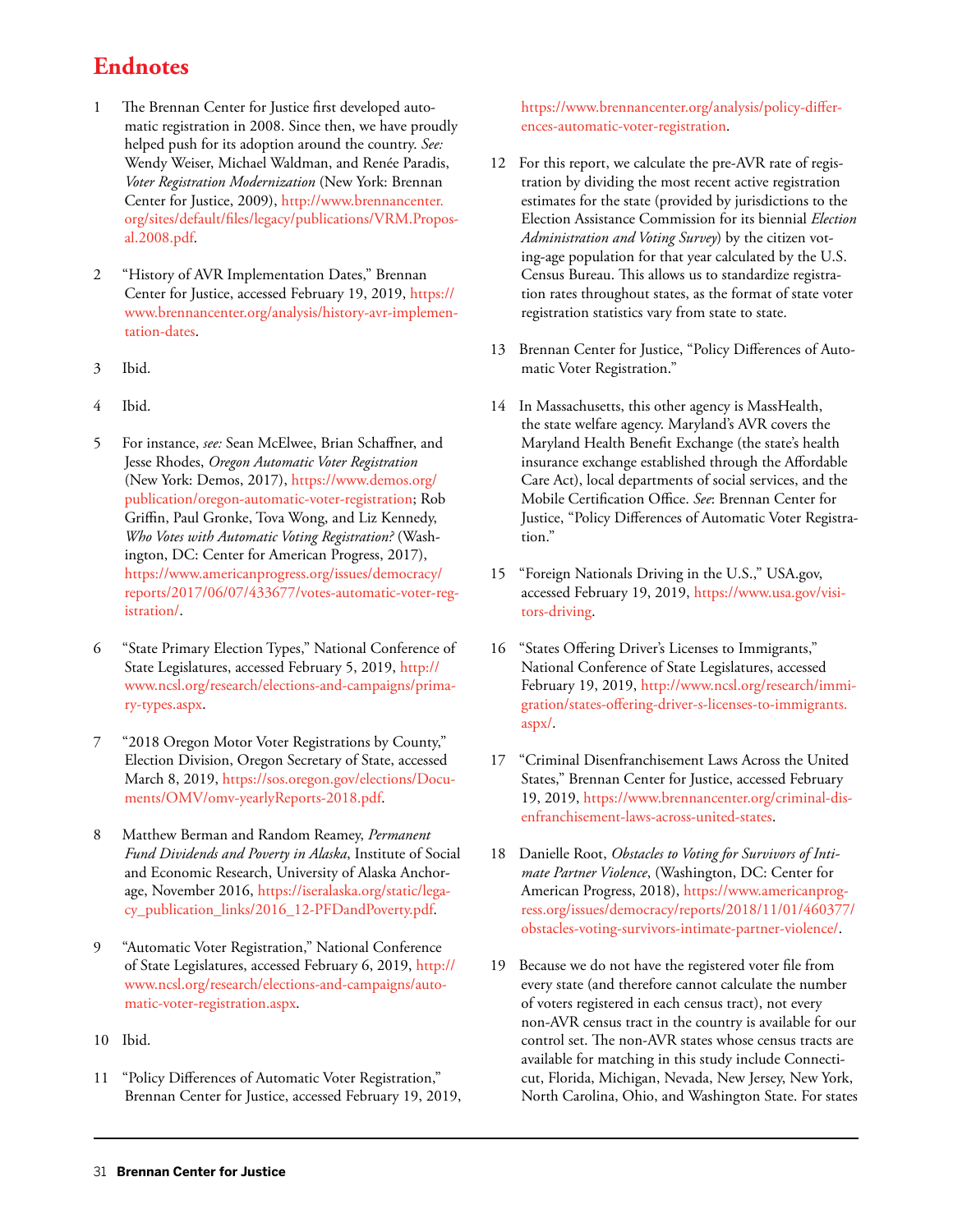that implemented prior to 2018, we also allow treated census tracts to match to tracts in Rhode Island and Washington, DC, because AVR was not implemented in these tracts until 2018. California is excluded from this group since users of the voter file are prohibited from geocoding the data, and therefore we cannot break the state down to the census tract level. Although New Jersey implemented AVR in late 2018, it was not implemented until the end of the post-period in each state. As such, during our period of analysis, every New Jersey census tract was "untreated" with AVR.

- 20 Stanley Kelley, Richard E. Ayres, and William G. Bowen, "Registration and Voting: Putting First Things First,"*The American Political Science Review* 61, no. 2 (1967): 359–79, doi:10.2307/1953251.
- 21 A full list of the data on which we match can be found in the Technical Appendix.
- 22 We perform a 1:3 match to strike a balance between the precision improvements possible from multiple matches and the bias that such multiple matches may introduce. *See:* Jeremy A. Rassen, Abhi A. Shelat, Jessica Myers, Robert J. Glynn, Kenneth J. Rothman, and Sebastian Schneeweiss, "One-to-Many Propensity Score Matching in Cohort Studies," *Pharmacoepidemiology and Drug Safety* 21 (2012): 69–80, doi:10.1002/pds.3263.
- 23 Jasjeet Sekhon, "Multivariate and Propensity Score Matching Software with Automated Balance Optimization: The Matching Package for R," *Journal of Statistical Software*, 42, no. 7, (2011): 1–52, doi:10.18637/jss. v042.i07.
- 24 Sekhon's matching algorithm has been used to investigate questions such as the correlation between level of education and voter turnout, the effect of poll consolidation, and how vote by mail impacts turnout. *See*, for instance, Alexander K. Mayer, "Does Education Increase Political Participation?" *The Journal of Politics* 73, no. 3 (2011): 633–45, doi: 10.1017/ s002238161100034x; John E. McNulty, Conor M. Dowling, and Margaret H. Ariotti, "Driving Saints to Sin: How Increasing the Difficulty of Voting Dissuades Even the Most Motivated Voters," *Political Analysis* 17, no. 4 (2009): 435–55, doi:10.1093/pan/ mpp014; Betsy Sinclair, Thad E. Hall, and R. Michael Alvarez, "Flooding the Vote: Hurricane Katrina and Voter Participation in New Orleans," *American Politics Research* 39, no. 5 (September 2011): 921–57, doi: 10.1177/1532673X10386709; Michael C. Herron and Jonathan Wand, "Assessing Partisan Bias in Voting Technology: The Case of the 2004 New Hampshire Recount," *Electoral Studies* 26, no. 1 (2007): 247–61, doi: 10.1016/j.electstud.2006.02.004. Other recent

papers employing matching techniques include: Thad Kousser and Megan Mullin, "Does Voting by Mail Increase Participation? Using Matching to Analyze a Natural Experiment," *Political Analysis* 15, no. 4 (2007): 428–45, doi: 10.1093/pan/mpm014; Luke Keele and Rocío Titiunik, "Geographic Natural Experiments with Interference: The Effect of All-Mail Voting on Turnout in Colorado," *CESifo Economic Studies* 64, no. 2 (2018): 127–149, doi: 10.1093/cesifo/ify004; Kosuke Imai, "Do Get-Out-the-Vote Calls Reduce Turnout? The Importance of Statistical Methods for Field Experiments," *The American Political Science Review* 99, no. 2 (2005): 283–300, doi: 10.1017/S0003055405051658.

- 25 Oregon H.B. 2177, 78th Cong. (2015), [https://olis.leg.](https://olis.leg.state.or.us/liz/2015R1/Downloads/MeasureDocument/HB2177) [state.or.us/liz/2015R1/Downloads/MeasureDocument/](https://olis.leg.state.or.us/liz/2015R1/Downloads/MeasureDocument/HB2177) [HB2177](https://olis.leg.state.or.us/liz/2015R1/Downloads/MeasureDocument/HB2177).
- 26 "VRM in the States: Oregon," Brennan Center for Justice, accessed March 1, 2018, [https://www.brennan](https://www.brennancenter.org/analysis/vrm-states-oregon)[center.org/analysis/vrm-states-oregon.](https://www.brennancenter.org/analysis/vrm-states-oregon)
- 27 "Oregon Motor Voter Program Statistics," Election Division, Oregon Secretary of State, accessed March 8, 2019, [https://sos.oregon.gov/elections/Documents/](https://sos.oregon.gov/elections/Documents/OMV/omv-statistics-2016.pdf) [OMV/omv-statistics-2016.pdf](https://sos.oregon.gov/elections/Documents/OMV/omv-statistics-2016.pdf). Note that no other AVR state has done a look-back.
- 28 Kevin Rayburn (Assistant Elections Director and Deputy General Counsel, Georgia Secretary of State), in phone discussion with authors, April 2019.
- 29 In April 2017, the Georgia Sixth Congressional District held a special election. Throughout this report, we focus on odd years to isolate the impact of AVR from election-specific factors. However, our statistical analysis showed that the leadup to the April special election did not materially influence statewide voter registration rates. As such, we do not exclude the period in the leadup to the election from our econometric model.
- 30 "Vermont Department of Taxes Implements New Measures to Prevent Fraud," Vermont Department of Taxes, released January 19, 2016, [https://tax.vermont.](https://tax.vermont.gov/press-release/vermont-department-taxes-implements-new-measures-prevent-fraud) [gov/press-release/vermont-department-taxes-imple](https://tax.vermont.gov/press-release/vermont-department-taxes-implements-new-measures-prevent-fraud)[ments-new-measures-prevent-fraud.](https://tax.vermont.gov/press-release/vermont-department-taxes-implements-new-measures-prevent-fraud)
- 31 Melissa Polk (legal and internal operations manager, Colorado Department of State), email message to Kevin Morris, February 20, 2019. (On file with author.)
- 32 "VRM in the States: Colorado," Brennan Center for Justice, accessed March 16, 2018, [https://www.brennan](https://www.brennancenter.org/analysis/vrm-states-colorado)[center.org/analysis/vrm-states-colorado.](https://www.brennancenter.org/analysis/vrm-states-colorado)
- 33 National Conference of State Legislatures, "Automatic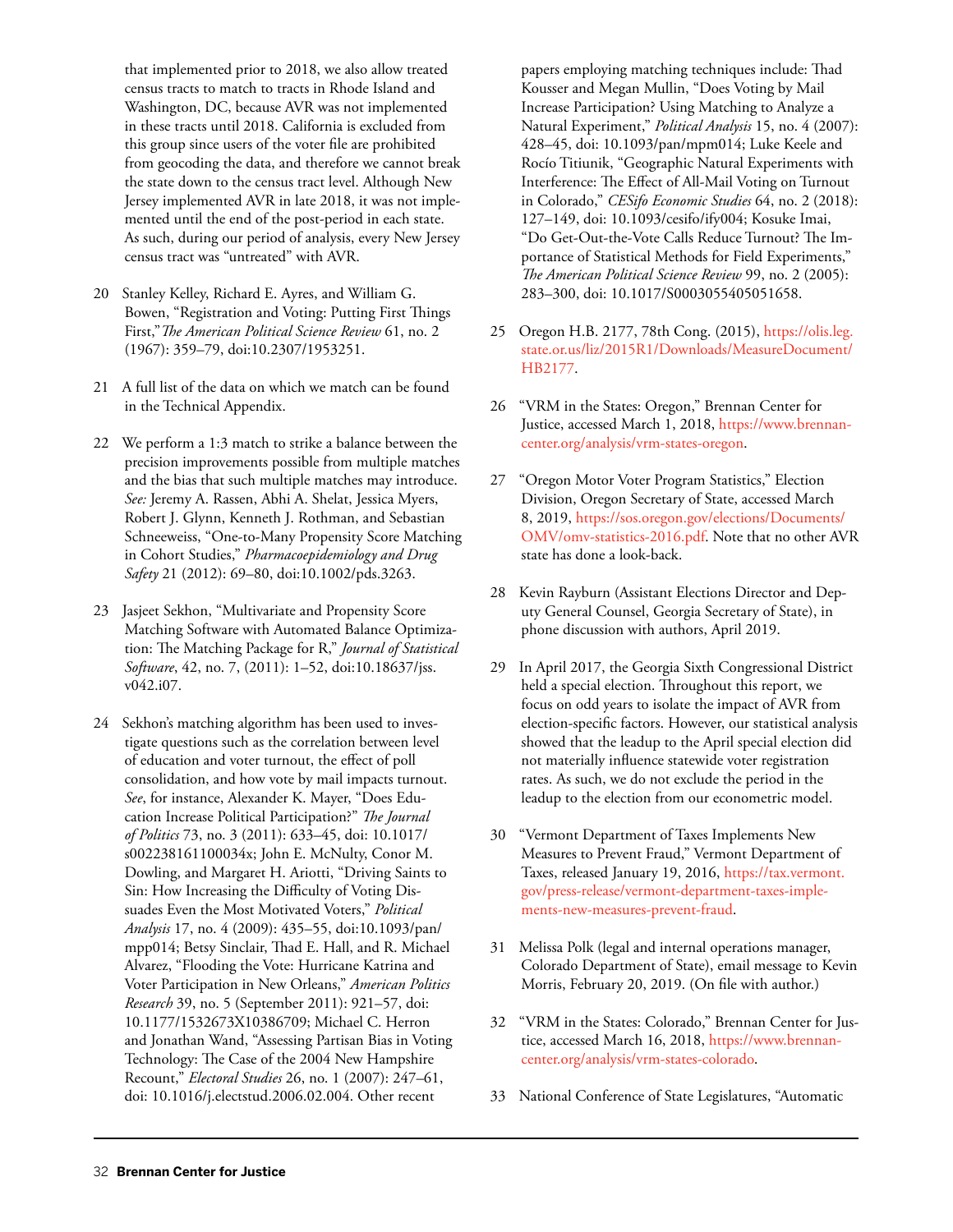Voter Registration," [http://www.ncsl.org/research/elec](http://www.ncsl.org/research/elections-and-campaigns/automatic-voter-registration.aspx)[tions-and-campaigns/automatic-voter-registration.aspx.](http://www.ncsl.org/research/elections-and-campaigns/automatic-voter-registration.aspx)

- 34 Eligibility for the PFD requires establishing residency in Alaska prior to January 1 of the year an individual seeks a dividend and attesting an intention to remain an Alaska resident for the indefinite future. "Permanent Fund Dividend Information & Instructions," Alaska Department of Revenue, accessed February 19, 2019, [https://pfd.alaska.gov/LinkClick.aspx?fileticket=-Zon-](https://pfd.alaska.gov/LinkClick.aspx?fileticket=-ZonQe0MaHs%3d&tabid=425&portalid=6)[Qe0MaHs=&tabid=425&portalid=6.](https://pfd.alaska.gov/LinkClick.aspx?fileticket=-ZonQe0MaHs%3d&tabid=425&portalid=6)
- 35 Gail Fenumiai (director, Division of Elections, Alaska Office of the Lieutenant Governor), email message to Kevin Morris, February 21, 2019. (On file with author.)
- 36 From time to time, jurisdictions may have registration rates of more than 100 percent. This may be due to errors in estimates of the citizen voting-age population from the Census, or due to ineligible voters not being removed from the rolls.
- 37 Some states that have already passed AVR serve as a good example of how this could work in practice. Massachusetts, the state with the second-lowest car ownership rate behind New York, will be implementing AVR at MassHealth, the state Medicaid program, as well as the DMV. The law also gives the secretary of state the authority to extend automatic registration to other agencies that they verify collect information necessary to determine eligibility for voter registration.
- 38 Due to aforementioned restrictions on data publication in California, we had to code data on the zip code level.
- 39 In recent years, the use of matching models has become increasingly popular in political science. It has been used to investigate questions such as the correlation between level of education and voter turnout, the effect of poll consolidation, and how vote by mail impacts turnout. *See*, for instance, Kousser and Mullin, "Does Voting by Mail Increase Participation? Using Matching to Analyze a Natural Experiment," 428-445; Mayer, "Does Education Increase Political Participation?," 633- 645; McNulty, Dowling and Ariotti, "Driving Saints to Sin: How Increasing the Difficulty of Voting Dissuades Even the Most Motivated Voters," 435-455; Keele and Titiunik, "Geographic Natural Experiments with Interference: The Effect of All-Mail Voting on Turnout in Colorado," 127-149; Sinclair, Hall and Alvarez, "Flooding the Vote: Hurricane Katrina and Voter Participation in New Orleans," 921-957.
- 40 As explained in endnote 19, the untreated states whose census tracts are available for matching in this study include Connecticut, Florida, Michigan, Nevada, New

Jersey, New York, North Carolina, Ohio, and Washington State. We also include Rhode Island and Washington, DC, as untreated tracts for states who implemented prior to 2018.

- 41 *See*: Kelley, Ayres, and Bowen, "Registration and Voting: Putting First Things First," 359-379.
- 42 The census-tract-level data on which we match come from the Census Bureau's 2017 American Communities Survey: voting-age population, change in voting-age population (2013–2017), percent Latino, percent non-Hispanic black, percent non-Hispanic white, percent noncitizens, percent of households without a car, percent of individuals who have moved in the past 12 months, percent of individuals with at least some post–high school education, median income, percent unemployed, median age, and the number of registrations in 2013 (from the voter file). We also assign census tracts two county-level characteristics (state-level characteristics in Alaska): percent of citizen voting-age population registered as of the 2014 election (Sources: US Election Assistance Commission; US Census Bureau) and presidential Republican vote share in 2016 (Source: MIT Election Data and Science Lab). Finally, we include the census tract's state's region, as defined by the Census Bureau.
- 43 We perform a 1:3 match to strike a balance between the precision improvements possible from multiple matches and the bias that such multiple matches may introduce. *See:* Rassen et al., "One-to-many Propensity Score Matching in Cohort Studies," 69-80.
- 44 The weight ascribed to each of the covariates on which we matched was estimated using a genetic matching procedure. *See:* Sekhon, "Multivariate and Propensity Score Matching Software with Automated Balance Optimization: The Matching Package for R," 1-52.
- 45 In three states Oregon, Alaska, and California the registered voter file updates the date of registration whenever a voter interacts with an agency that collects voter information. We are not interested in whether AVR increases the number of individuals who reaffirm their information, but rather how it changes the number of individuals who either register for the first time or update their information in such a way that, had they not done so, they would have been ineligible to vote. To account for this problem with the data, we use the original date of a voter's registration in these states. We assume that new registrations make up a constant share of new and materially updated registrations before and after AVR, and that AVR does not impact these two groups differently.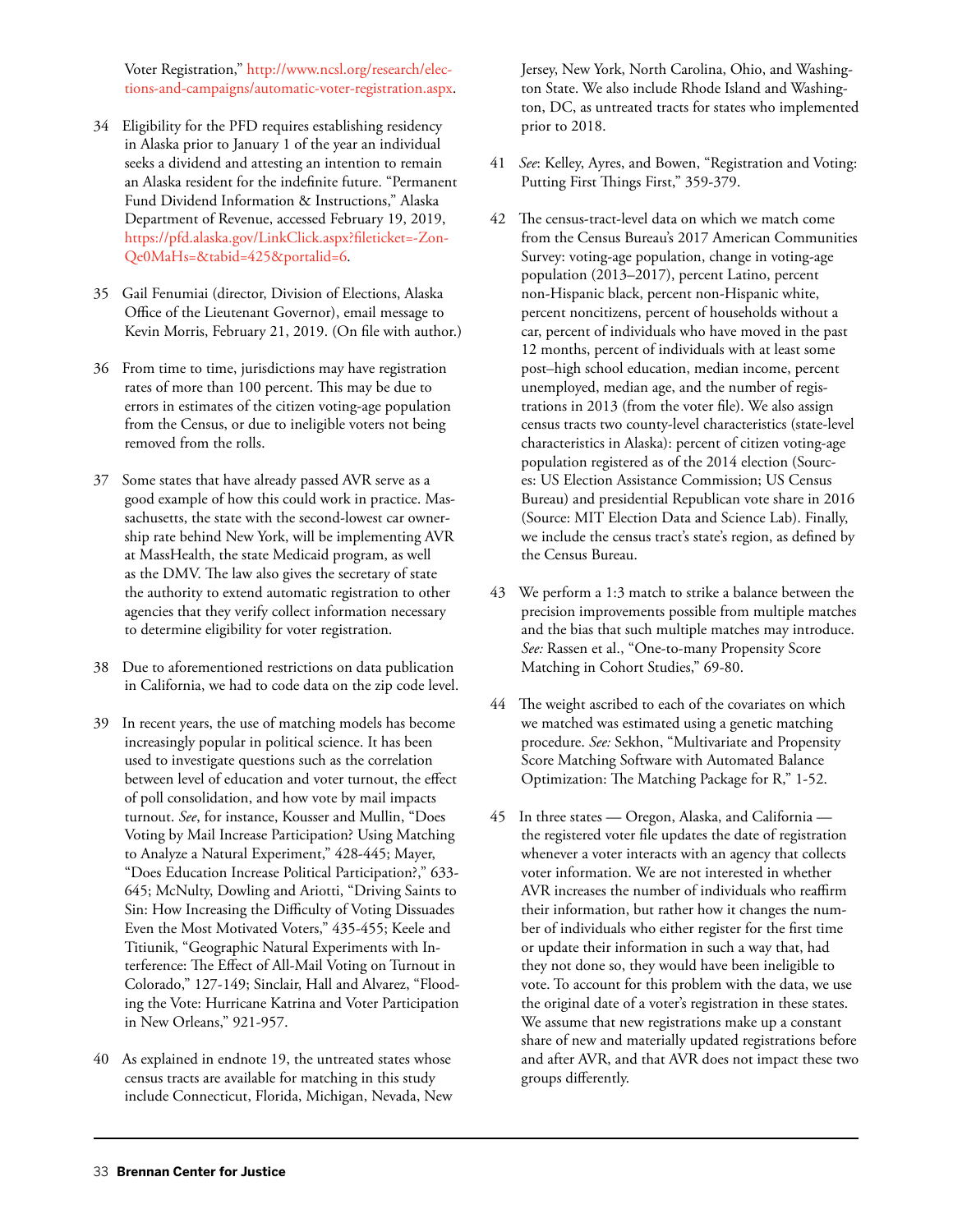- 46 Because we weight the individual census tracts by population for the presentation of the statewide demographics to compare with the control group, they may differ slightly from statewide estimates from the Census Bureau.
- 47 As will be discussed below, Colorado's difference-in-differences model looks at *monthly* registrations in each census tract, while Alaska's looks at *annual* registrations. Because these are the dependent variables, this does not affect the matching procedure.
- 48 Melissa Polk (legal and internal operations manager, Colorado Department of State), email message to Kevin Morris, February 20, 2019. (On file with author.)
- 49 For county-level variables, zip codes that cross county lines were assigned the demographics of the county in which most voters were registered.
- 50 Although we are looking at a policy change that occurred in 2018, demographic data for each census tract are still from the 2017 ACS 5-Year Survey, the latest year for which census data are available.
- 51 In the previously discussed states, where we compared 2013 with 2017, one of our matching criteria was the growth in population from 2013 to 2017. Over a fouryear period, population growth likely impacts the number of individuals registering to vote — where there is greater population growth, there is likely greater growth in registrations. In the states that implemented in 2018, however, we are not comparing periods four years apart but rather periods within a single year. Population growth is far less likely to influence registration growth within a single year. Furthermore, the Census Bureau estimates population on an annual level; comparing the population in December of 2017 with June of 2018 is not possible.
- 52 Although we are looking at a policy change that occurred in 2018, demographic data for each census tract are still from the 2017 ACS, the latest year for which census data are available.
- 53 Ibid.
- 54 As discussed earlier, we cannot examine the impact of AVR on daily registrations in Colorado or Alaska due to data and programmatic limitations. As such, we do not include them in this discussion.
- 55 New Jersey implemented AVR in late 2018. AVR did not impact the number of registrations occurring each day in 2016 or 2017. As such, it is included here (and in our matching) as a control state.